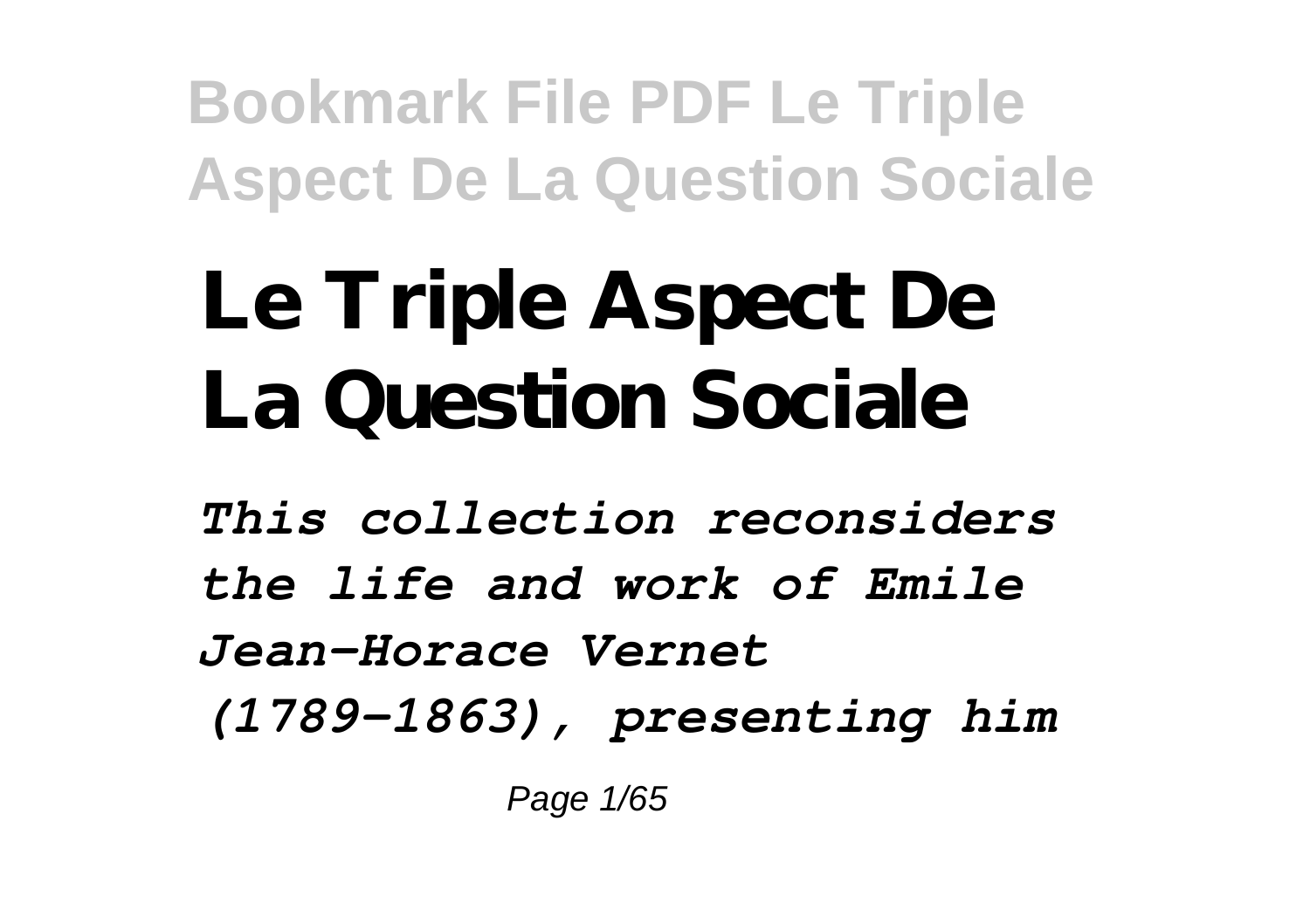*as a crucial figure for understanding the visual culture of modernity. The book includes work by senior and emerging scholars, showing that Vernet was a multifaceted artist who moved with ease across the* Page 2/65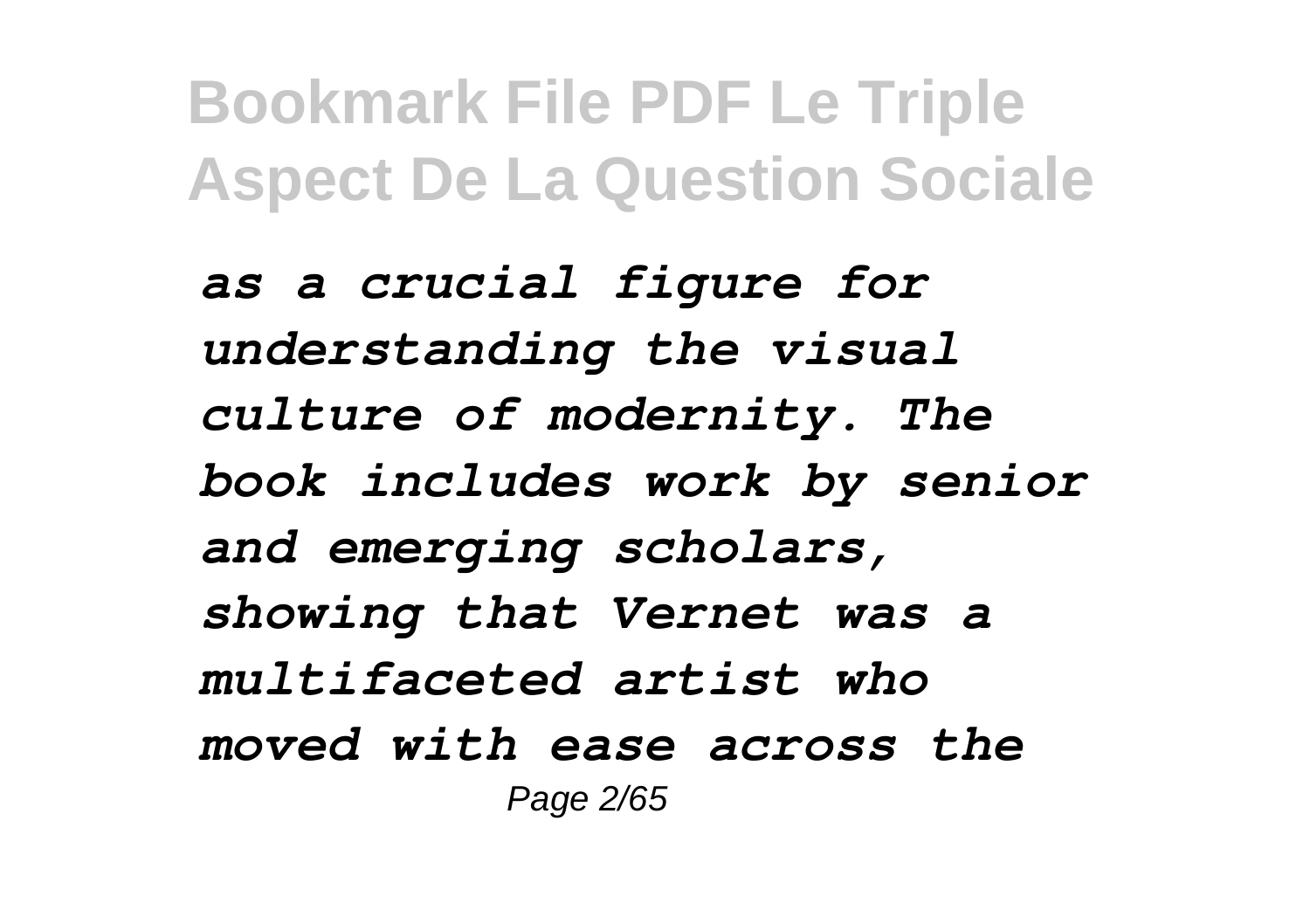*thresholds of genre and media to cultivate an image of himself as the embodiment of modern France. In tune with his times, skilled at using modern technologies of visual reproduction to advance his reputation,* Page 3/65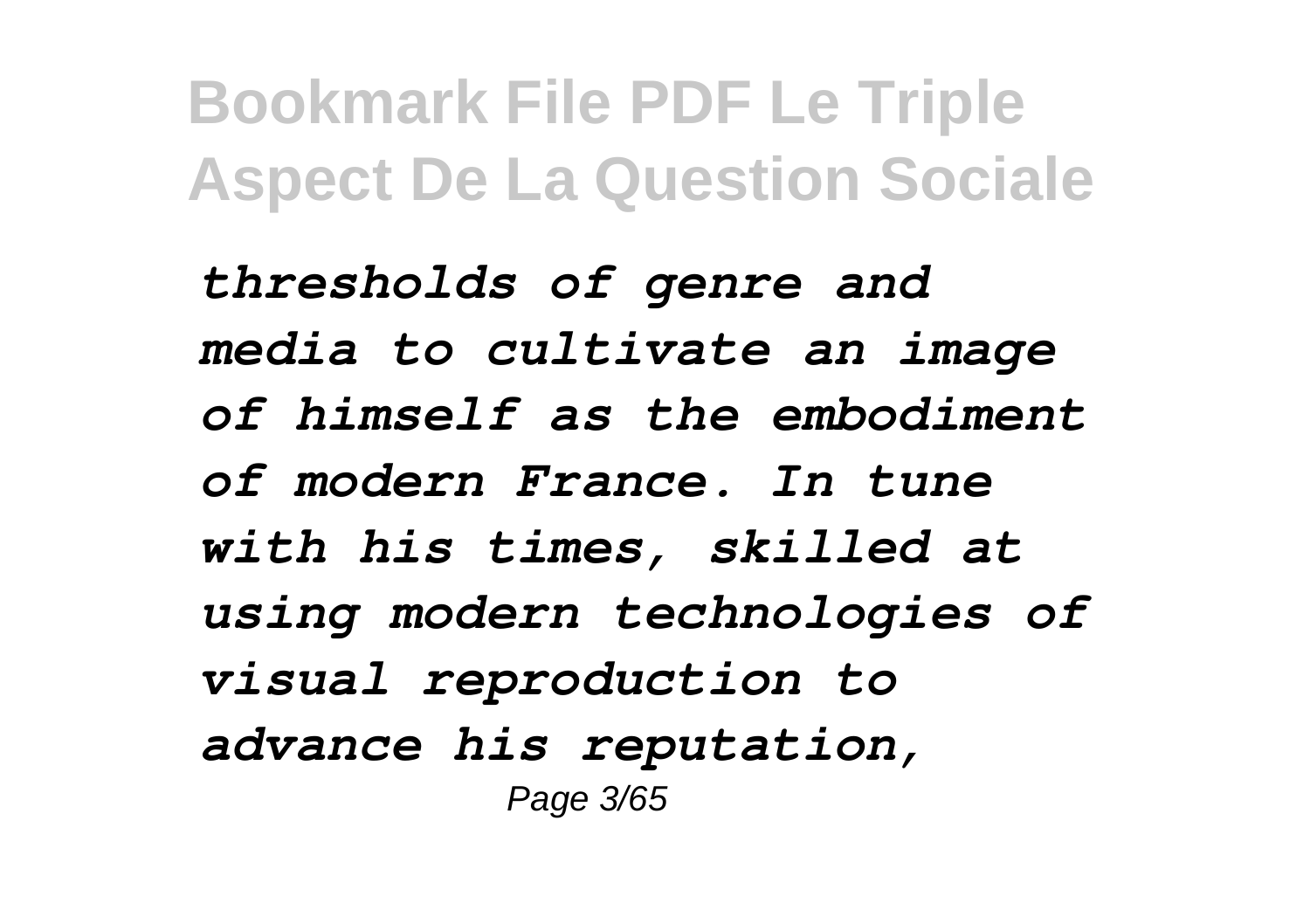*Vernet appealed to patrons from across the political spectrum and made works that nineteenth-century audiences adored. Even Baudelaire, who reviled Vernet and his art and whose judgment has played a significant role in* Page 4/65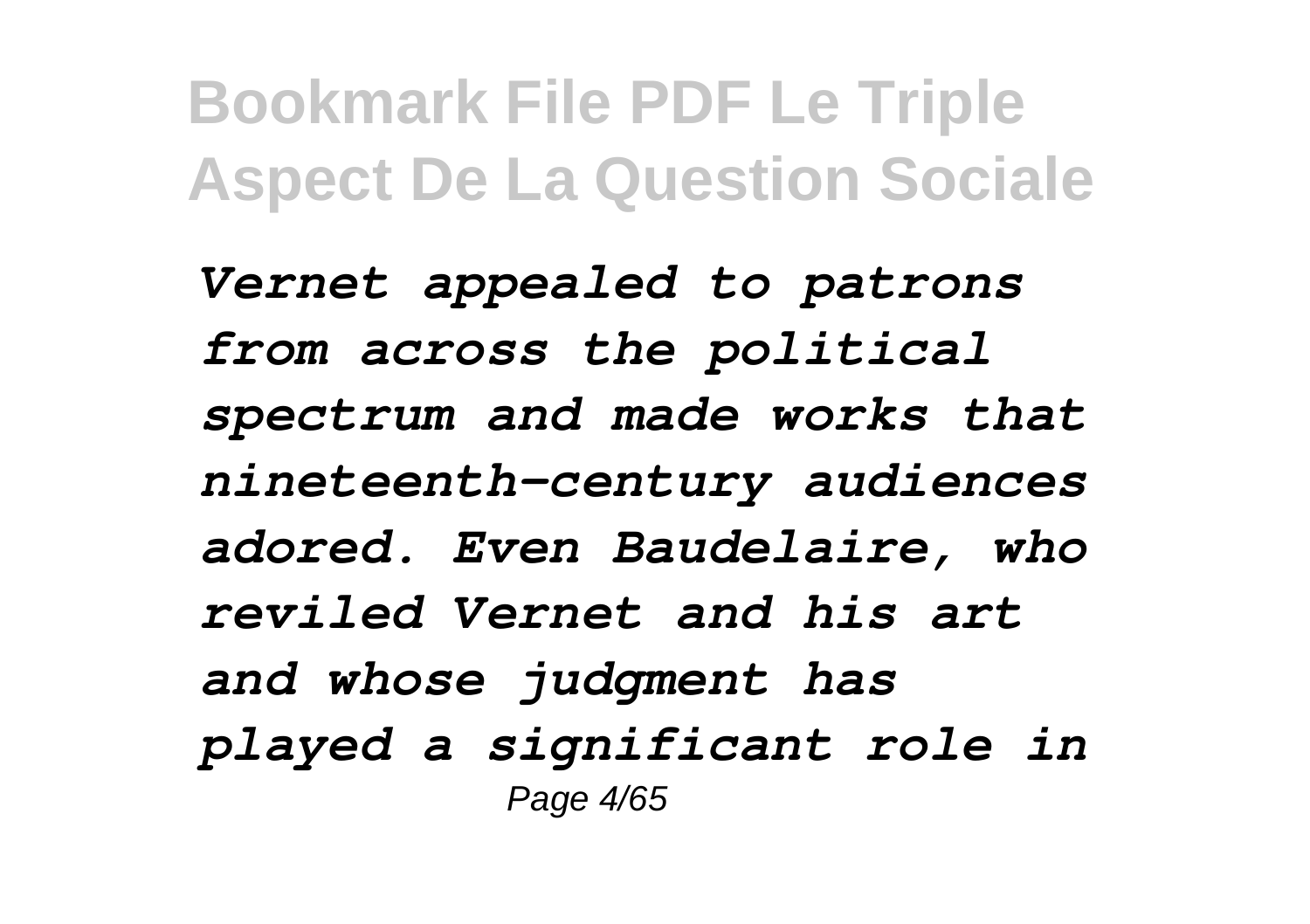*consigning Vernet to arthistorical obscurity, acknowledged that the artist was the most complete representative of his age. For those with an interest in the intersection of art and modern media, politics,* Page 5/65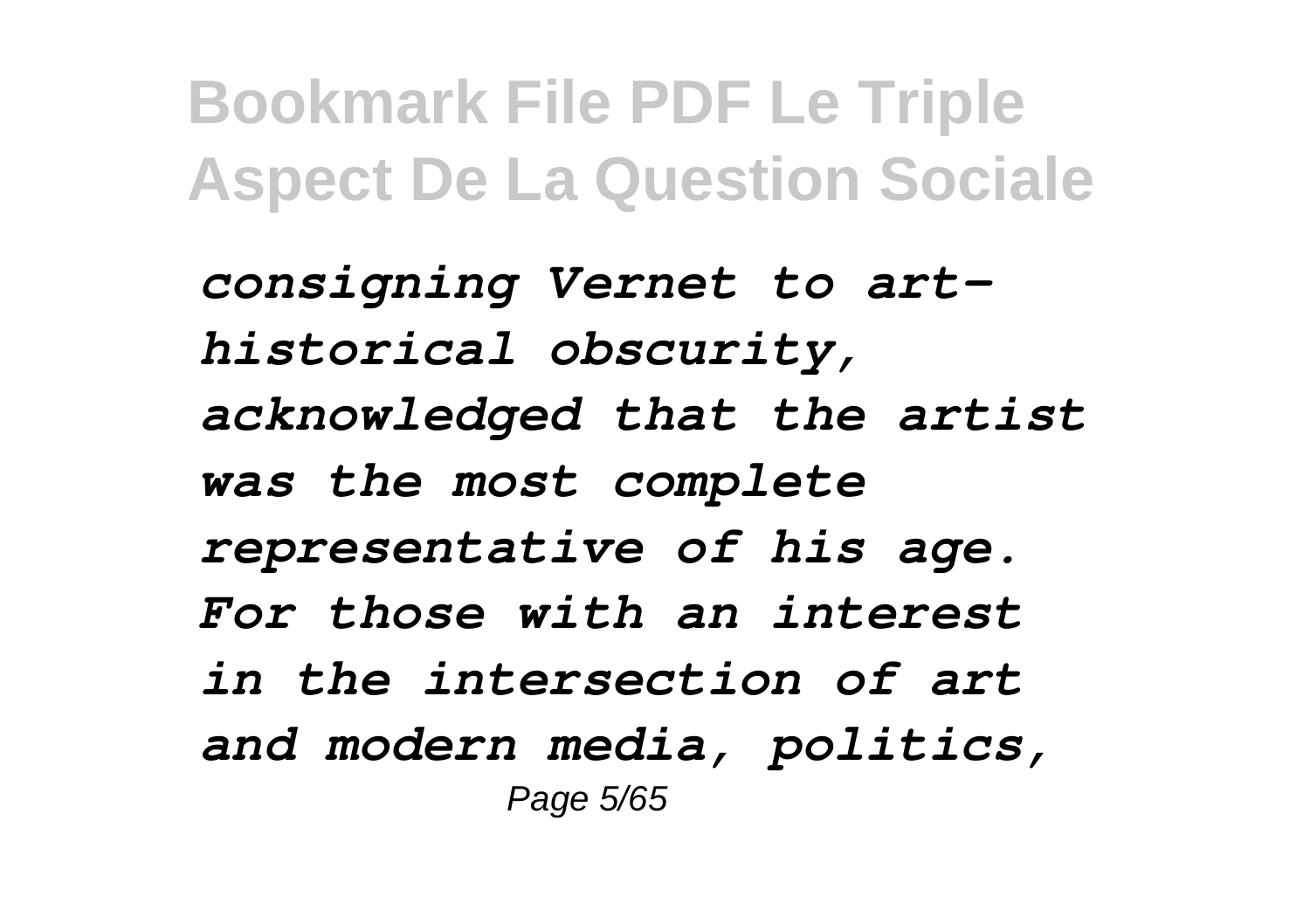*imperialism, and fashion, the essays in this volume offer a rich reward. At the heart of the book is Mordred, King Arthur's incestuous son, shown by Guerin to be an integral part of the Arthurian* Page 6/65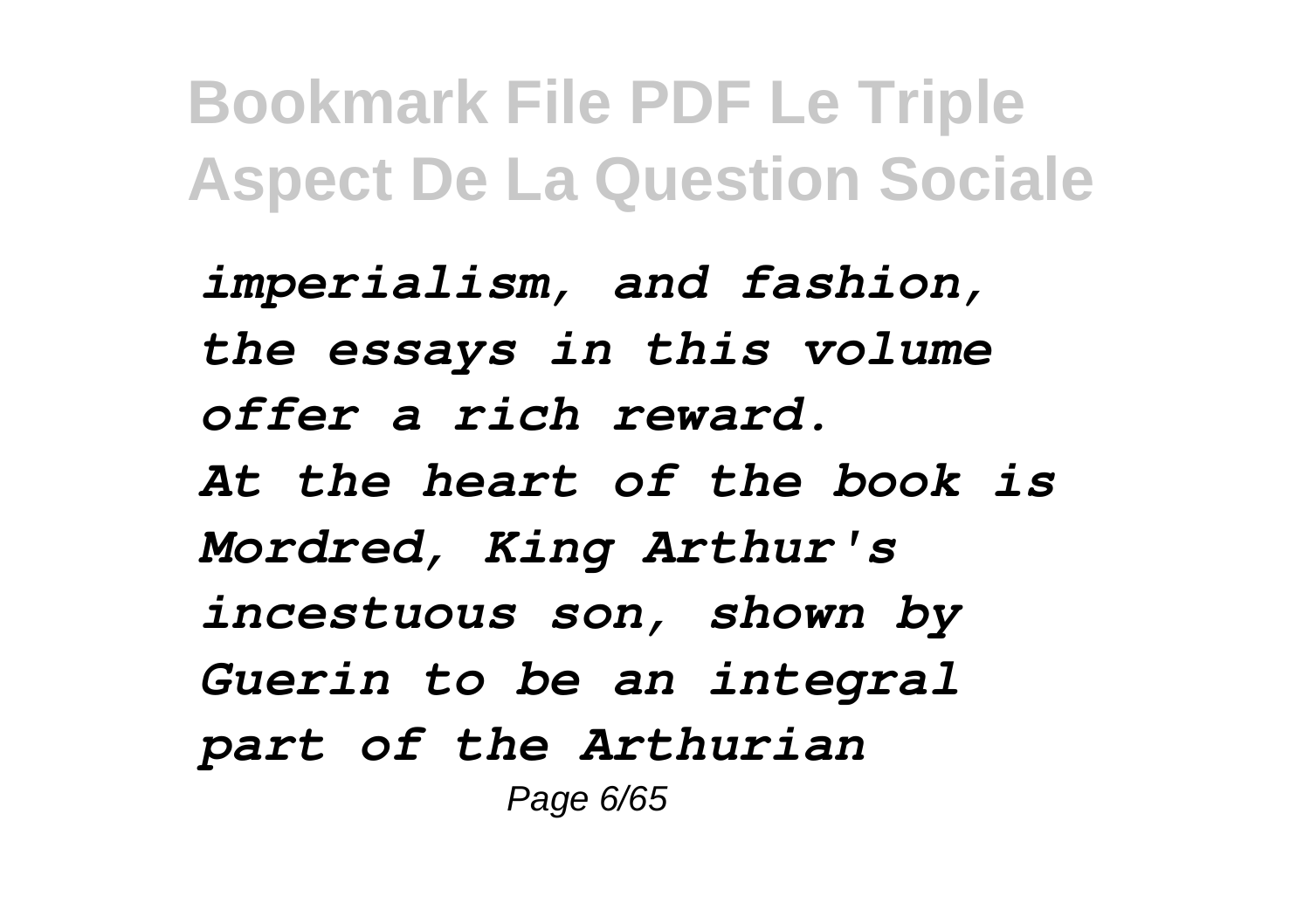*tradition from the very beginning. Mordred is seen as the tangible proof of the king's sin, committed in all innocence in his youth but resulting in a living incarnation of evil who will kill his father on Salisbury* Page 7/65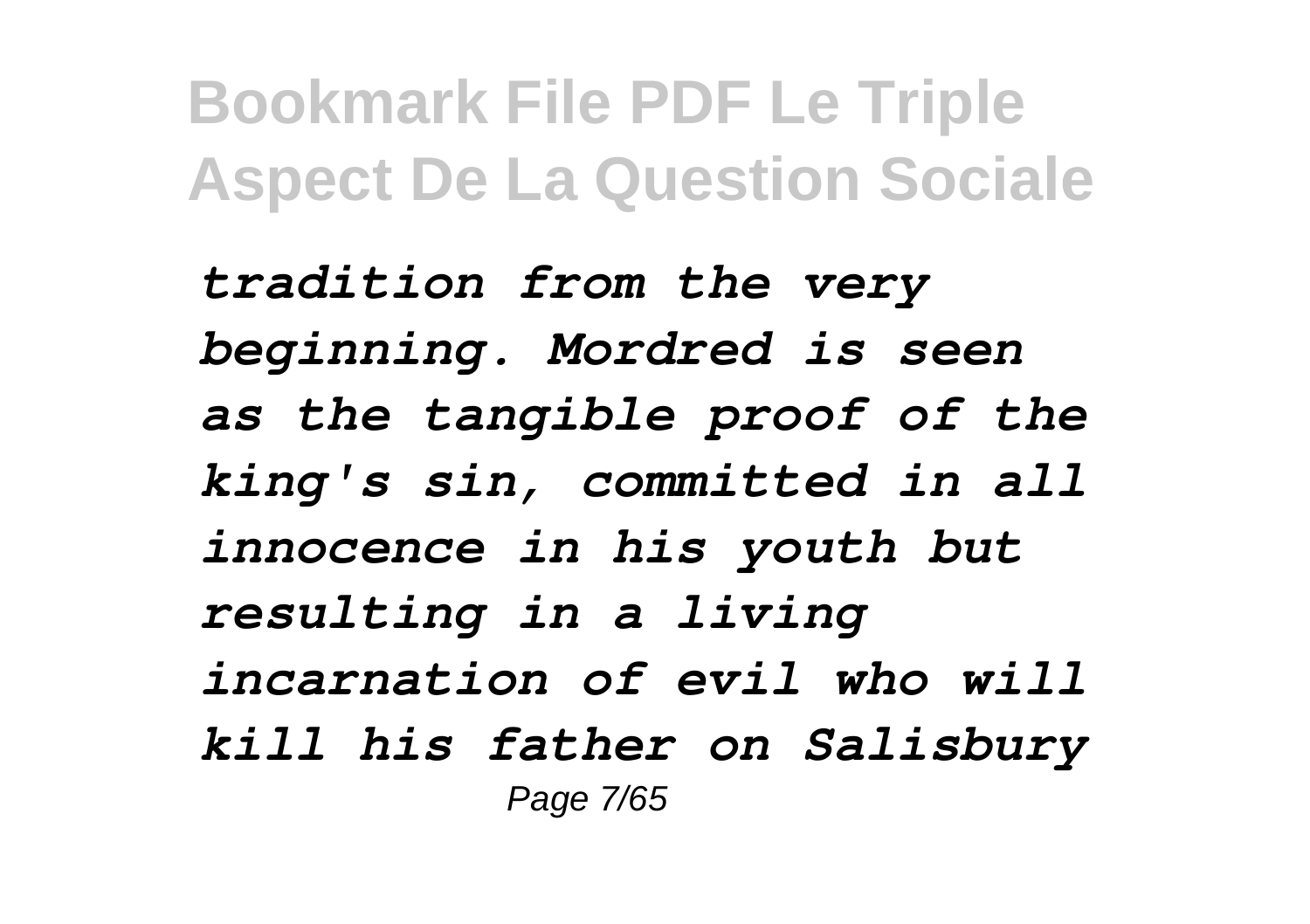*Plain, putting an end to the Arthurian world. But in the early stages of Arthurian romance, because this story cannot be told without the death of Arthur, it cannot be told at all, for Arthur's existence is the necessary* Page 8/65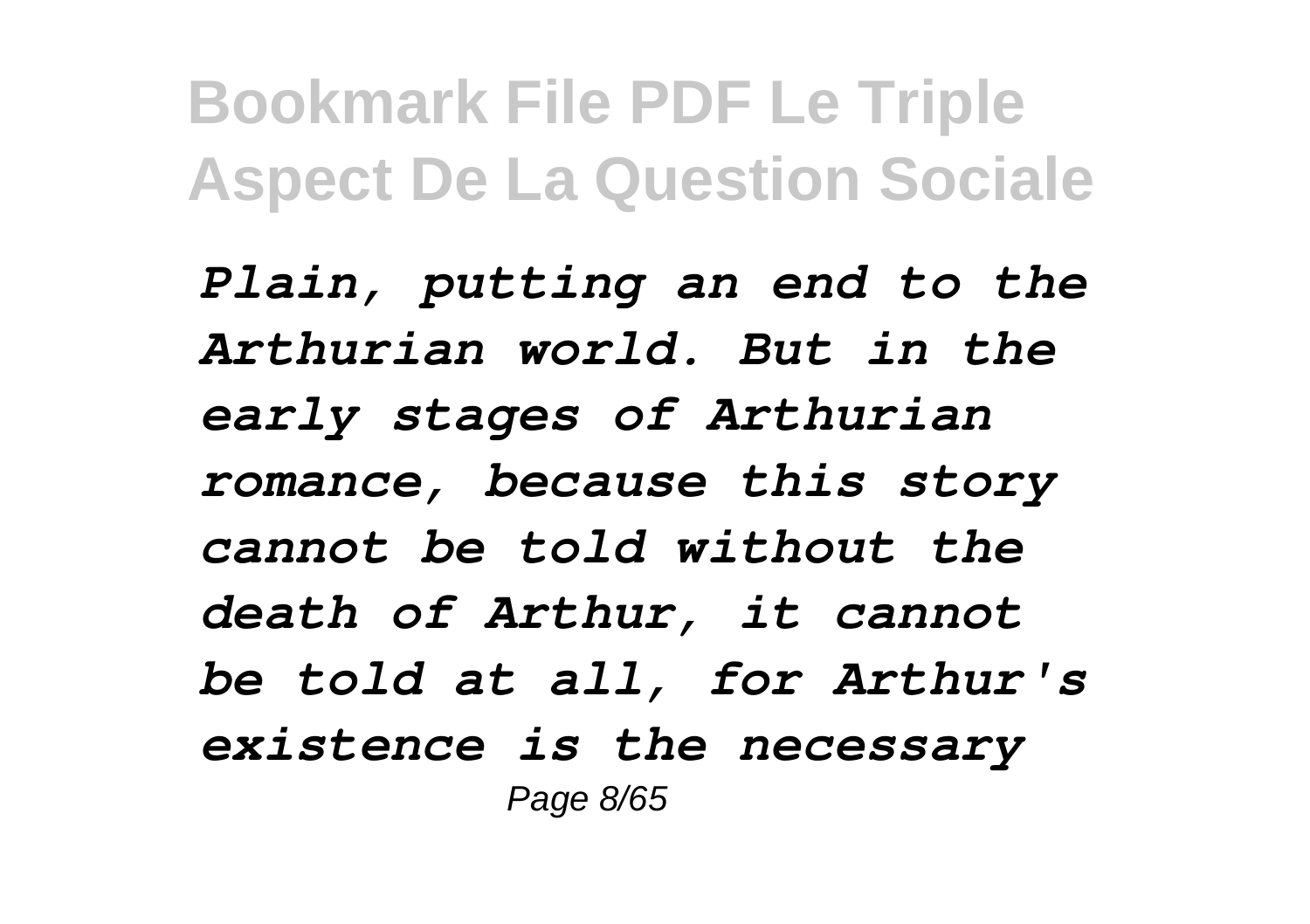*condition of the genre: the story of his death would entail authorial suicide and the impossibility of further literary creation. Guerin argues that the authors of the texts examined in this study - Chretien de Troyes's* Page 9/65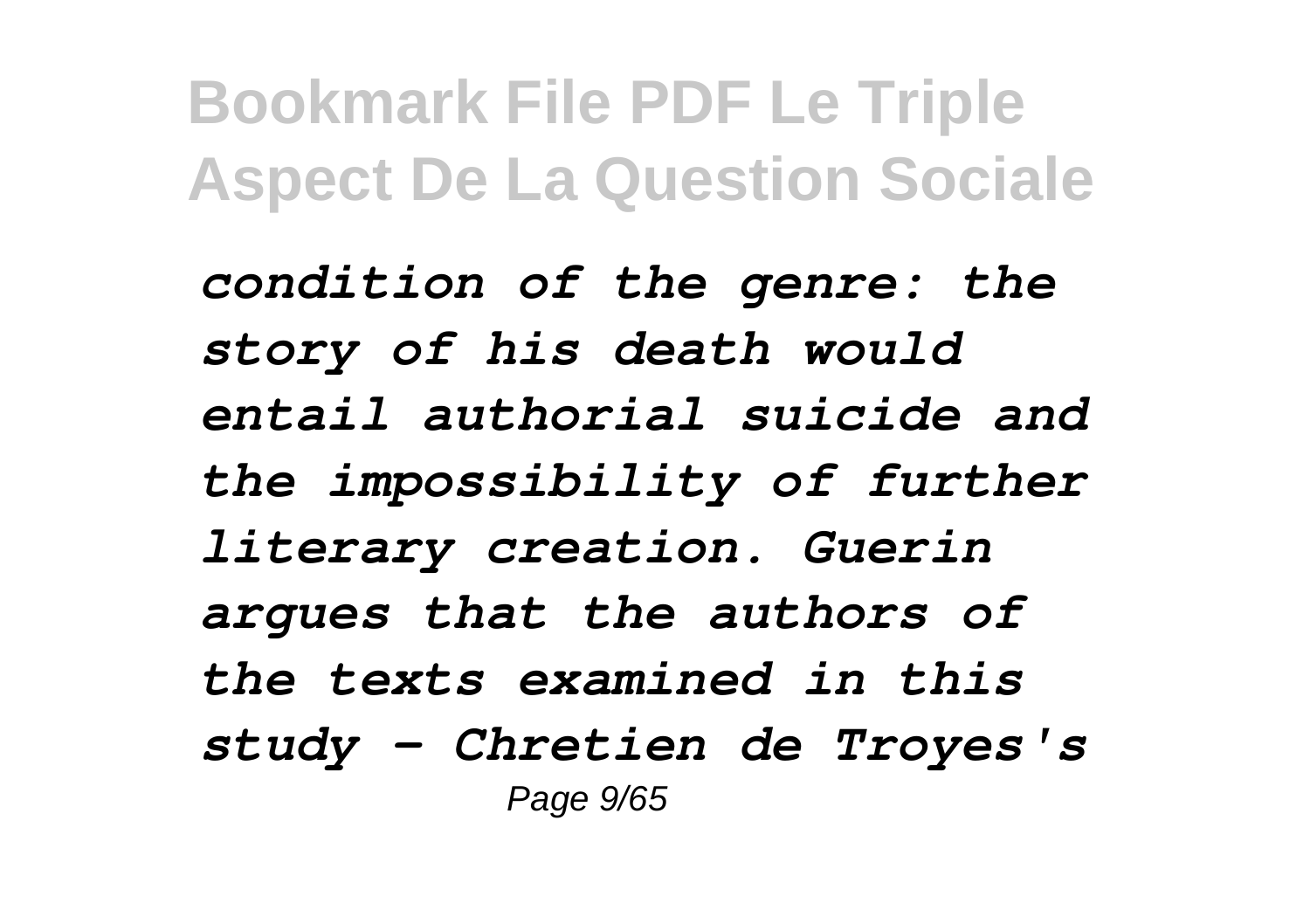*Le Chevalier de la Charrete and Le Conte du Graal and the anonymous Middle English Sir Gawain and the Green Knight - deliberately use the medieval reader's extratextual knowledge of the Mordred story to create a* Page 10/65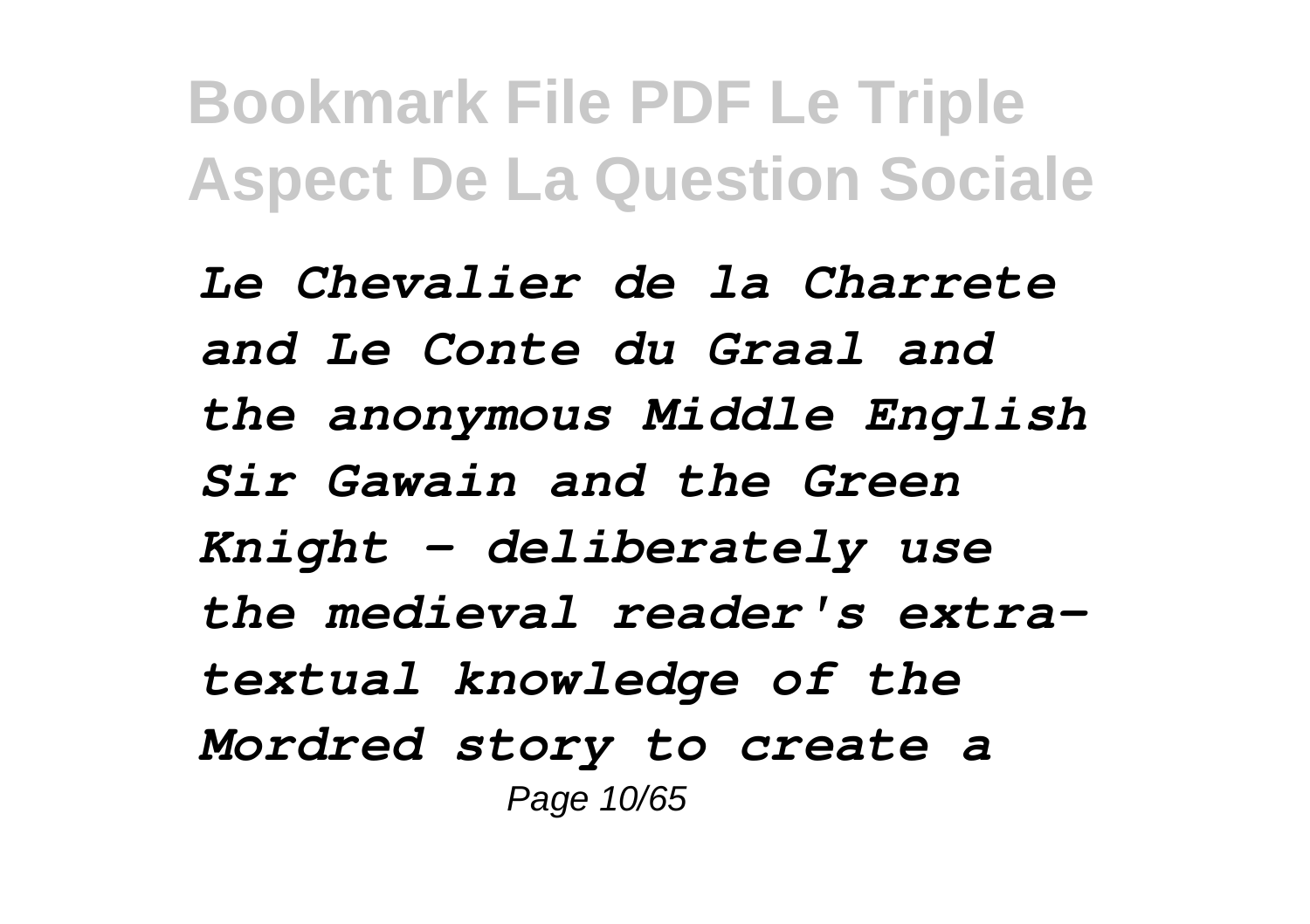*second level of reading: behind Lancelot, Perceval, and Gawain is the shadowy figure of Mordred (never explicitly mentioned), and the modern reader must learn to see this shadow in order fully to appreciate the* Page 11/65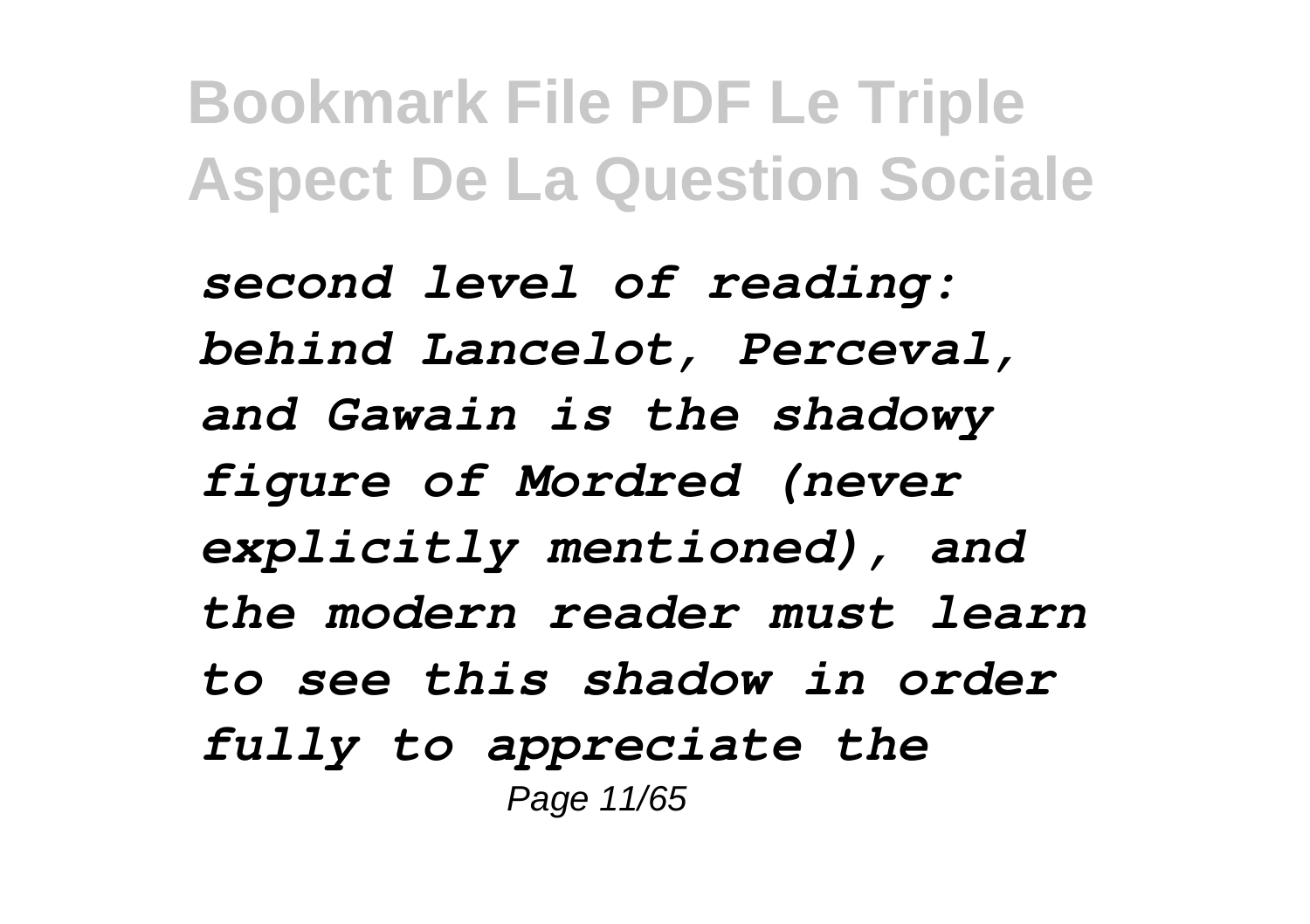*authors' purpose. Taking into account this hidden framework not only sheds a surprising new light on these texts, it also gives a convincing solution to the much-discussed question of why Chretien left two of his* Page 12/65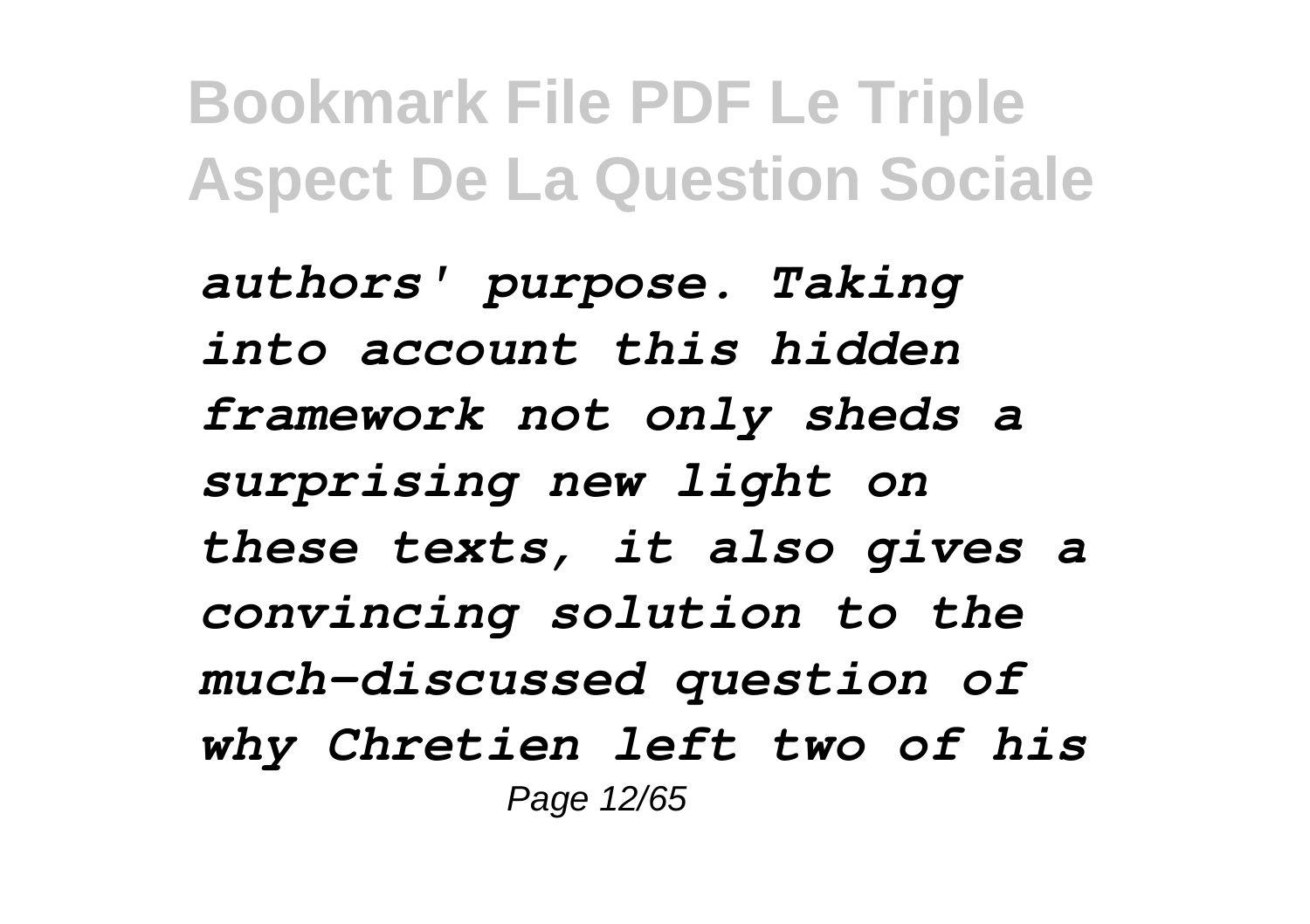*romances, Le Chevalier de la Charrete and Le Conte du Graal, unfinished. The first chapter, which deals with Arthurian tragedy in the thirteenth century Prose Cycle, is particularly timely as it coincides with* Page 13/65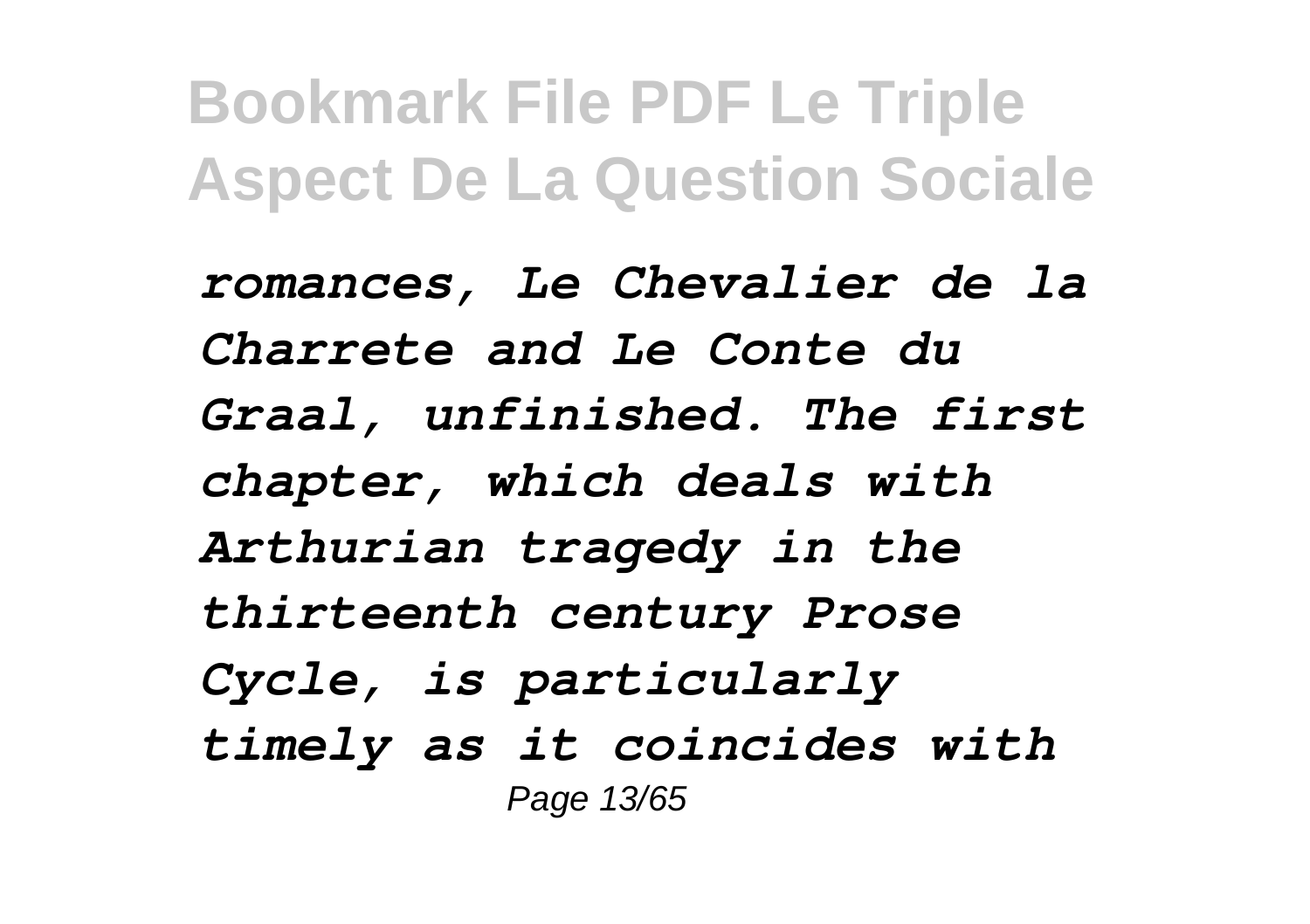*the publication of the first English translation of the cycle, to which Guerin's study serves as an excellent introduction.*

*Structure and Destruction in Arthurian Tragedy Semitic and Greek Studies* Page 14/65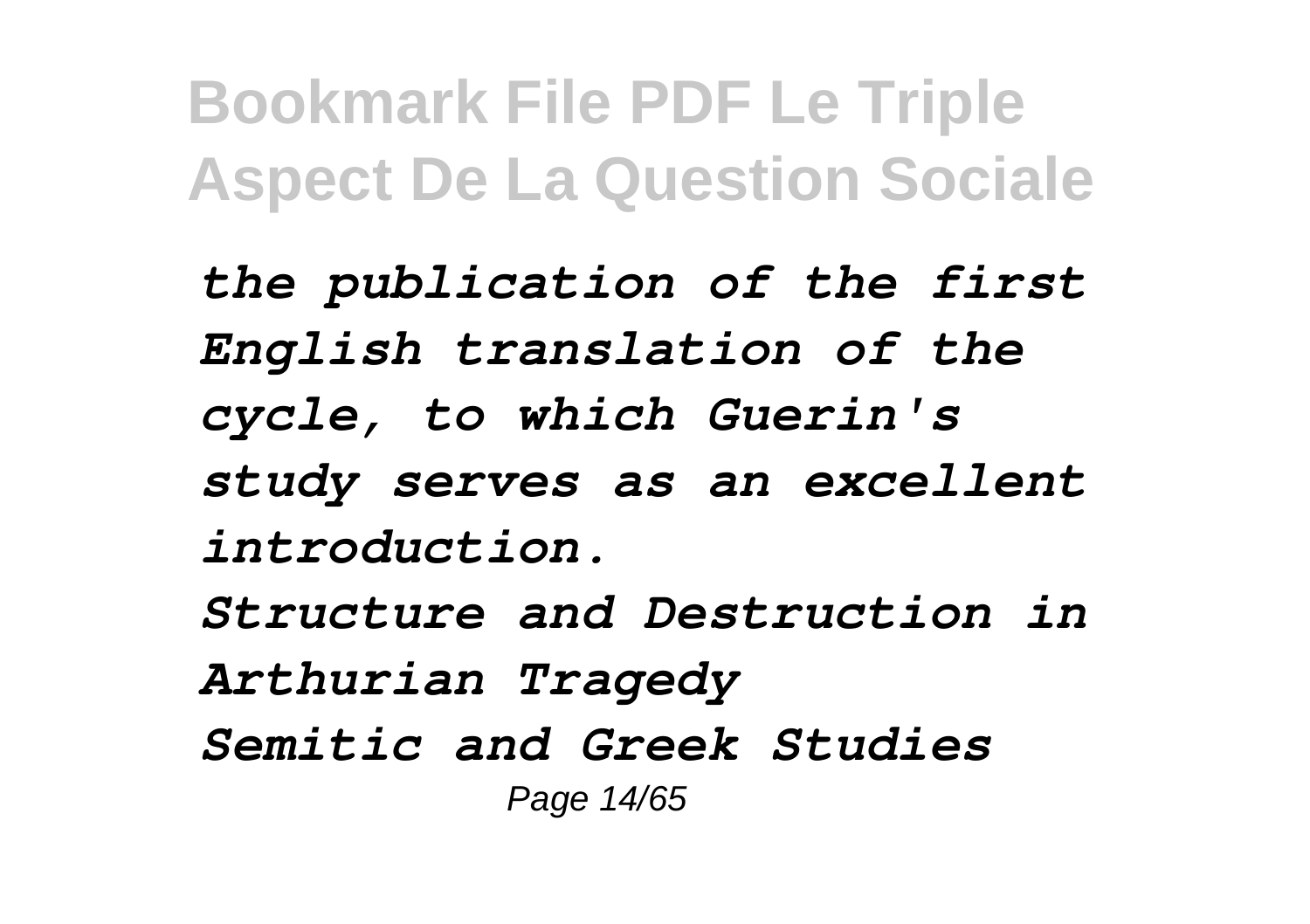*Presented to Professor T. Muraoka on the Occasion of His Sixty-fifth Birthday Crime, Histoire et Sociétés, 2004/2 Belle Assemblée Cours de Droit Administratif, contenant* Page 15/65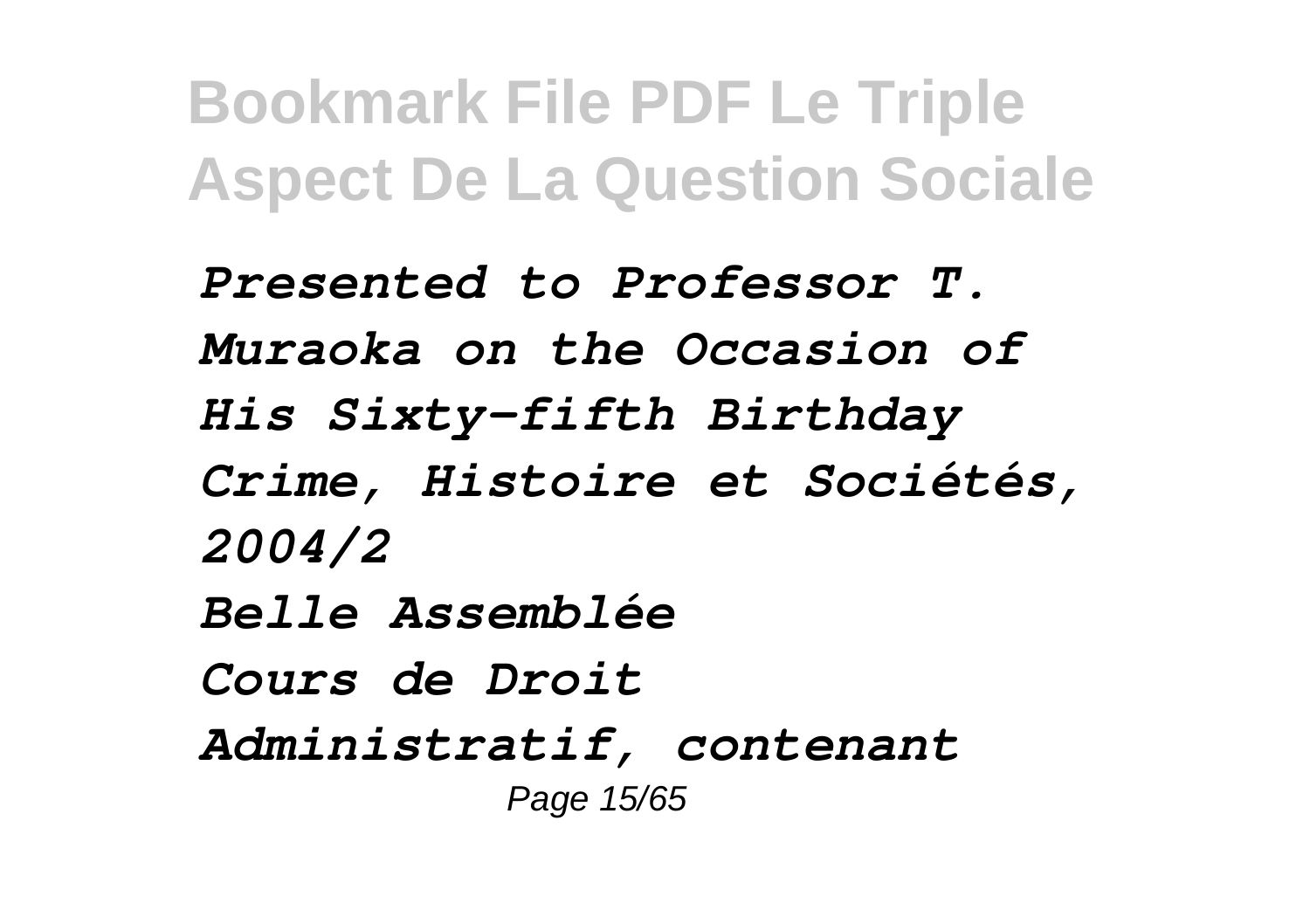*l'exposé de principes, le résumé de la législation administrative dans son dernier état, l'analyse ... des principaux textes dans un ordre méthodique* La publication de ce Dixieme Volume marque une etape dans<br>Page 16/65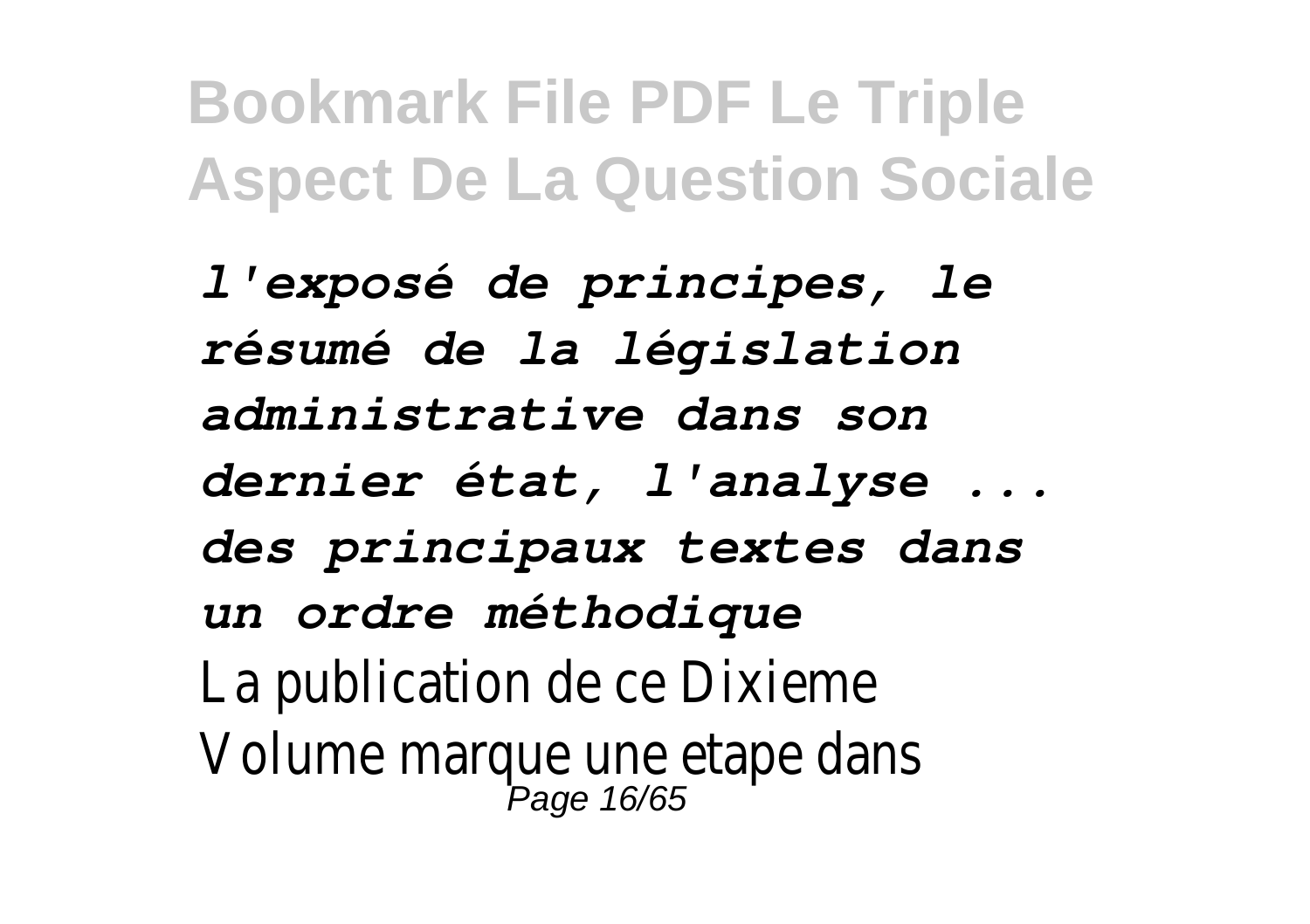l'histoire de l'Annuaire Europeen. C'est en juin 1953 que le Comite des Ministres du Conseil de l'Europe approuvait une pro position presentee par mon eminent et regrette predecesseur, feu Leon

Page 17/65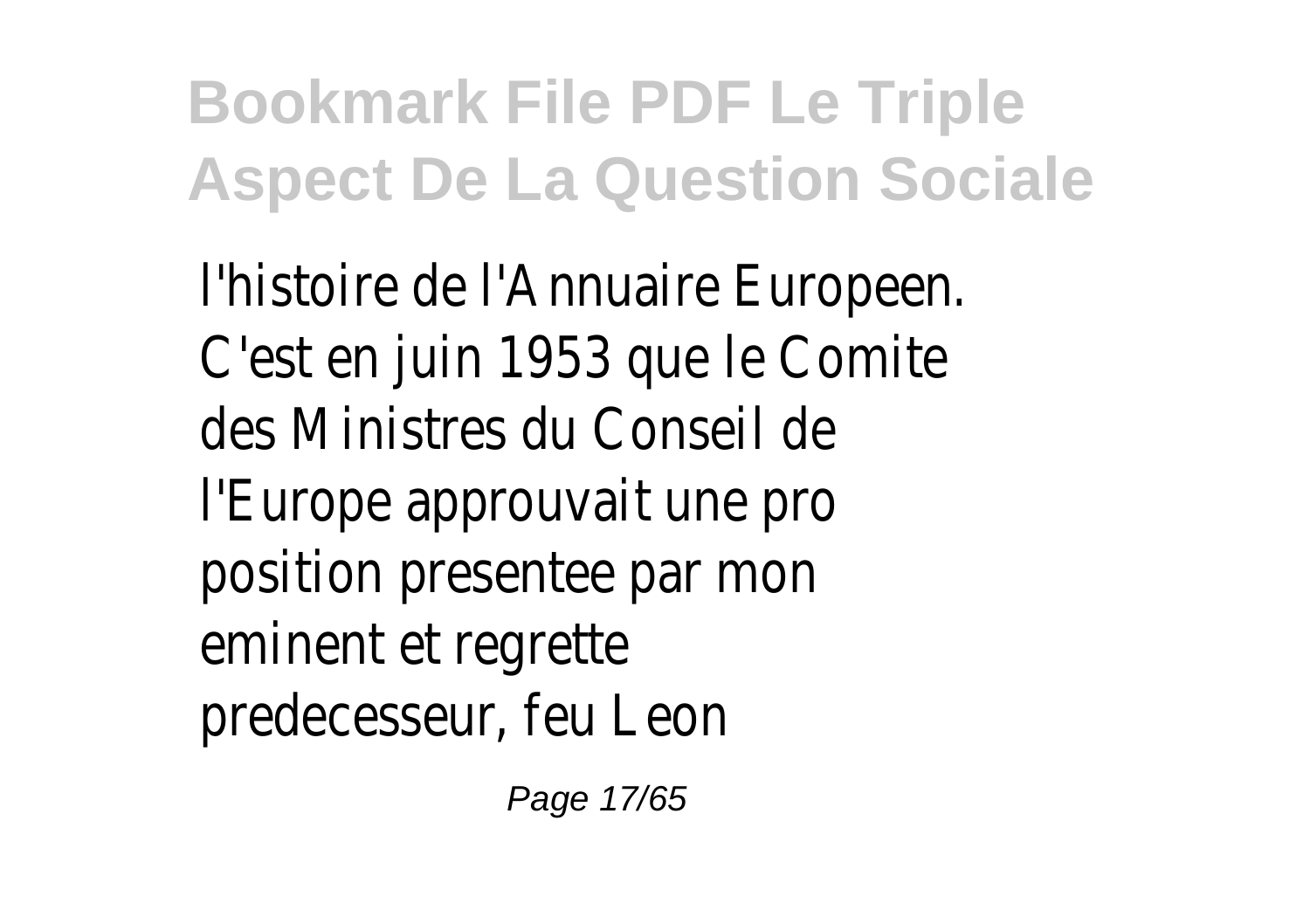MARCHAL, et mise au point par un autre grand Europeen, feu M. Amold STRUYCKEN, premier Directeur politique et deu xieme Greffier de l'Assemblee du Conseil de l'Europe. La pre paration de ce projet fut facilitee

Page 18/65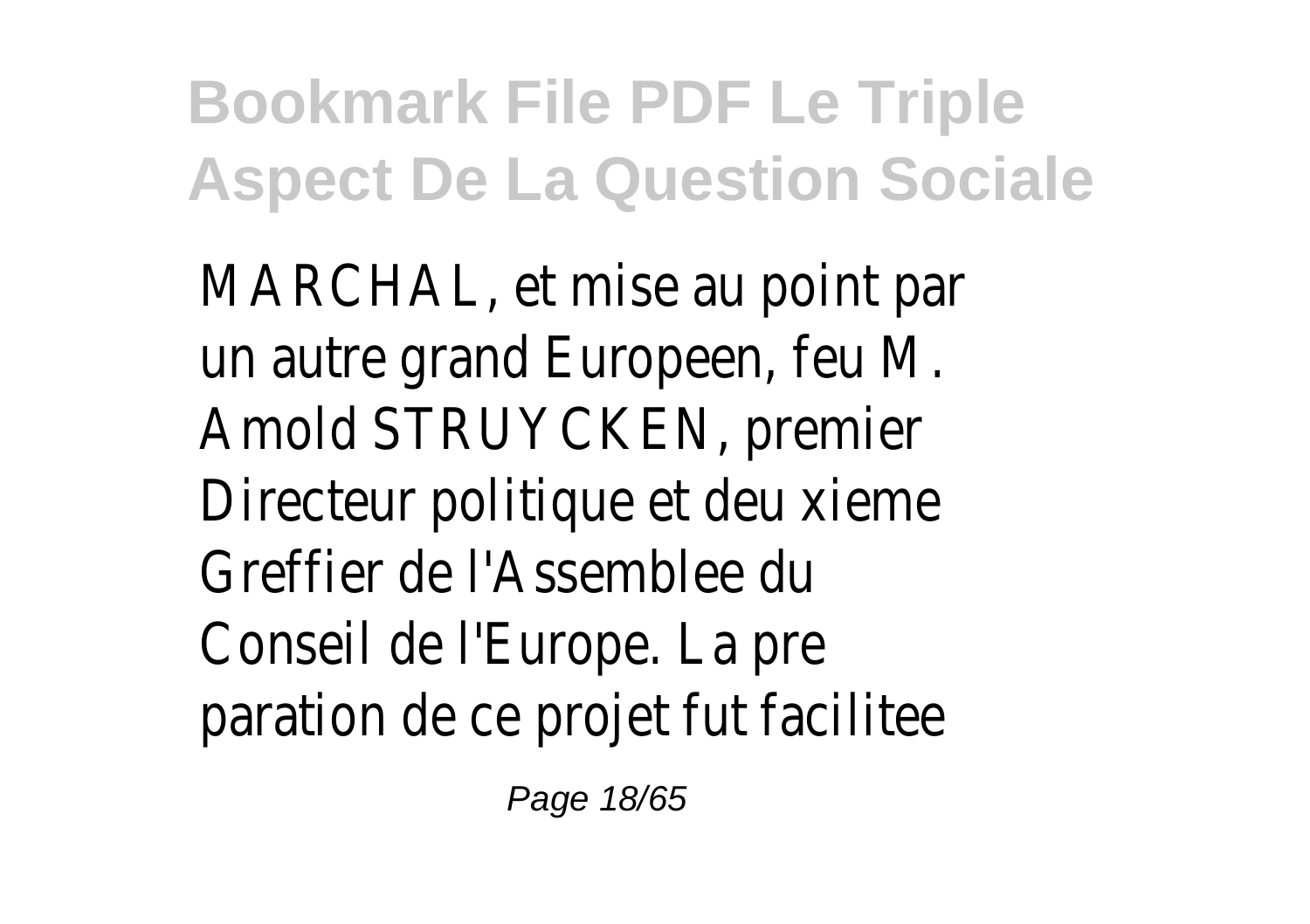grâce au concours du Dr. B. LANDHEER, Directeur de la Bibliotheque du Palais de la Paix a La Haye, qui est maintenant le Redacteur en Chef de l'Annuaire et celui de la maison d'edition Martinus NIJHOFF qui a toujours

Page 19/65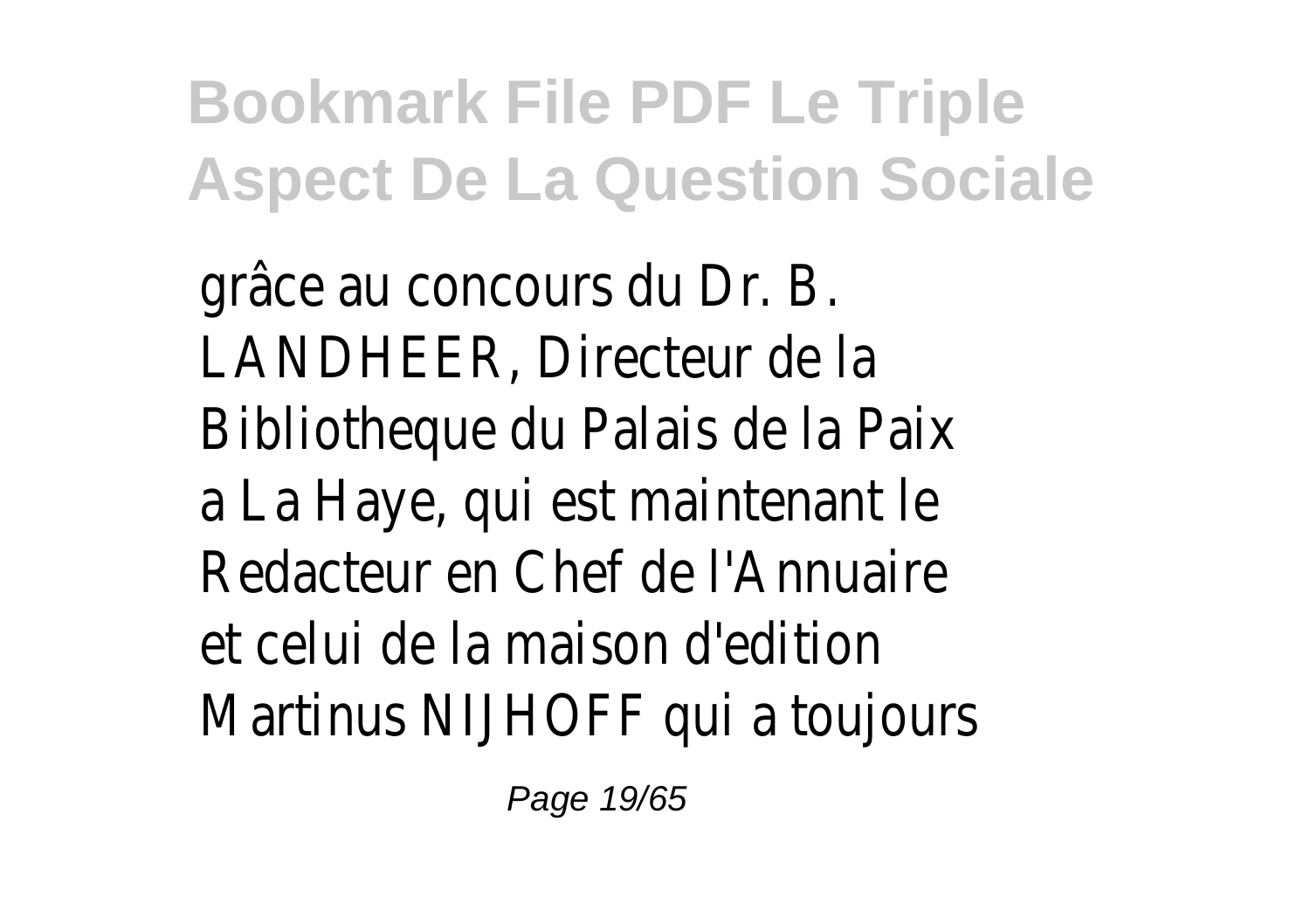publie cet ouvrage avec beaucoup de soin et de distinction. La Resolution du Comite des Ministres, en date du 30 juin 1953, stipulait que l'Annuaire Europeen serait consacre a l'etude objective des

Page 20/65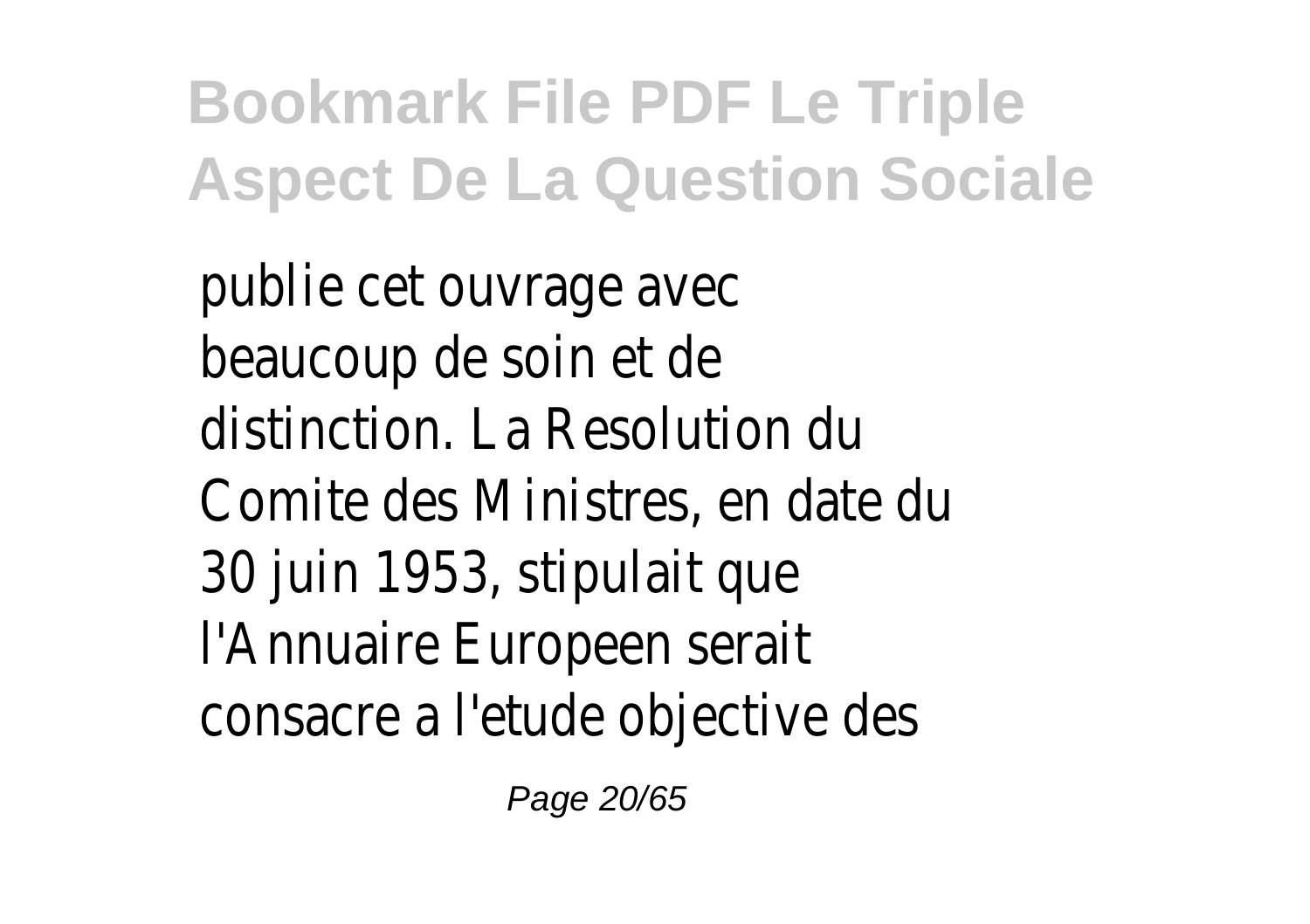organisations intemationales europeennes et de leurs travaux, sous la responsabilite d'un Comite de Redaction independant, sans caractere officiel ou politique, qui s'inter dirait de formuler des opinions

Page 21/65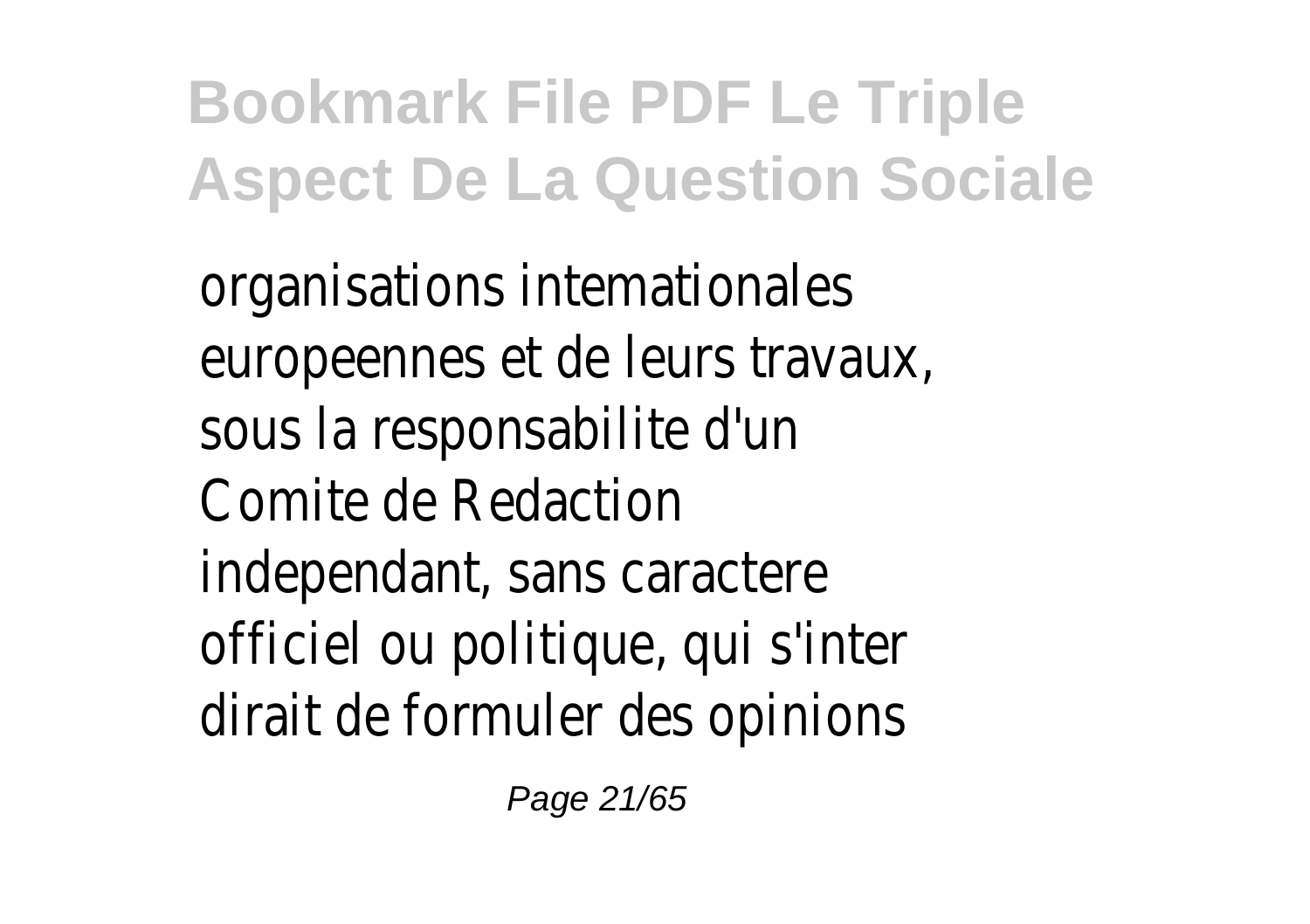sur aucun aspect des affaires intemationales. Le premier President de ce Comite de Redaction etait Lord LA YTON, publiciste connu, militant europeen et, pendant de longues annees, Vice-President de

Page 22/65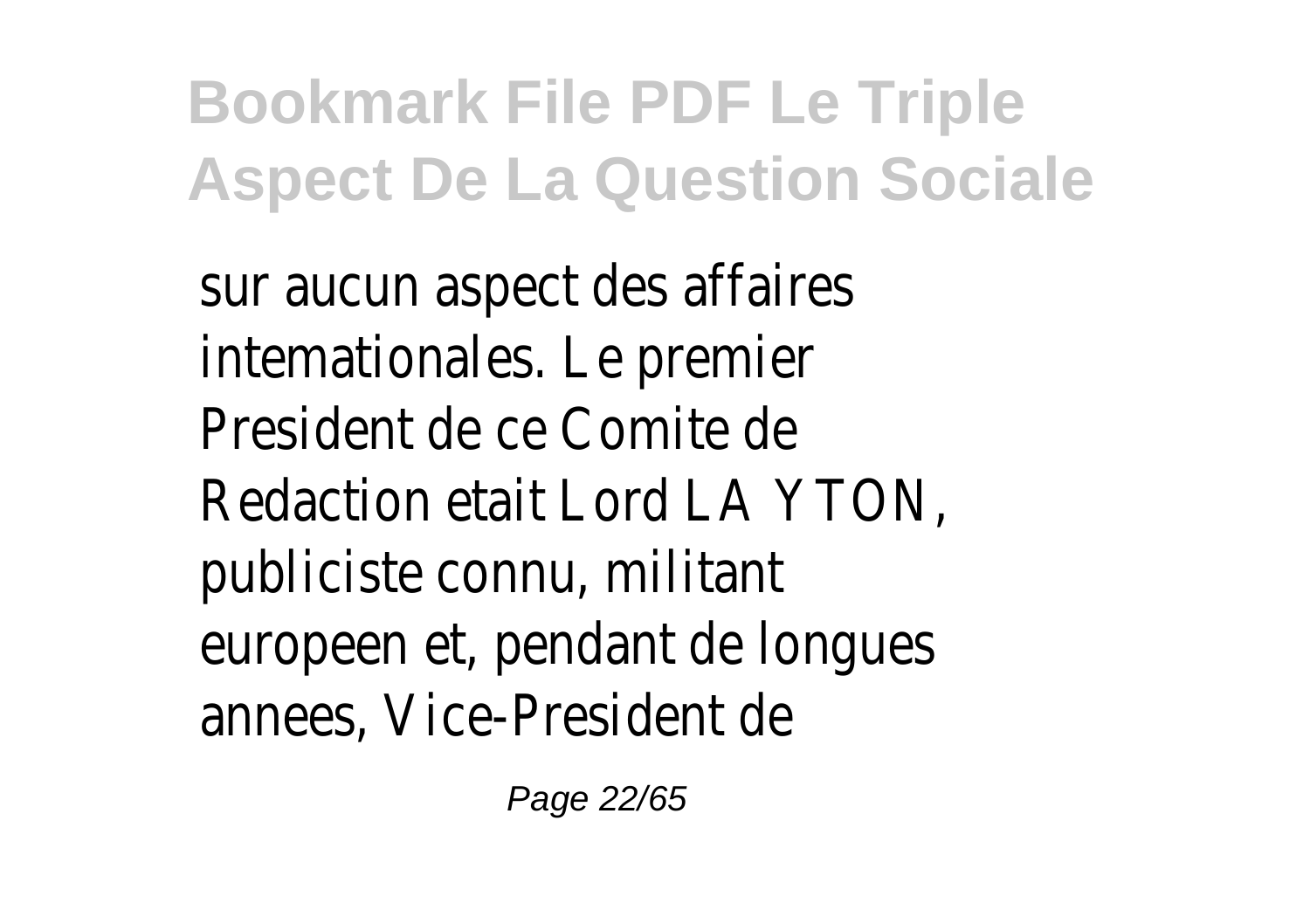l'AssembIee Consultative. Principes généraux d'une théodicée pratiqueLa femme ennoblie par l'Évangile et considérée sous le triple aspect de vierge, d'épouse et de mèreLa femme ennoblie par l'Evangile et

Page 23/65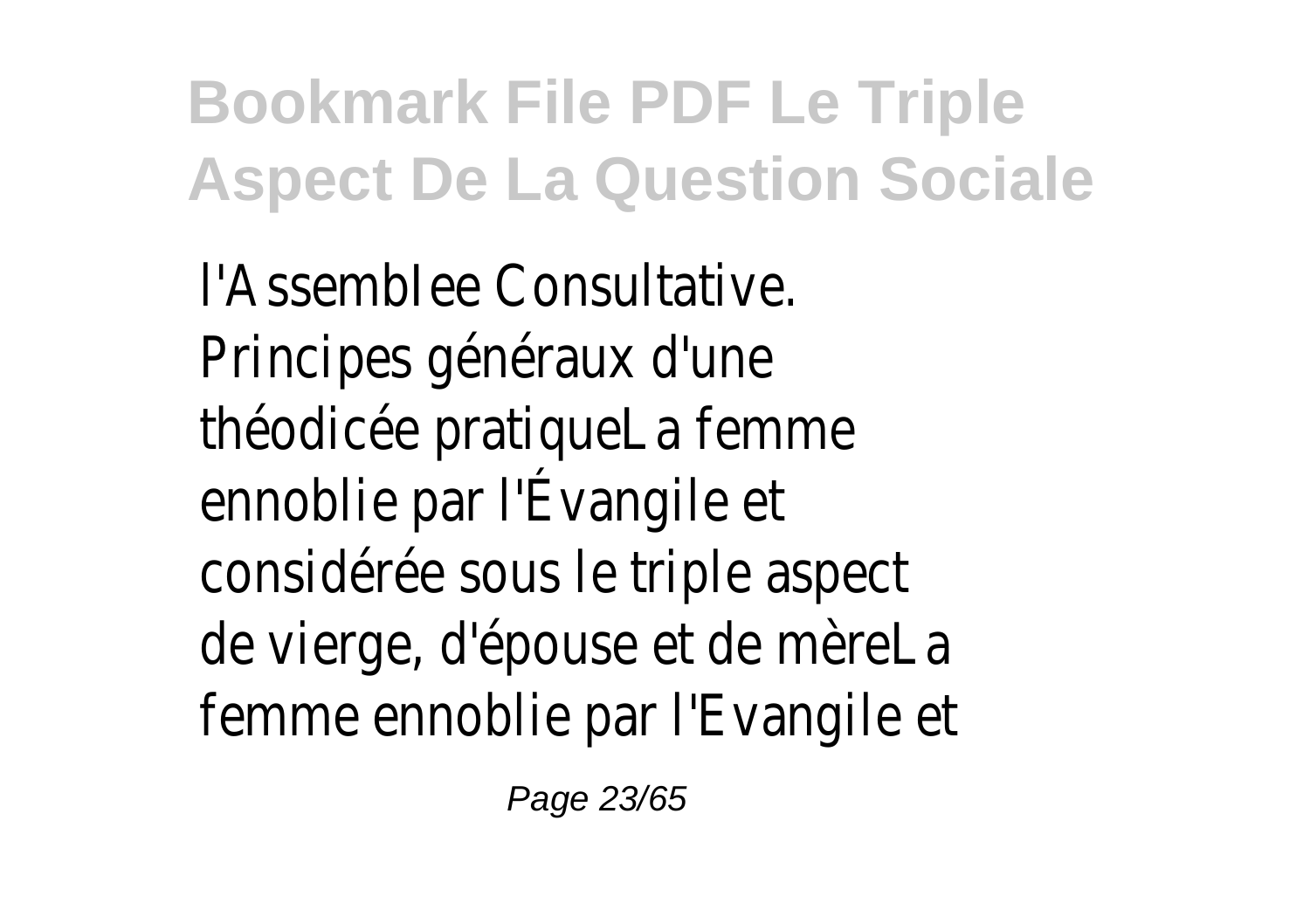considérée sous le triple aspect de vierge, d'épouse et de mèreSystème des contradictions économiques, ou Philosophie de la misèreHamlet on a HillSemitic and Greek Studies Presented to Professor T. Muraoka on the

Page 24/65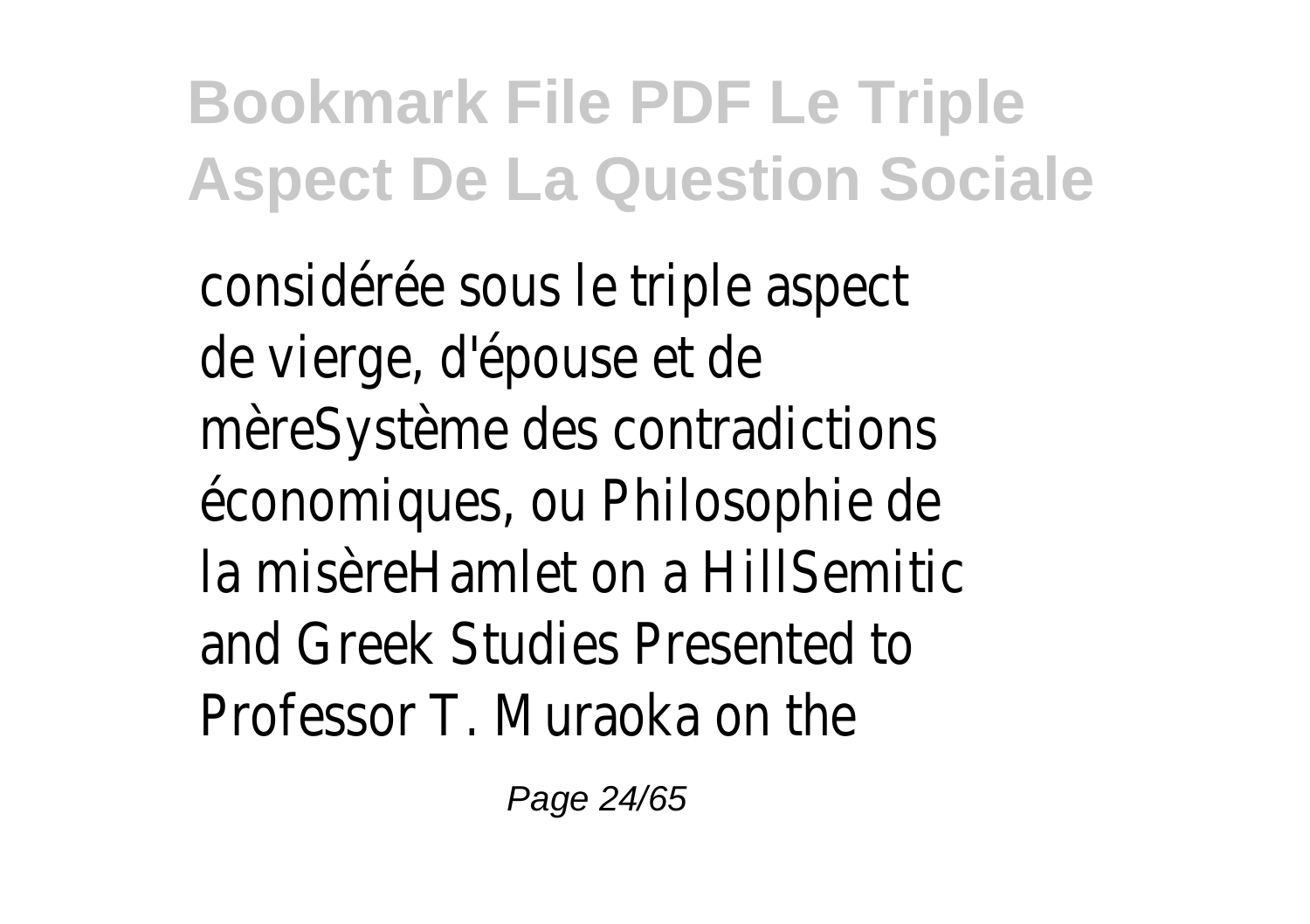Occasion of His Sixty-fifth BirthdayPeeters Publishers Code de commerce Esquisse d'une science morale. Première partie. Physiologie du sentiment, ou méthode naturelle de classification et de

Page 25/65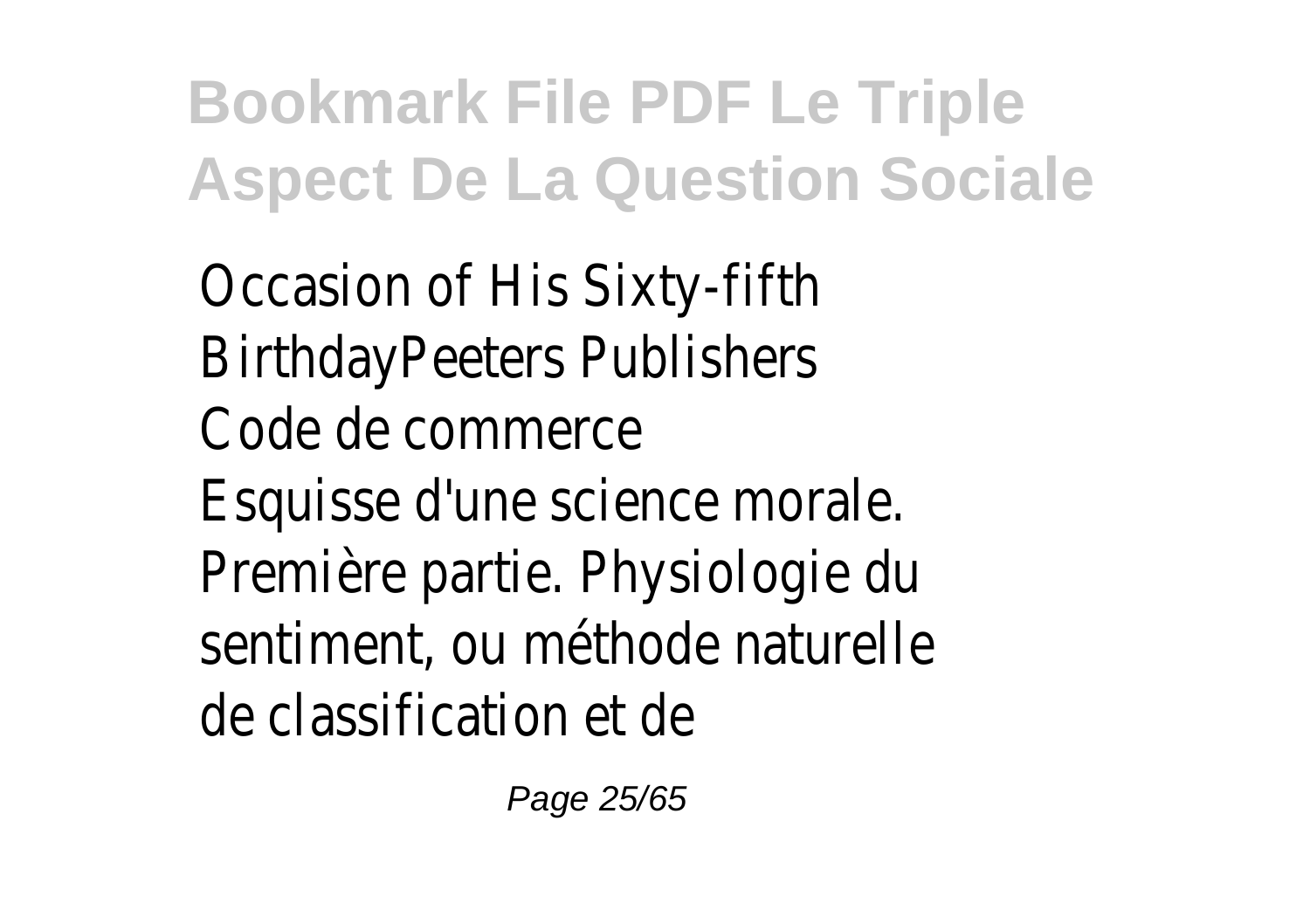description de nos sentiments moraux Principes généraux d'une théodicée pratique Suprême Conseil pour la France et ses dependances des souverains Grands Inspecteurs

Page 26/65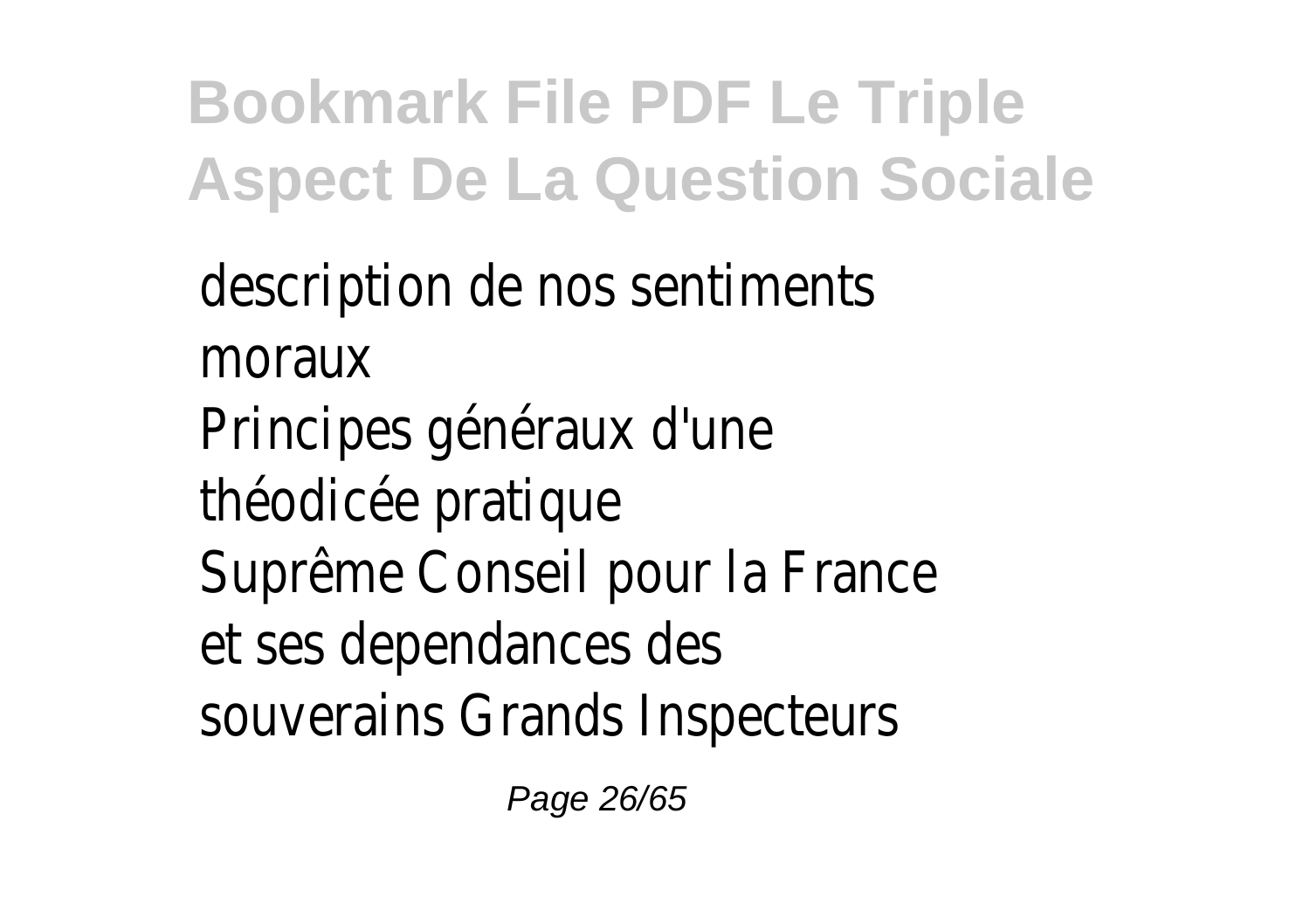generaux, Protecteurs, Chefs, vrais Conservateurs de l'Ordre, 33e et dernier Degré du Rite ecossais ancien accepté. Fête de l'Ordre au solstice d'hiver. Le ... 29 décembre 1846 Le Guide Musical

Page 27/65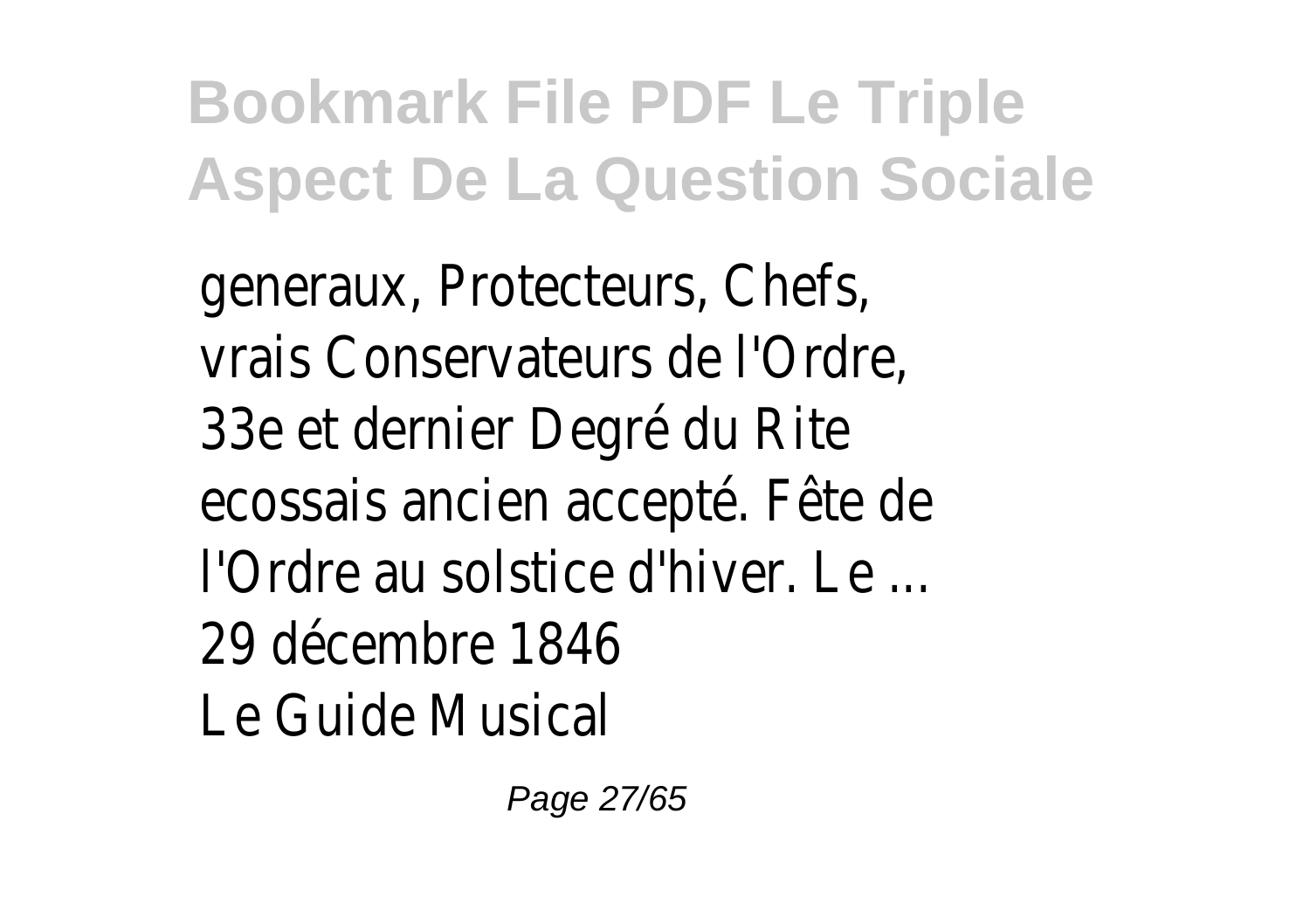The Academy is an institution for the study and teaching of public and private international law and related subjects. Its purpose is to encourage a thorough and impartial examination of the problems arising from international relations in the field of law. The courses deal with the Page 28/65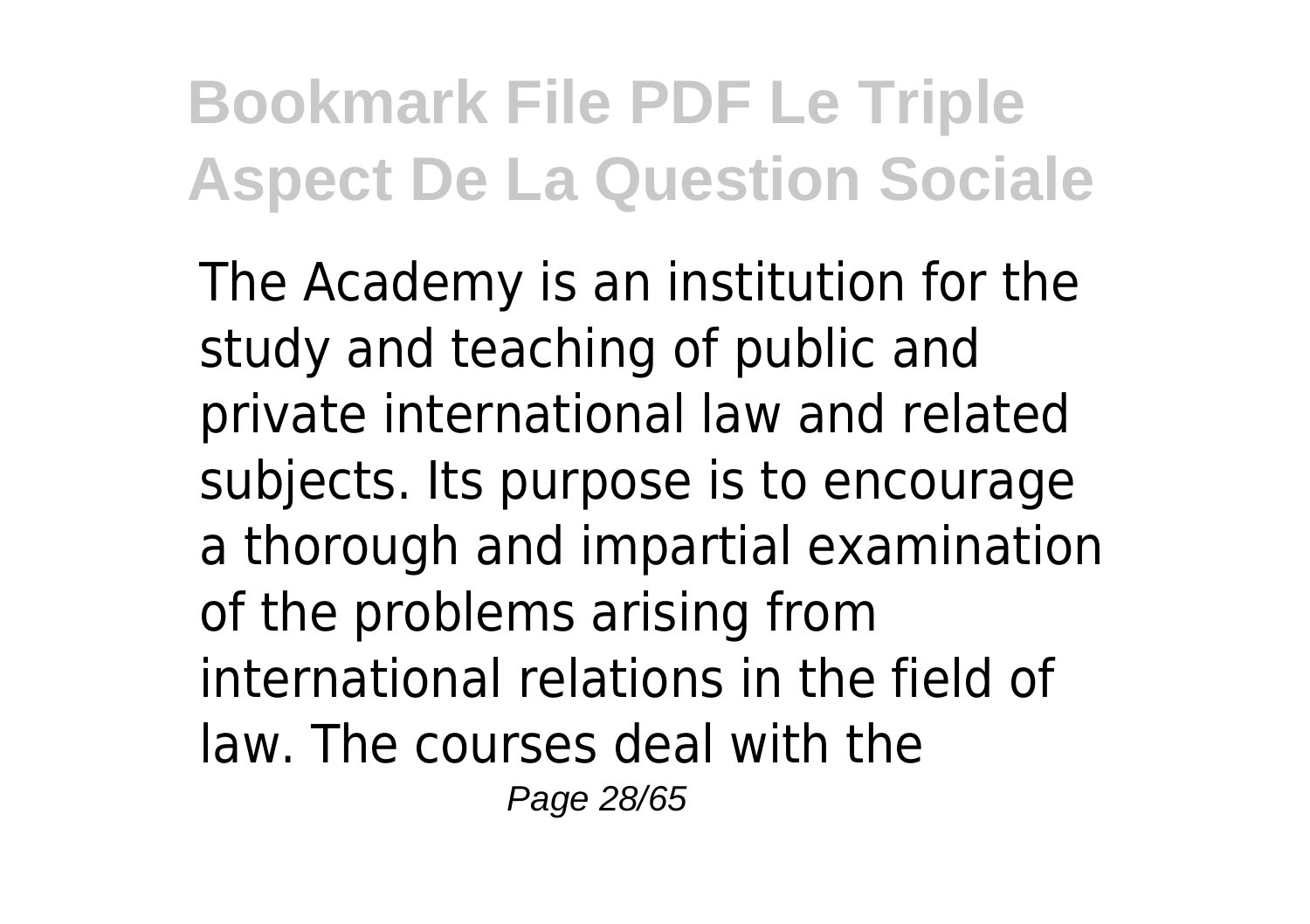theoretical and practical aspects of the subject, including legislation and case law. All courses at the Academy are, in principle, published in the language in which they were delivered in the "Collected Courses of the Hague Academy of International Law."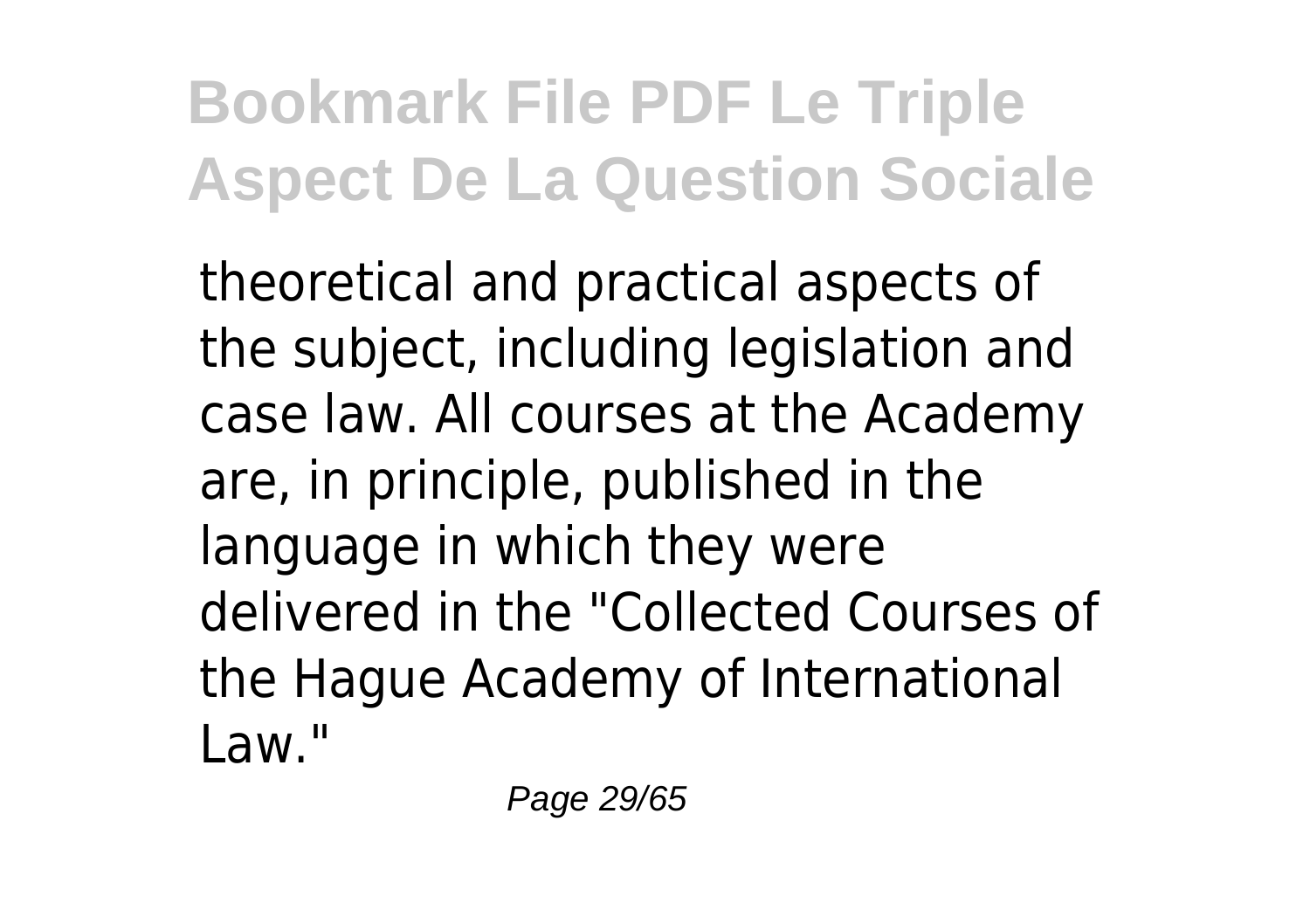Compose originellement en grec vers la fin du IIIe ou le debut du IVe siecle, probablement a Alexandrie, ce traite reflete des traditions mythologiques qui sont exposees de facon plus ample et plus precise dans les textes appartenant au groupe des textes sethiens platonisants, notamment Page 30/65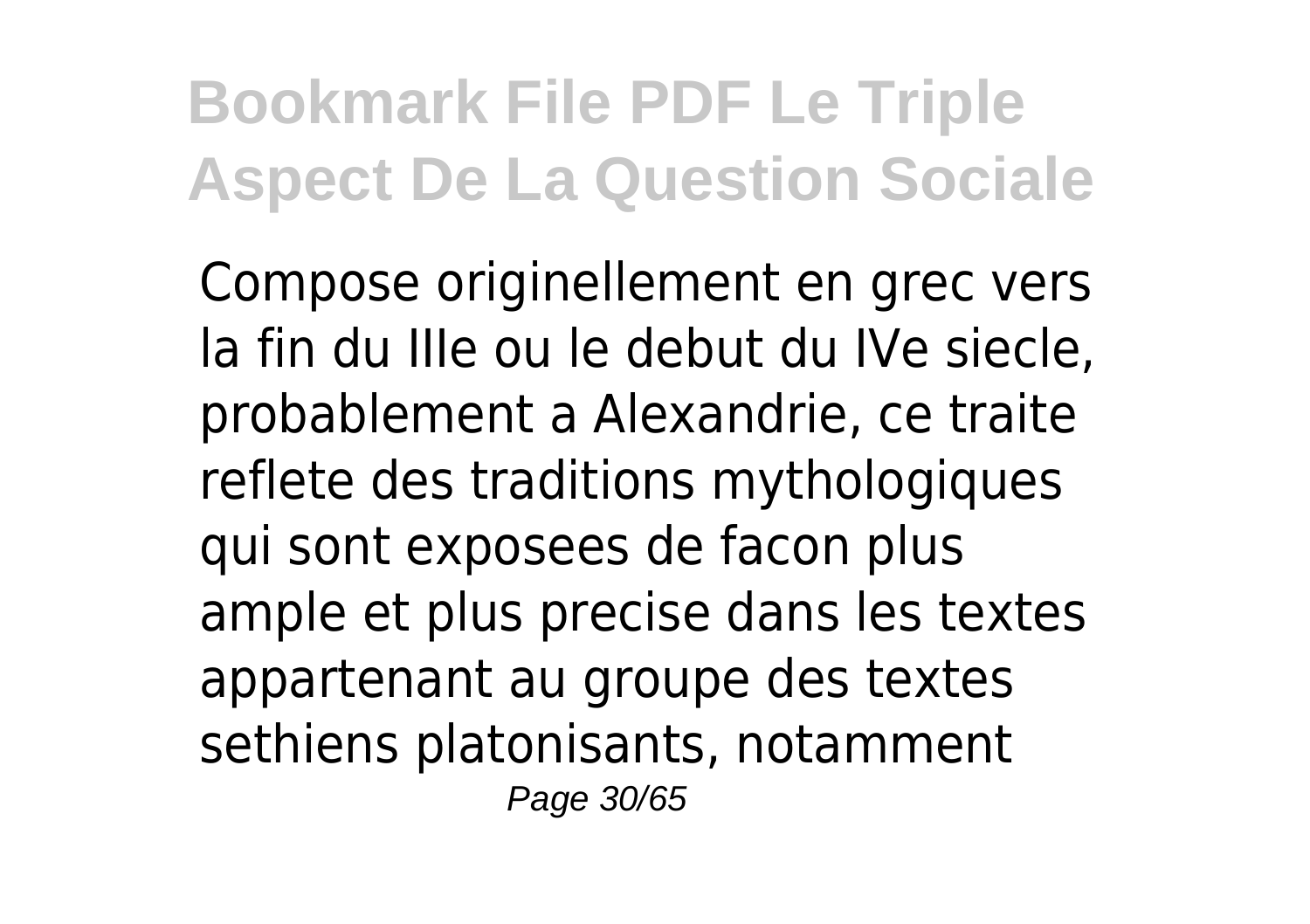Allogene et Zostrien. La maniere dont Marsanes reprend ces traditions mythologiques permet de le situer au terme de l'evolution litteraire attestee par ces textes. Marsanes est l'un des plus mal preserves des cinquante-quatre traites de la bibliotheque de Nag Hammadi. Page 31/65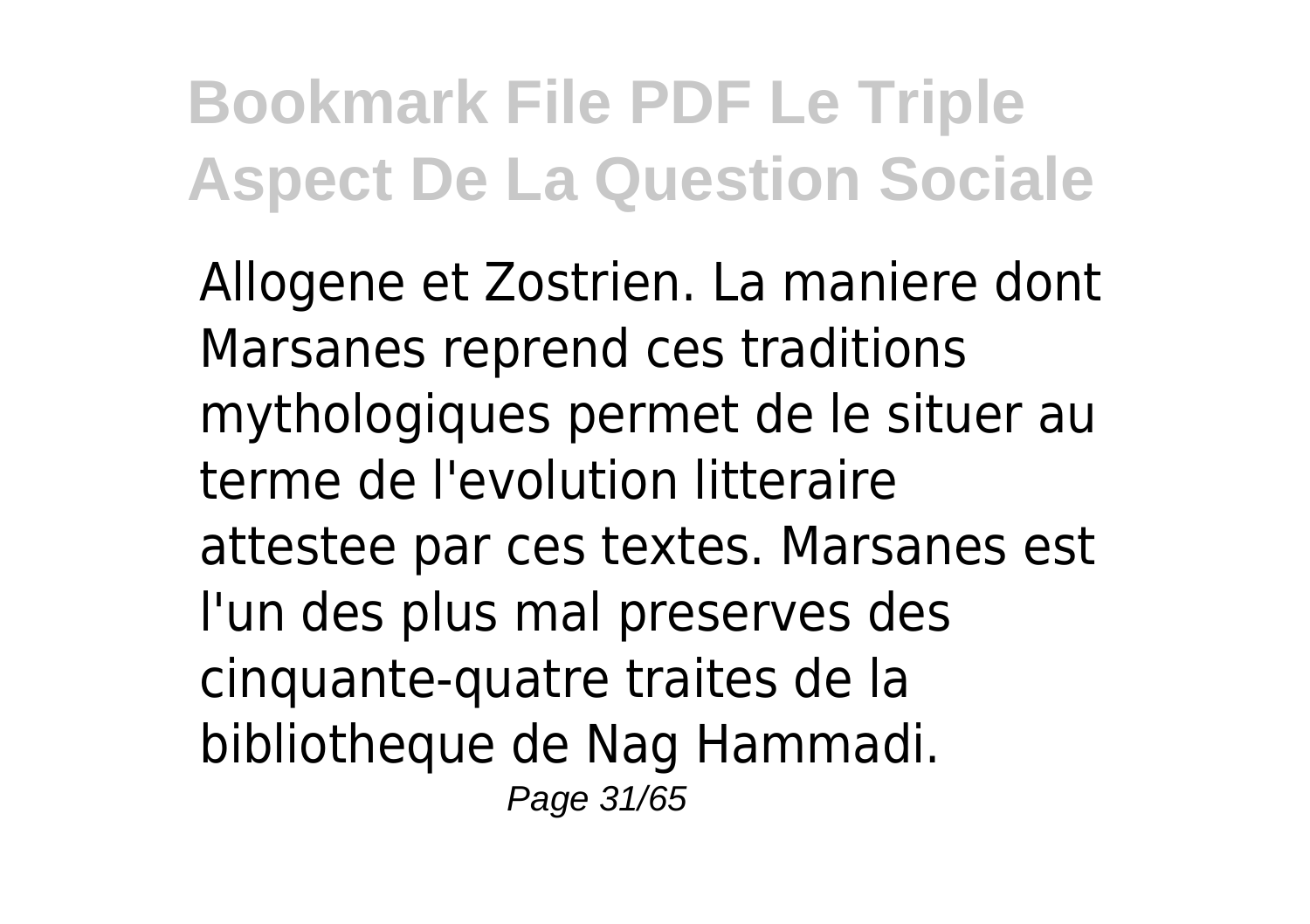L'intention du traite est d'etablir l'autorite de Marsanes comme prophete, voyant et chef spirituel de sa communaute, et de presenter un enseignement detaille sur les principes premiers de la theologie sethienne, notamment sur la nature et la destinee de l'ame. Ce qui est Page 32/65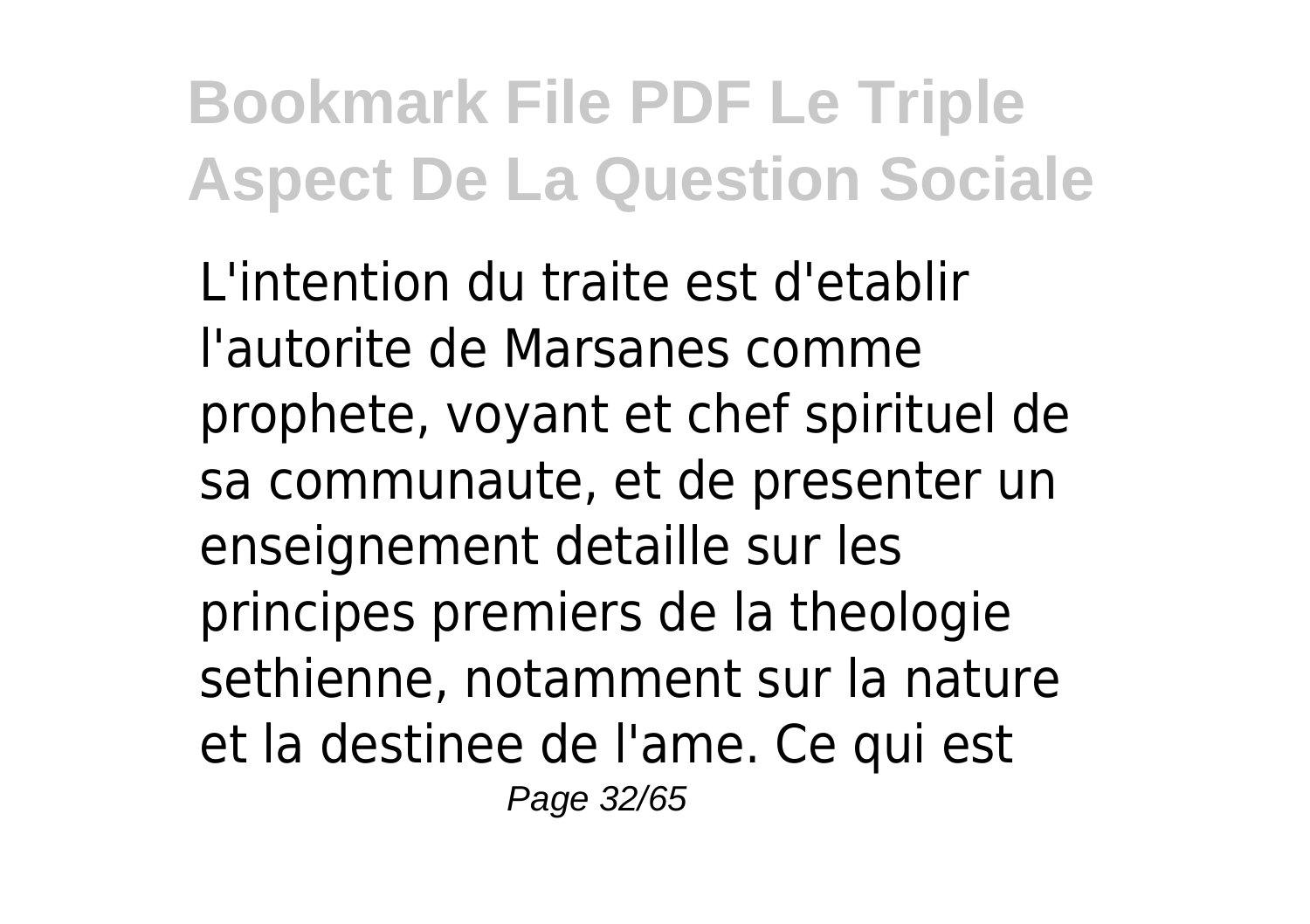particulier a Marsanes, c'est son souci de reveler les 'appellations' correctes des anges et des dieux, ainsi que des puissances planetaires et cosmiques qui controlent la destinee de l'ame, d'ou un interet tres grand pour les categories grammaticales et astrologiques. D'autre part, le traite Page 33/65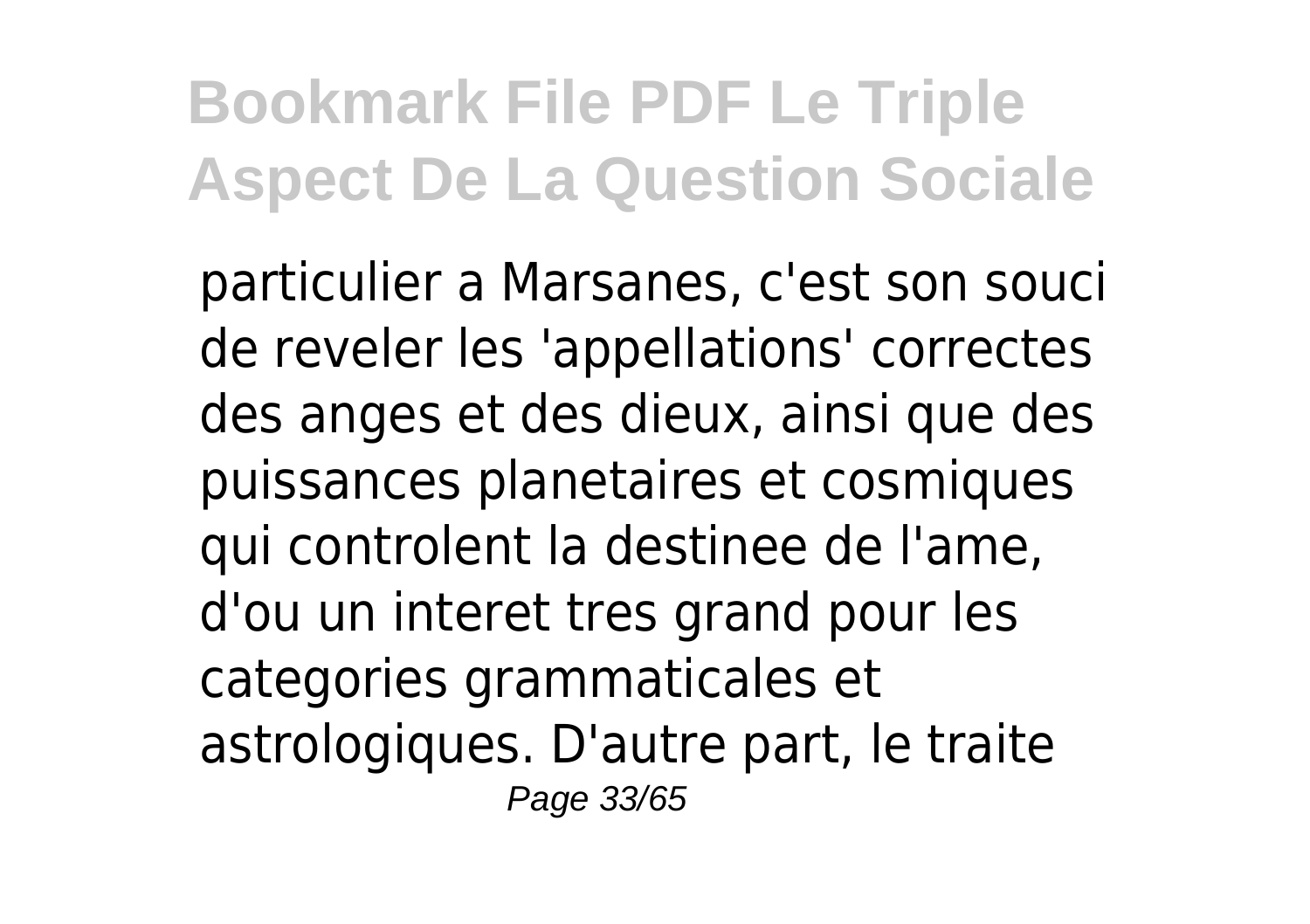est parseme d'exhortations qui montrent bien la relation etablie par l'auteur entre la connaissance qu'il communique a ses auditeurs et leur acces au salut. Le traite Marsanes presente une dette tres grande envers la tradition grecque, qu'il s'agisse des theories grammaticales, Page 34/65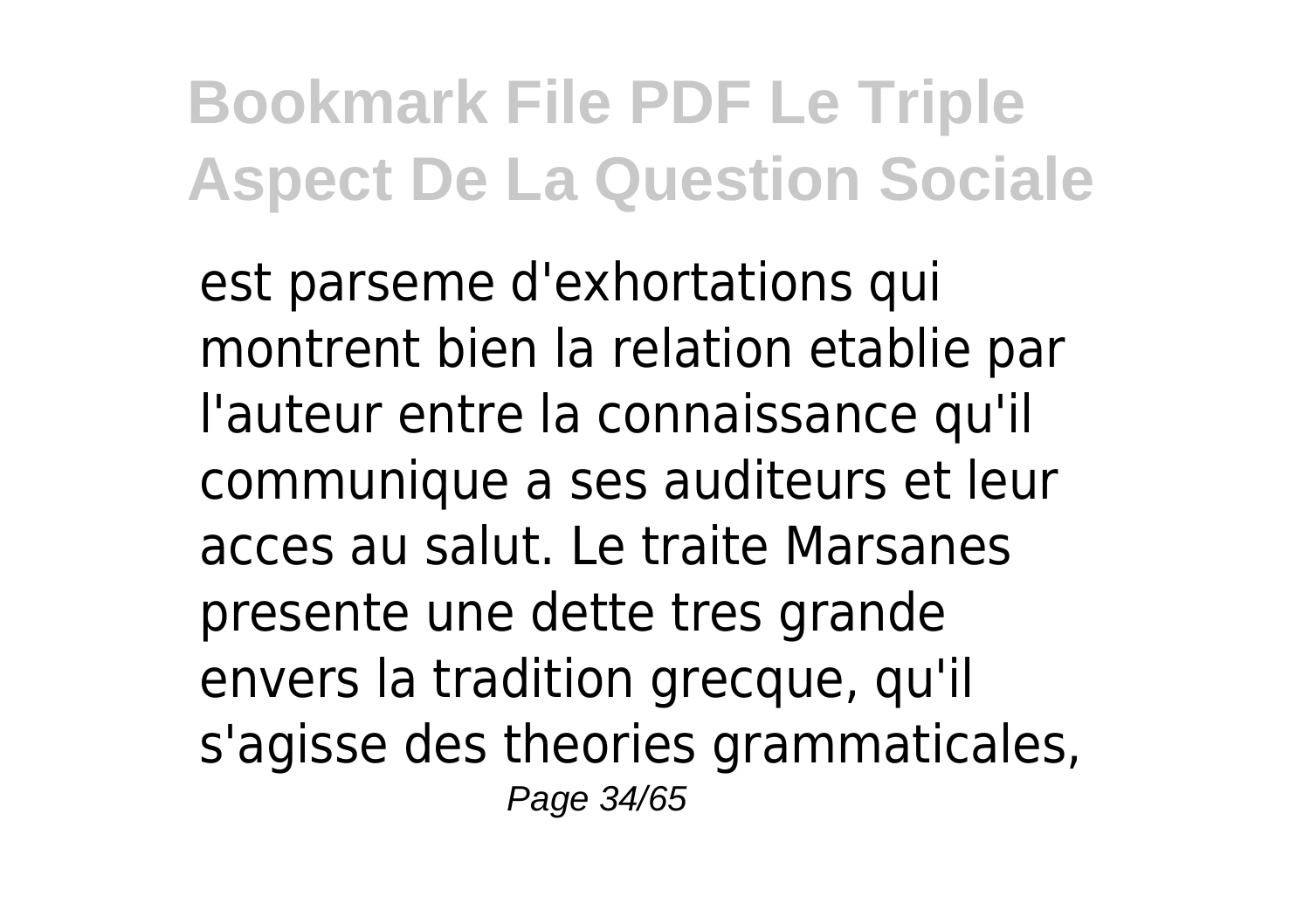des speculations astrologiques et arithmologiques ou de la philosophie. Sur ce dernier plan, Marsanes se revele etonnament proche de philosophes neoplatoniciens comme Jamblique et Theodore d'Asinee. Le present volume offre une introduction developpee au traite Marsanes, un Page 35/65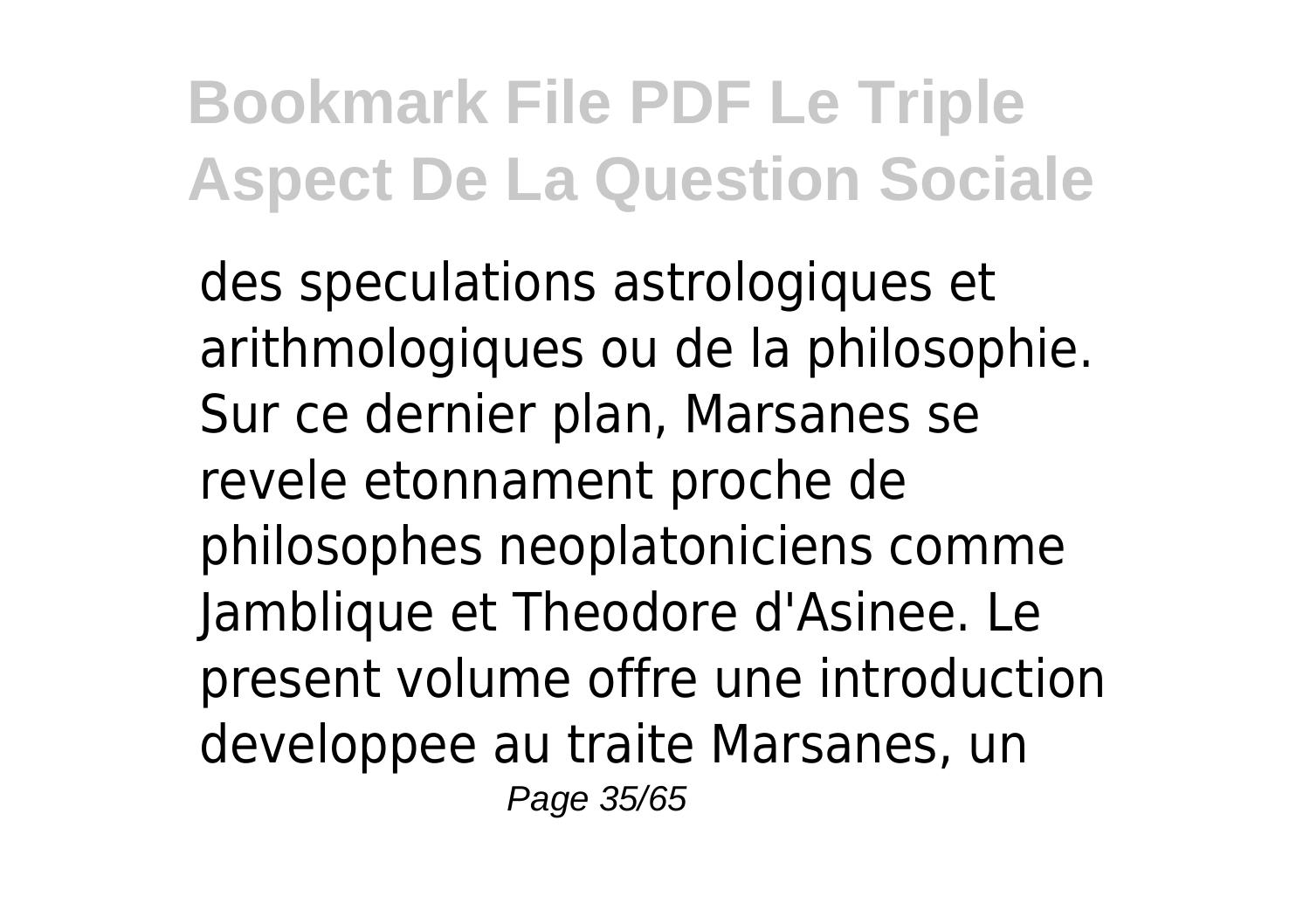texte copte nouvellement etabli, une traduction francaise, le premier commentaire a etre consacre a cet ouvrage, ainsi qu'un 'index verborum' complet.

La Situation des enfants dans le monde 2019

Enigmes de la Deuxieme Epitre de

Page 36/65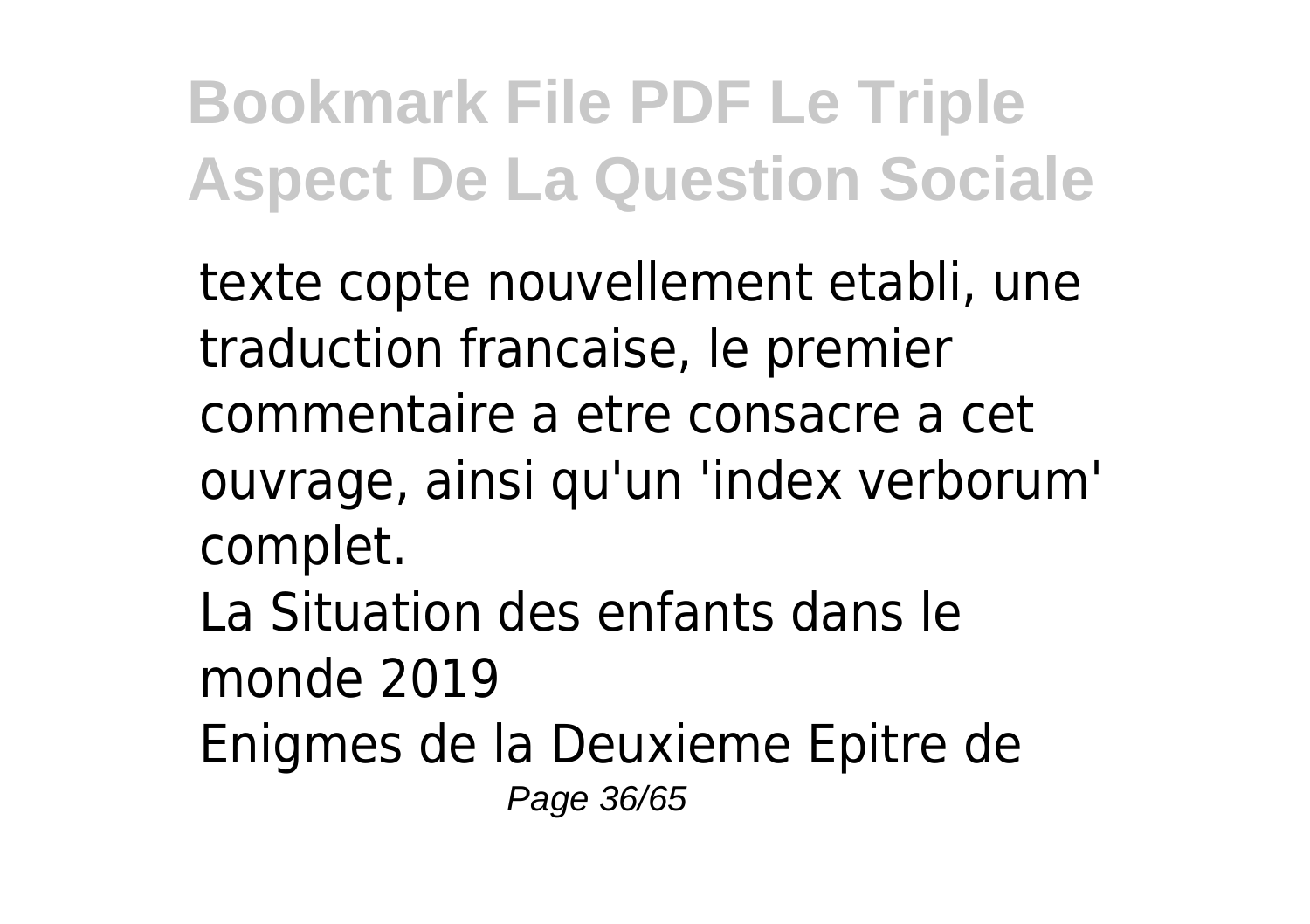Paul Aux Corinthiens Revue Internationale de la Musique Et de Theâtres Lyriques Cours de philosophie, mis en rapport avec le programme du baccalauréat ès lettres, et augmenté d'un appendice sur la divinté de l'Église catholique

Page 37/65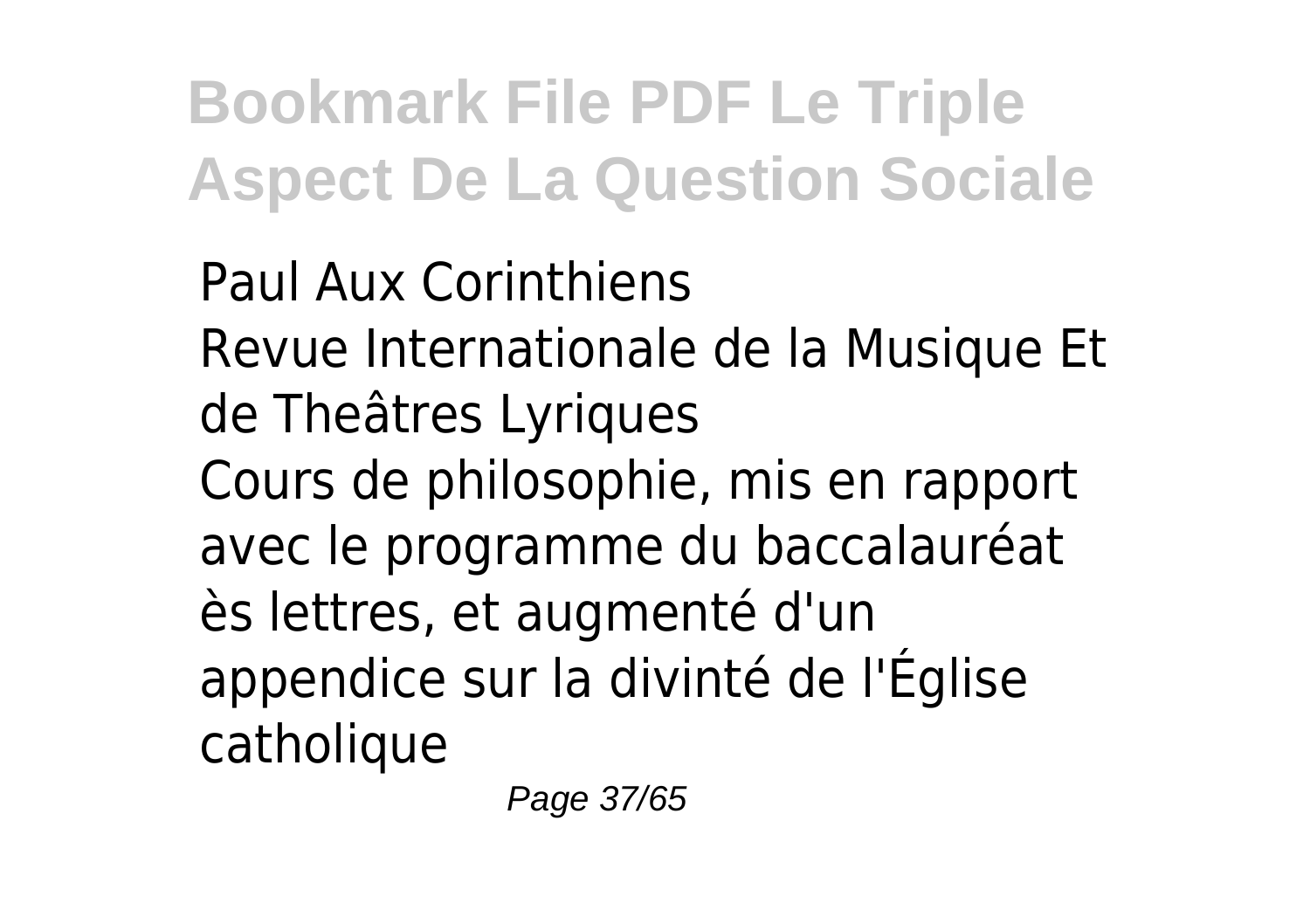Vie de la Sainte Vierge d'après les Écritures: Études et méditations précédées d'une introduction par ... Mermillod, Evêque d'Hébron **This collective volume has been dedicated to two distinguished scholars of**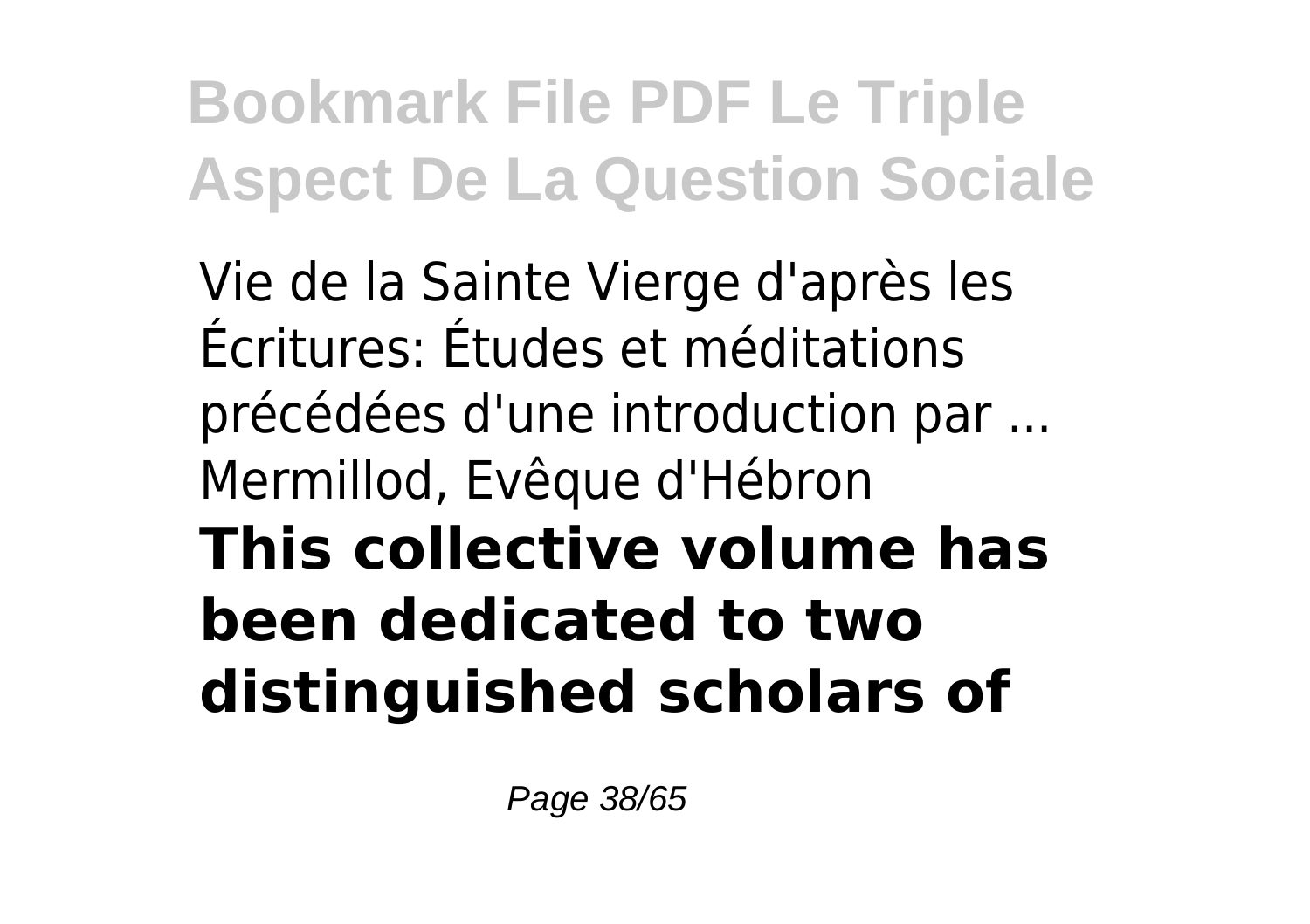**Neo-Latin Studies on the occasion of their retirement after a long and fruitful academic career, one at the Université catholique Louvain-la-Neuve, the other at the internationally**

Page 39/65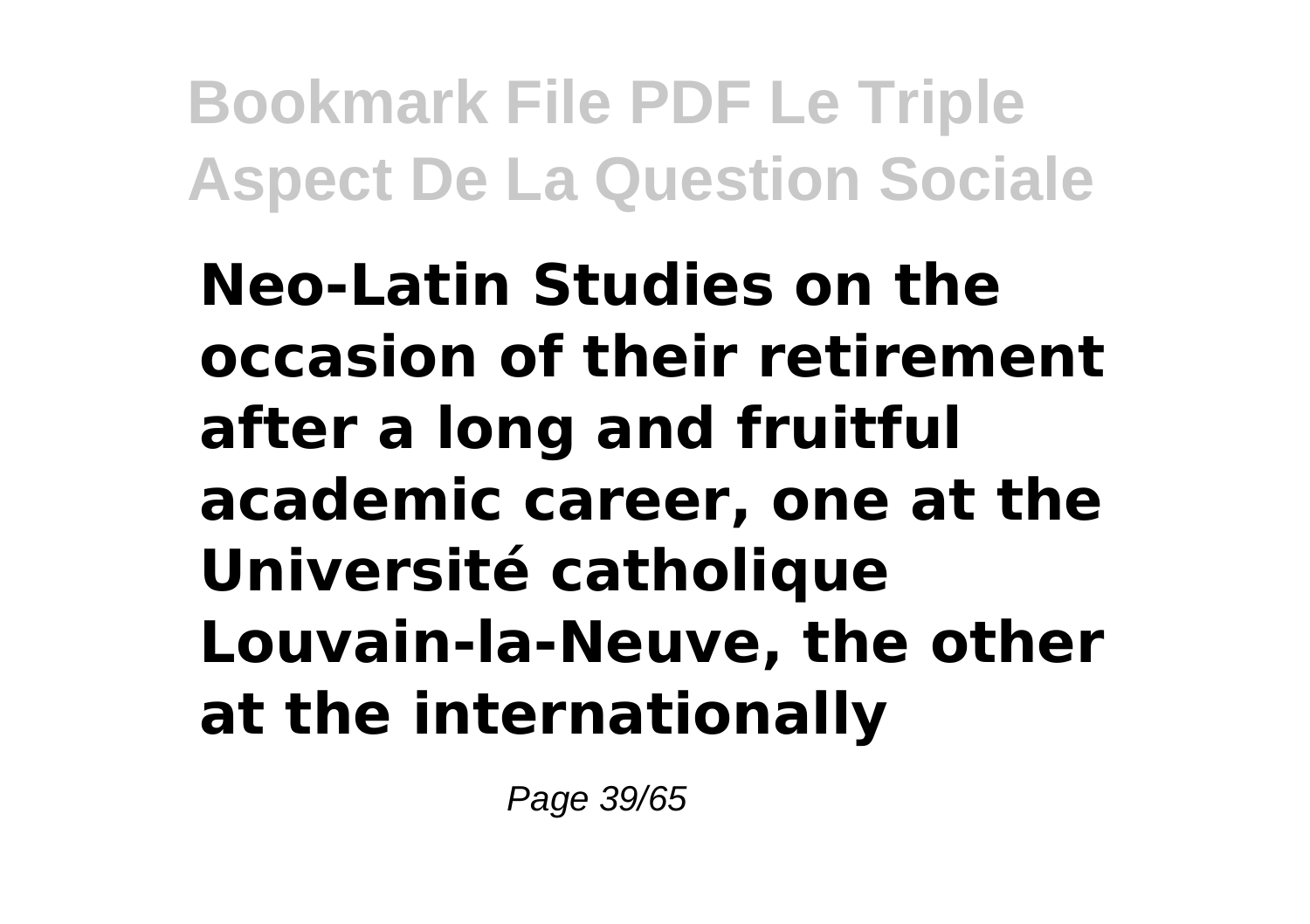**renowned Seminarium Philologiae Humanisticae of Leuven University. Both the rich variety of subjects dealt with and the international diversity of the scholars authoring**

Page 40/65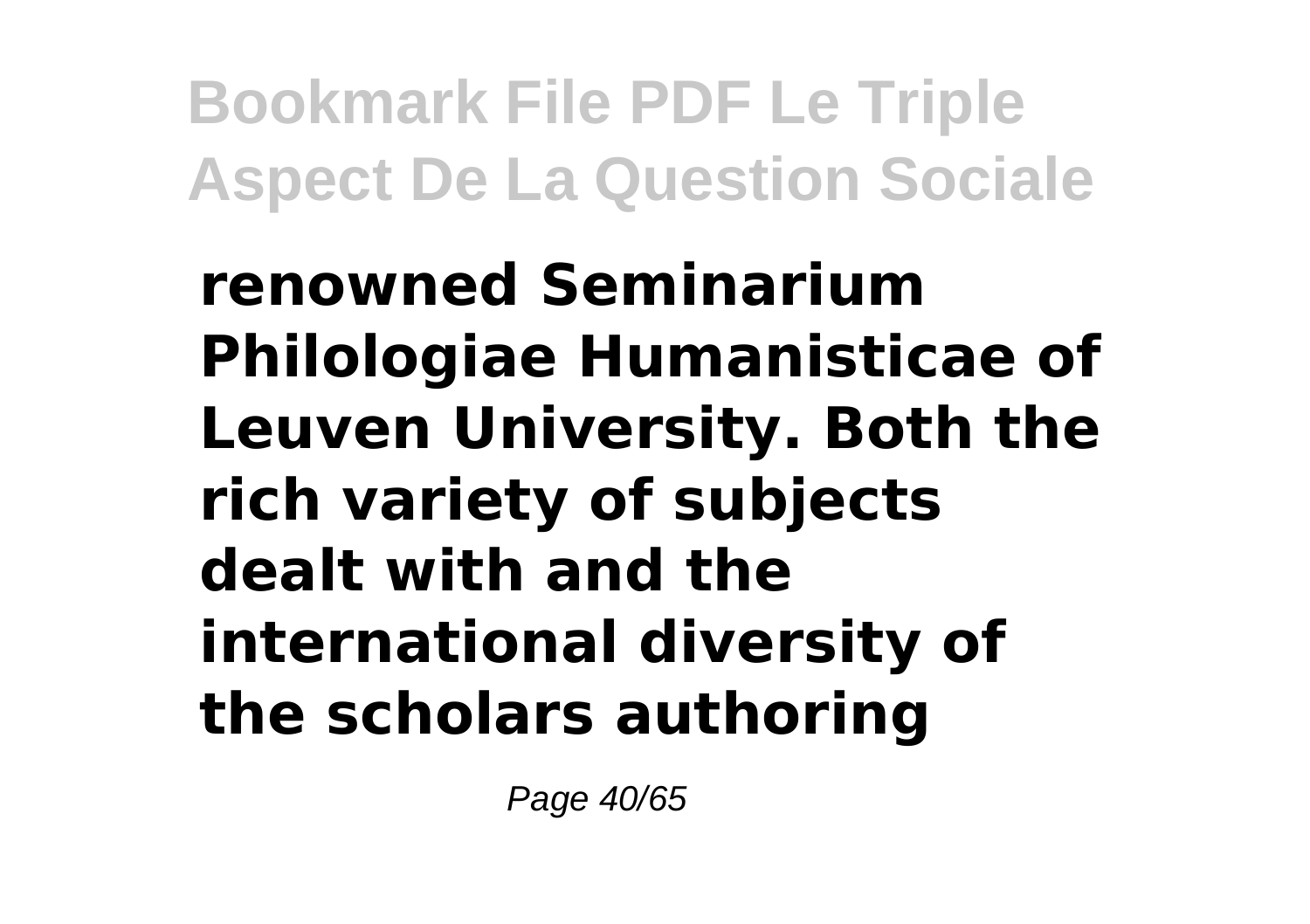**contributions reflect the wide interests of the celebrated Neo-Latinists, their international position, and the actual status of the discipline itself. Ranging from the Trecento to the**

Page 41/65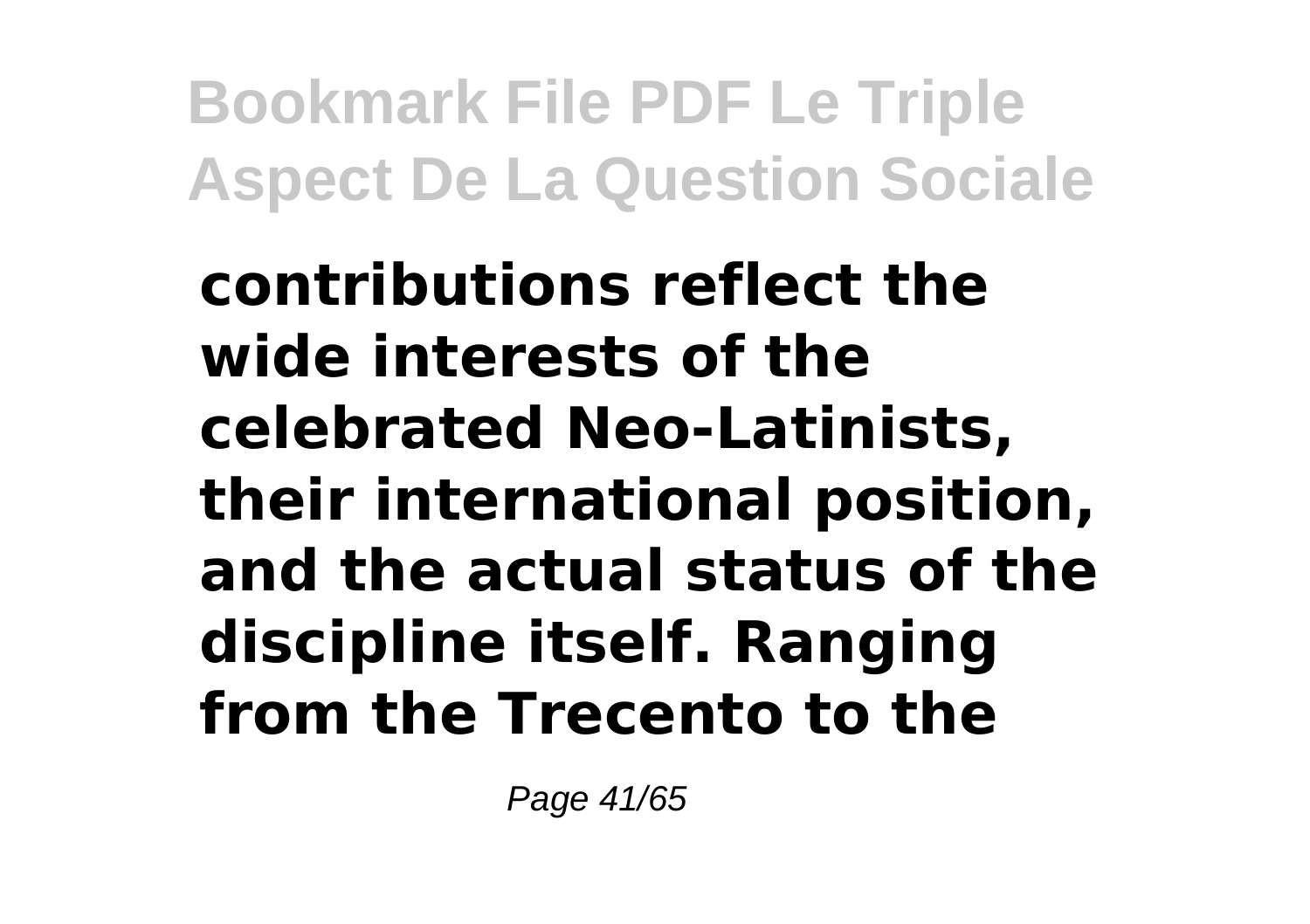**21st century, and embracing Latin writings from Italy, Hungary, The Netherlands, Germany, France, Poland, the New World, Spain, Scotland, Denmark and China, this**

Page 42/65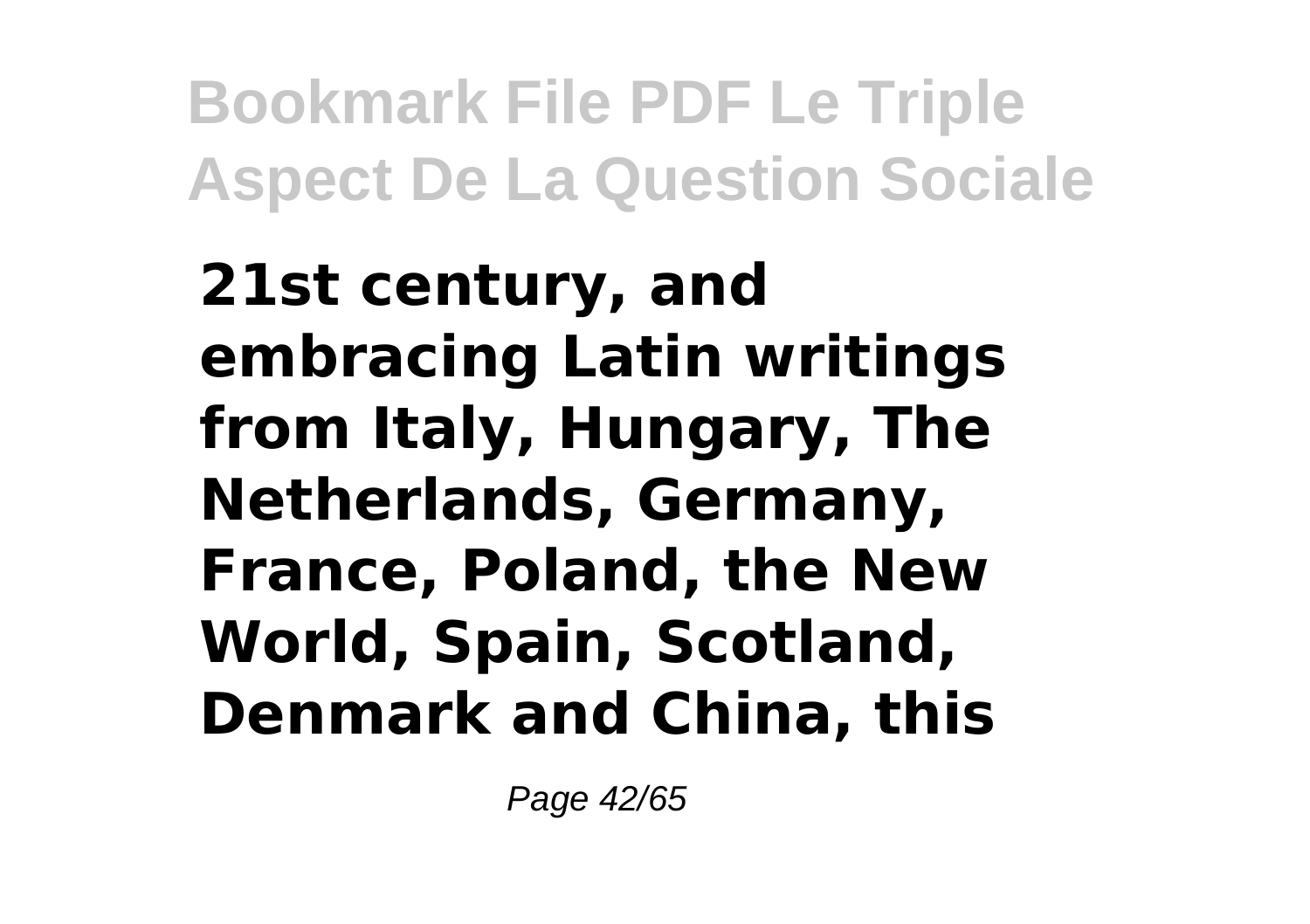**volume is as rich and multifaceted as it is voluminous, for it not only offers studies on wellknown figures such as Petrarch, Lorenzo Valla, Erasmus, Vives, Thomas**

Page 43/65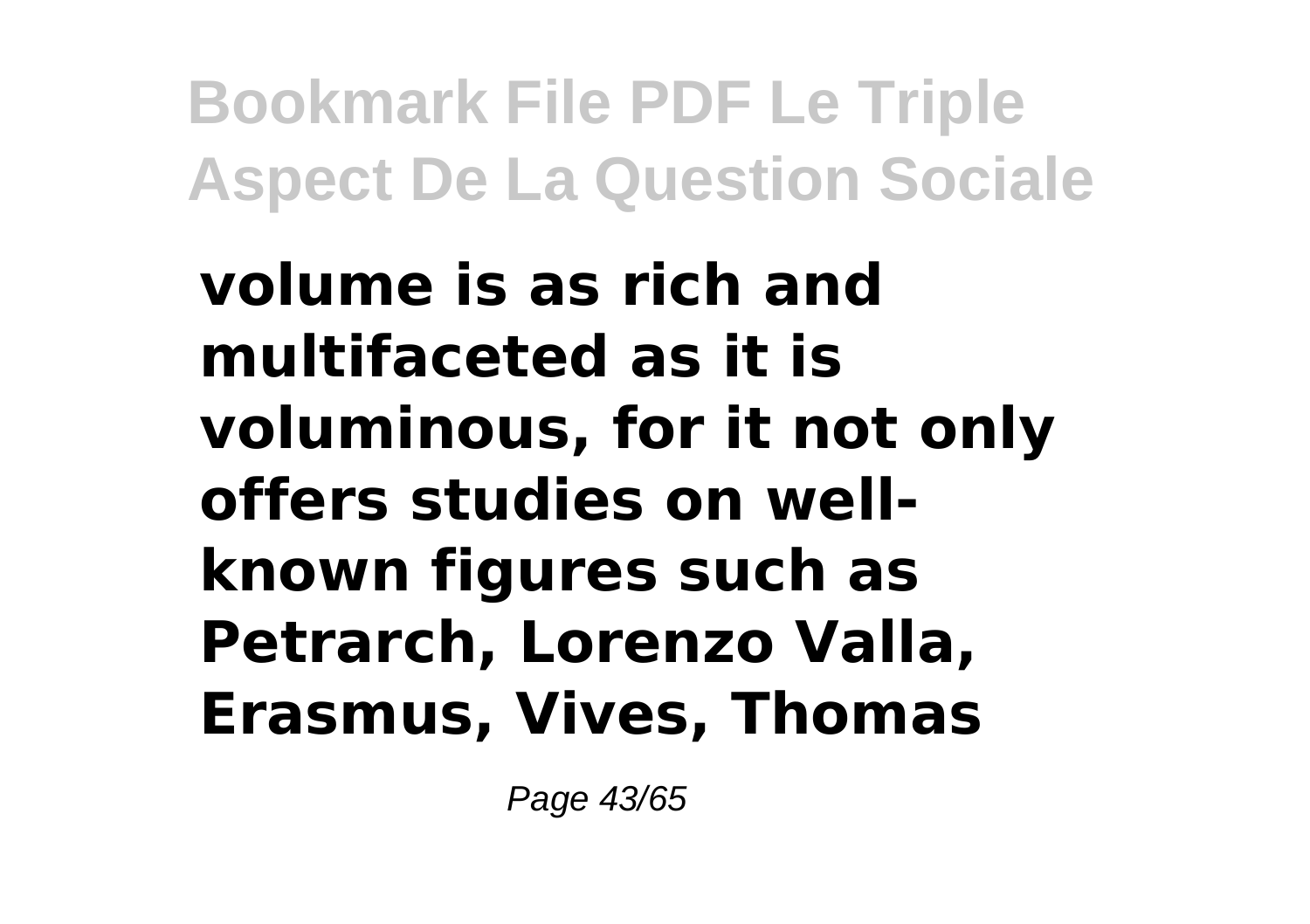**More, Eobanus Hessus, Lipsius, Tycho Brahe, Jean de la Fontaine and Jacob Cats, but it also includes new contributions on Renaissance commentaries and editions of classical**

Page 44/65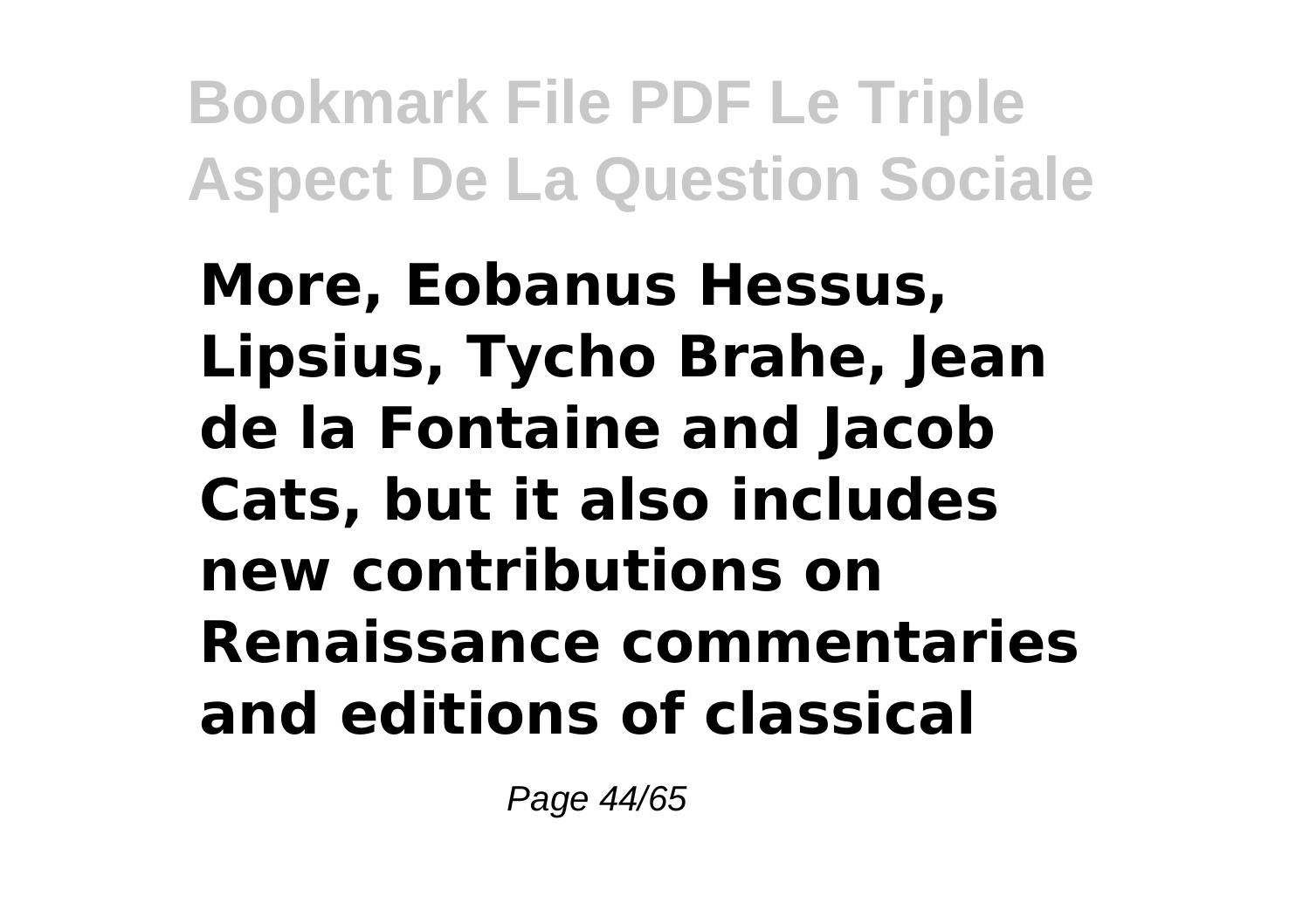**authors such as Homer, Seneca and Horace; on Neo-Latin novels, epistolography and Renaissance rhetoric; on Latin translations from the vernacular and invectives**

Page 45/65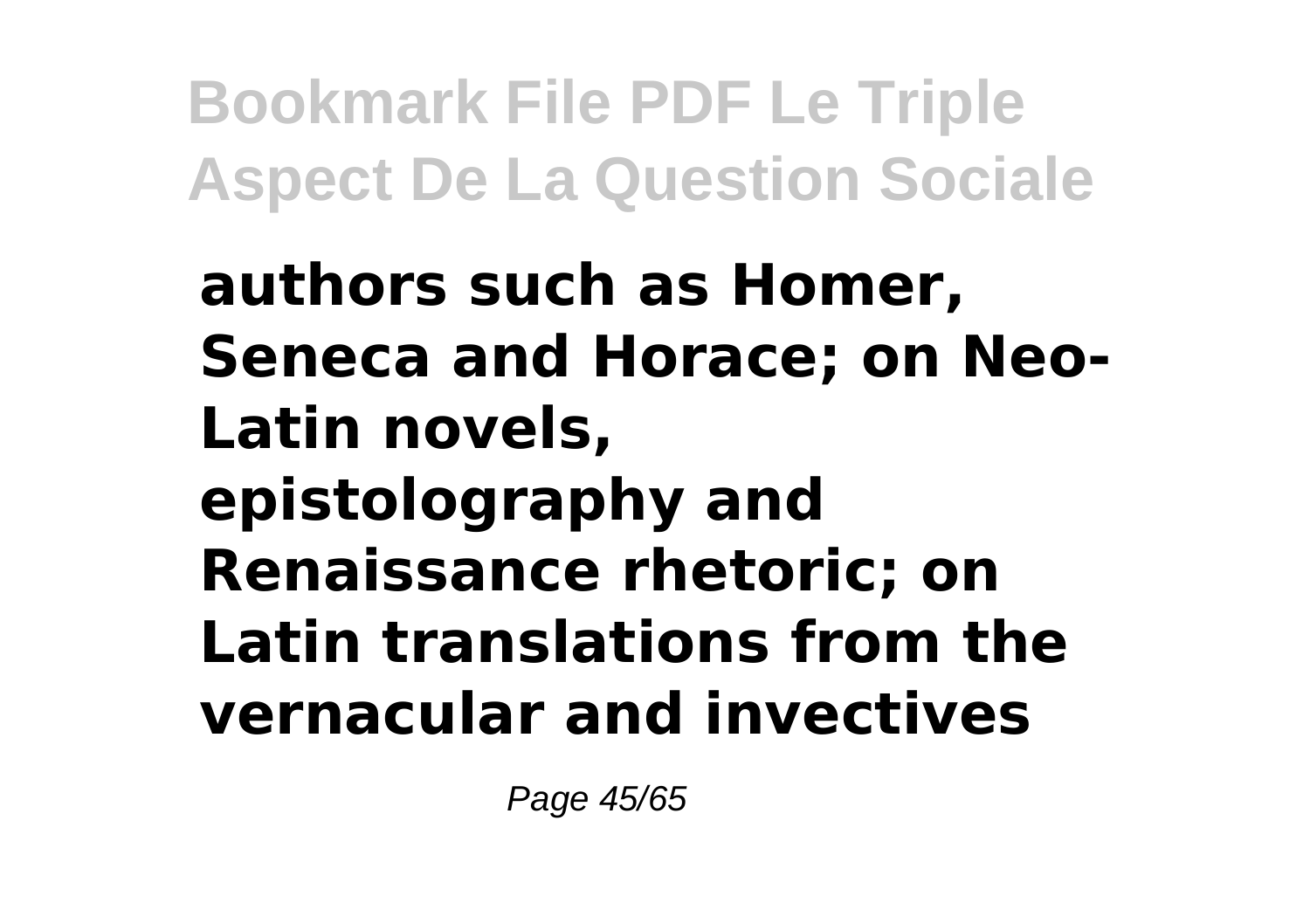**against Napoleon; on the teaching of Latin in the 19th century; and on the didactics of Neo-Latin nowadays. This volume is published in honour of Professor**

Page 46/65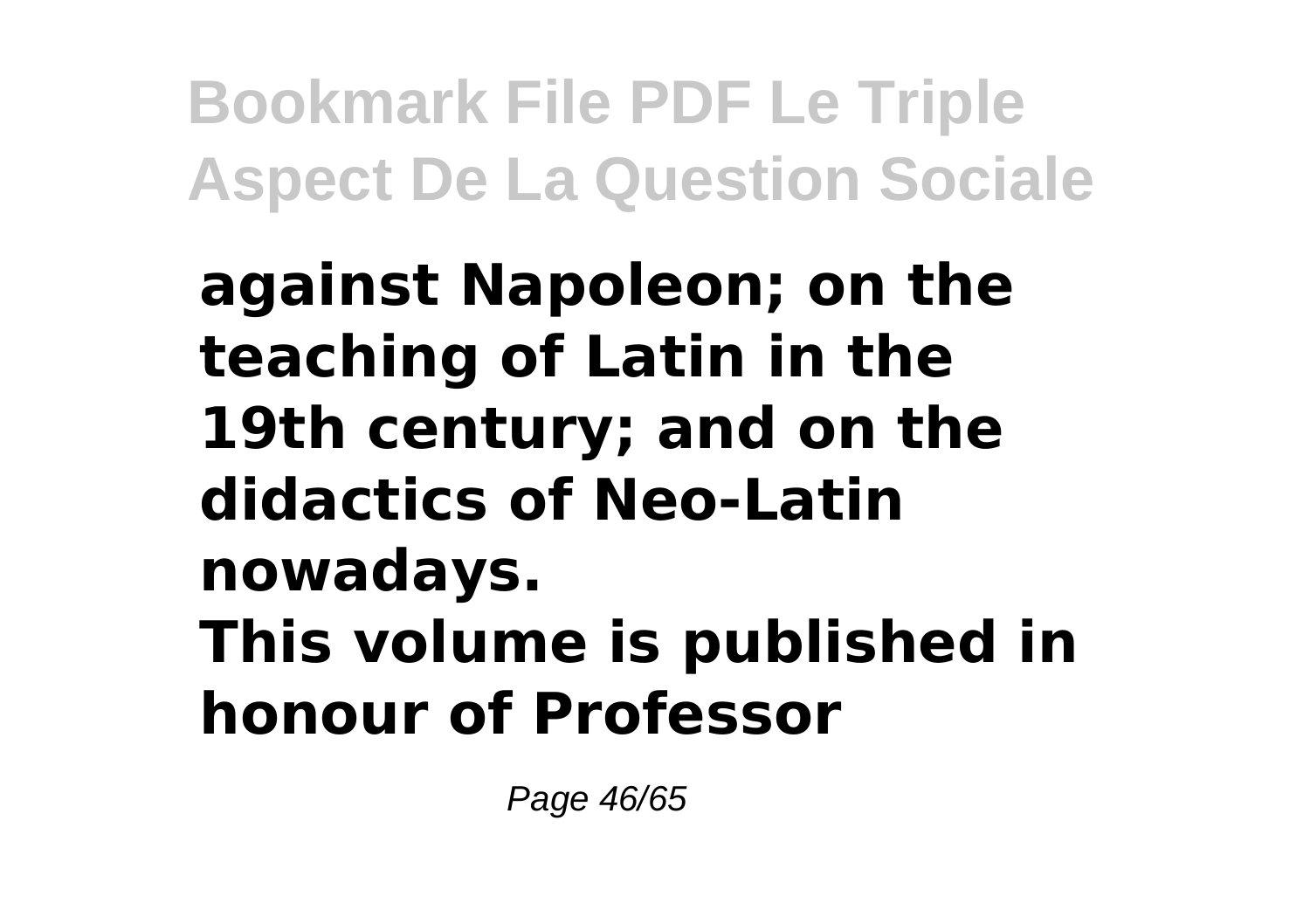**Takamitsu Muraoka on the occasion of his retirement from the Chair of Hebrew, Israelite Antiquities and Ugaritic at Leiden University, a date which coincides with the**

Page 47/65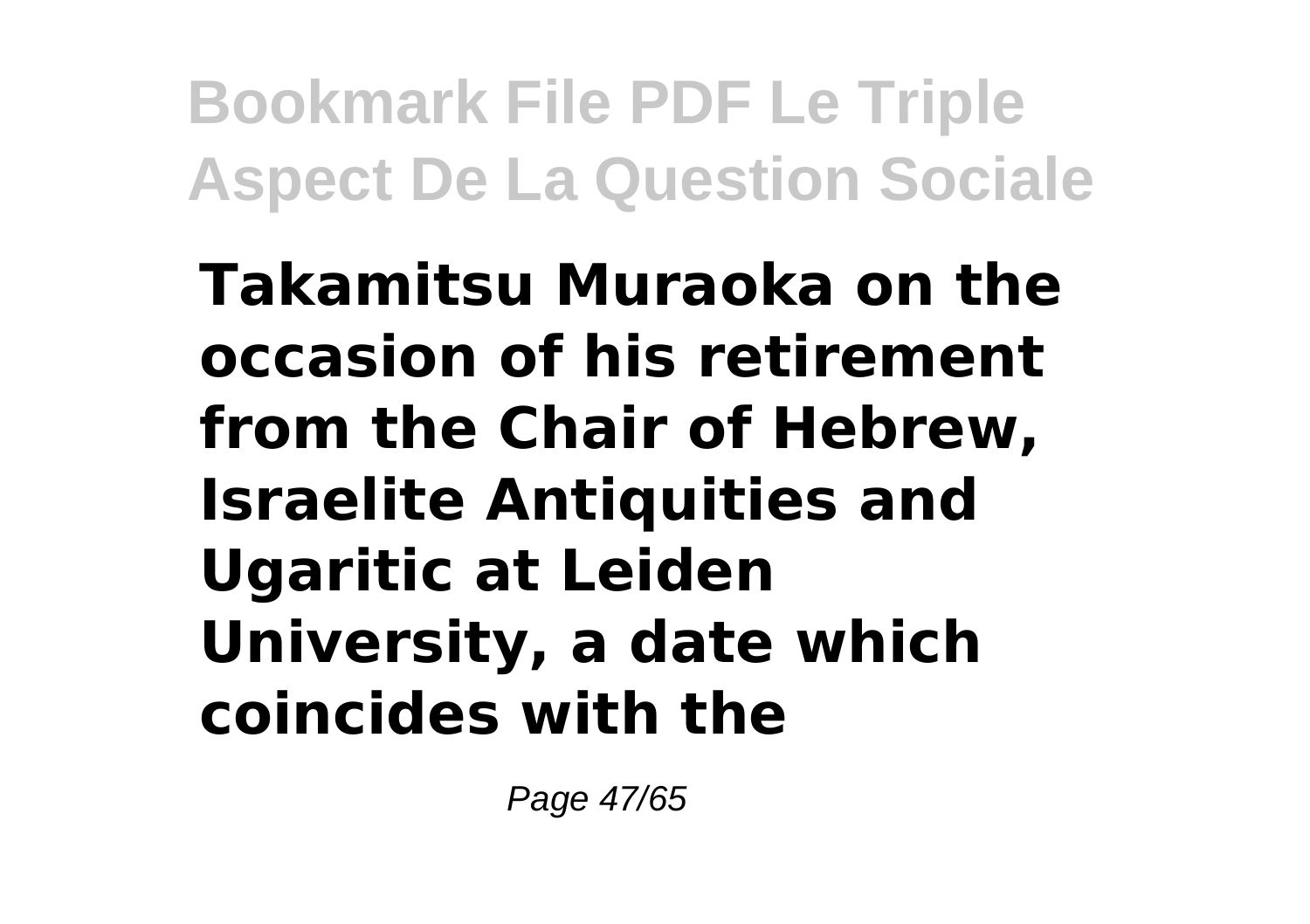**celebration of his sixty-fifth birthday. The laureate is well known for his expertise in the languages of the Bible and cognate studies and this volume includes contributions**

Page 48/65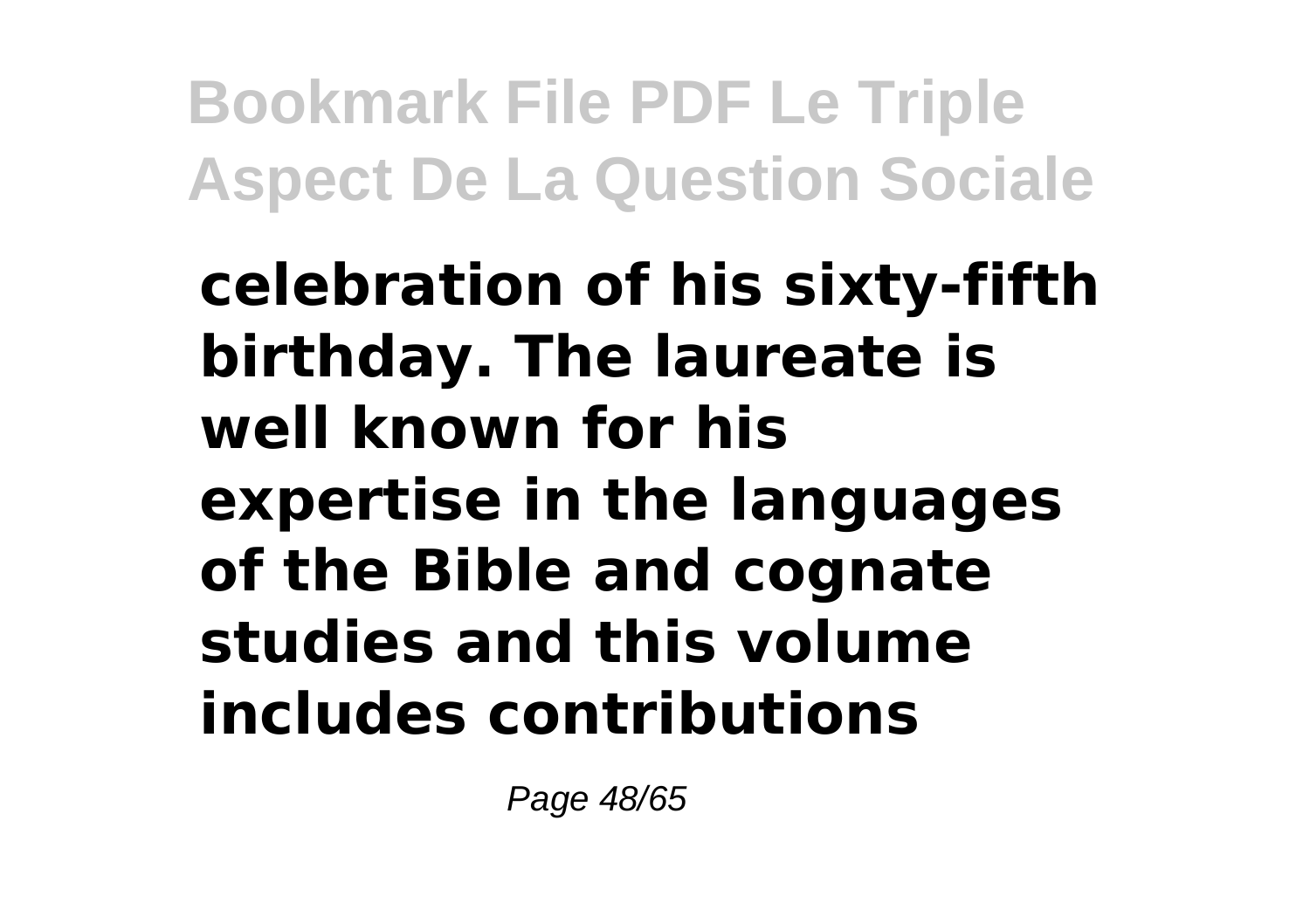**covering as far as possible the wide field of his interests. Some of his friends and colleagues from all parts of the world are presenting him with this valuable collection of forty-**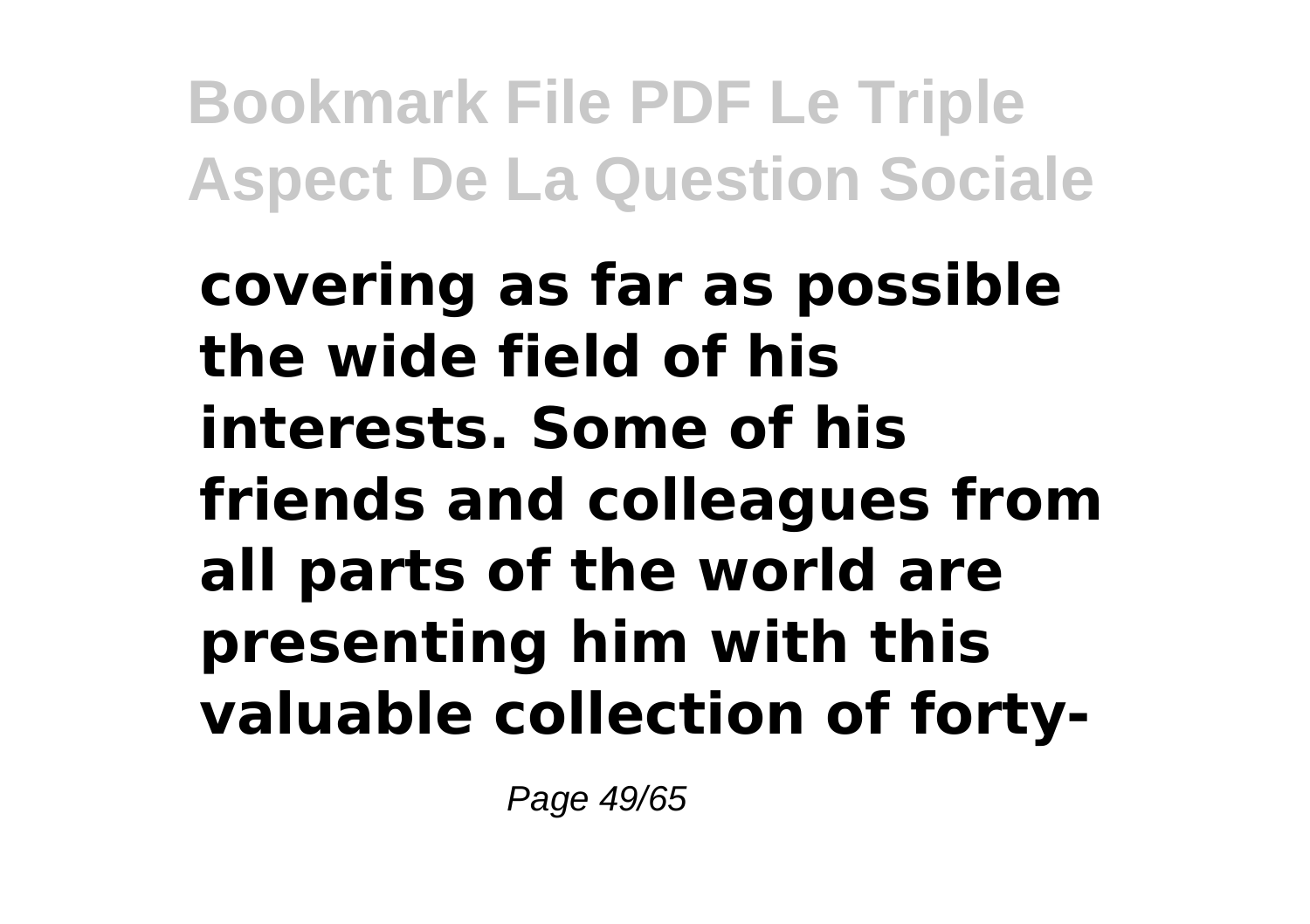**two articles. They include studies on the Greek of the Septuagint; Hebrew (Biblical and Qumran); Aramaic (Old, Offical and Qumran; Syriac and Neo-Aramaic); Canaanite**

Page 50/65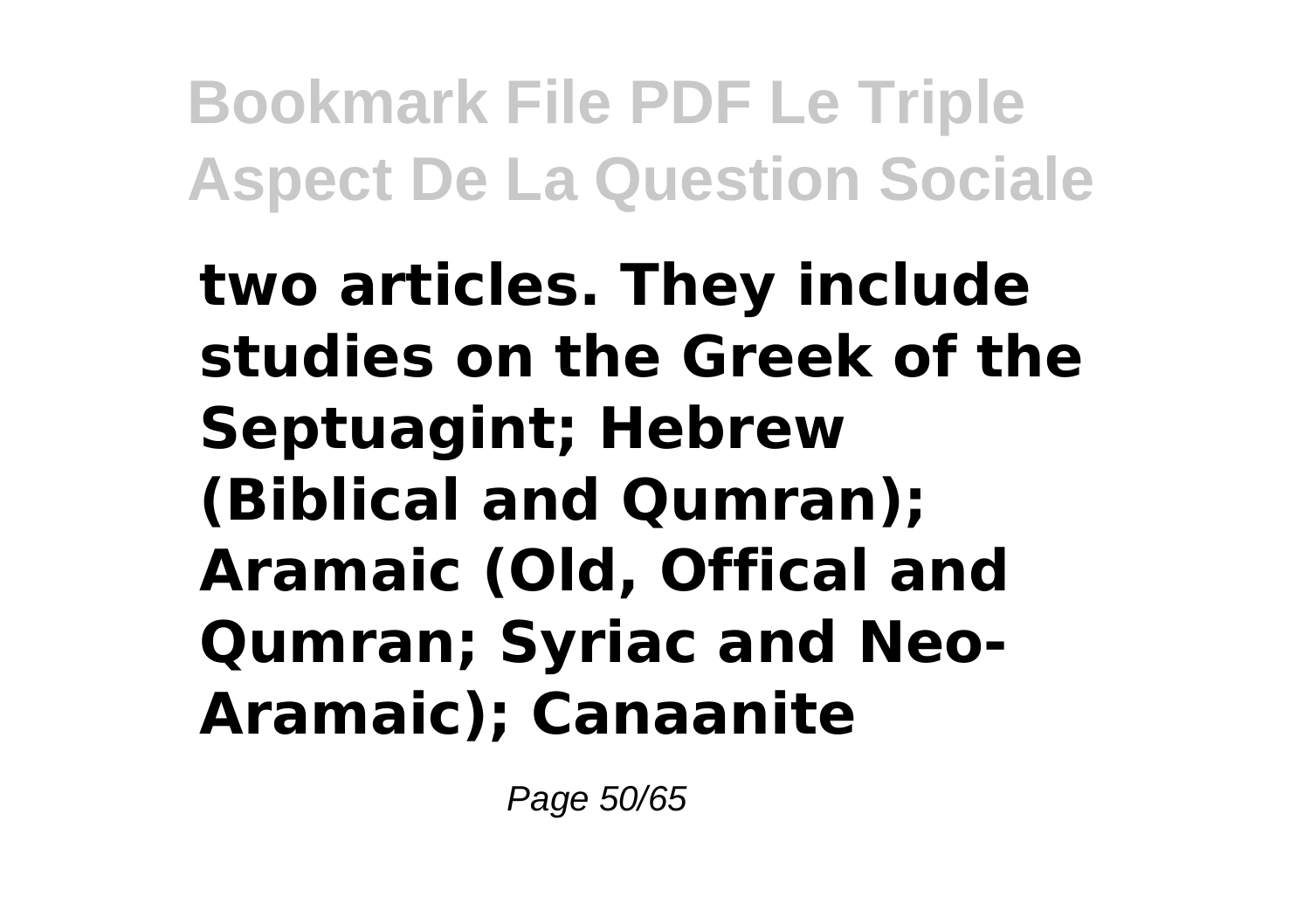**(Amarna, Ugaritic and Phoenician-Punic); Medieval Jewish exegesis and Karaite studies. M.F.J. Baasten and W.Th. van Peursen, two former students of Muraoka at**

Page 51/65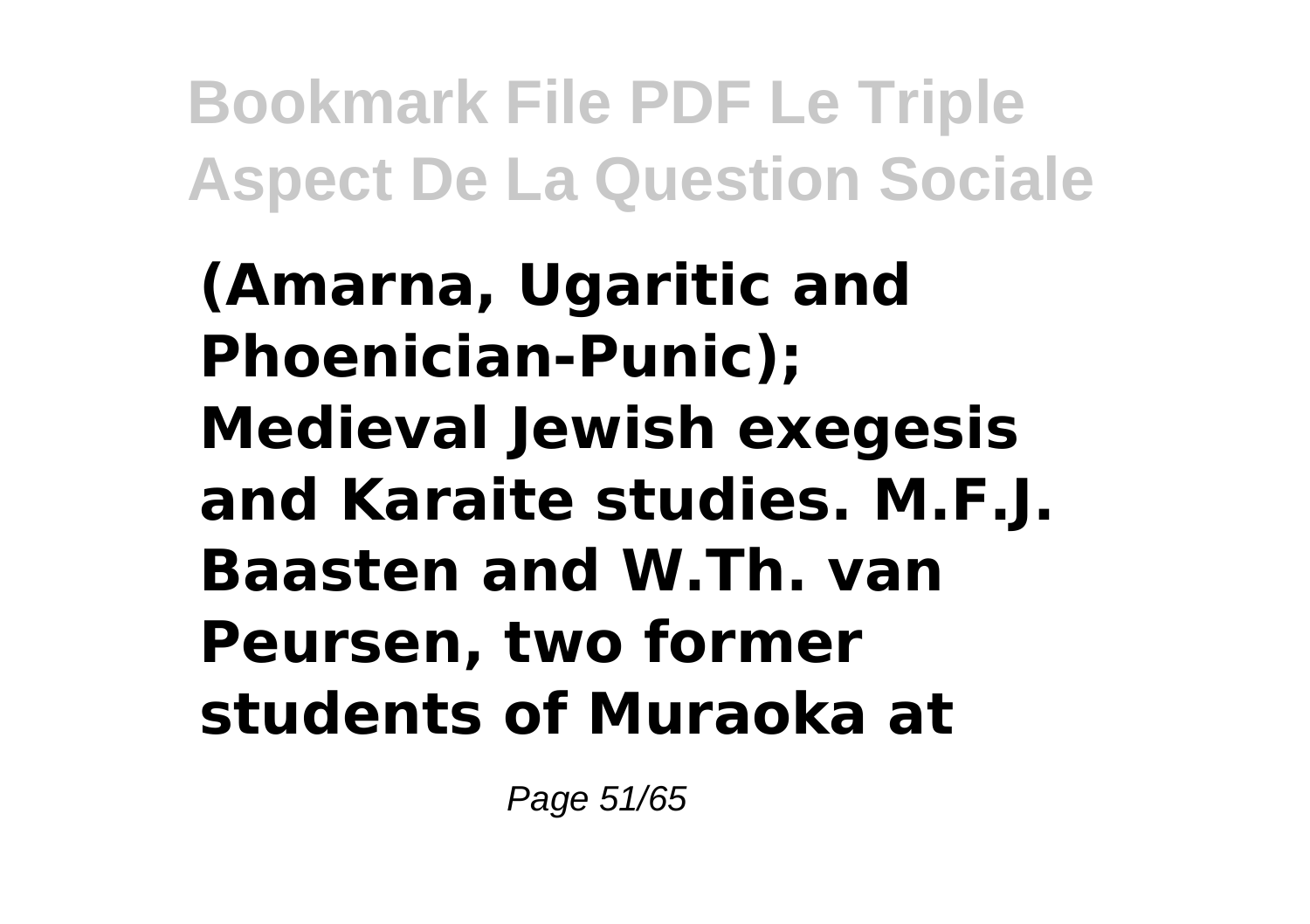#### **Leiden, have edited the volume. ANNUAL EGYPTOLOGICAL BIBLIOGRAPHY 1974 Le triple aspect de la question sociales Conferences de Notre-Dame**

Page 52/65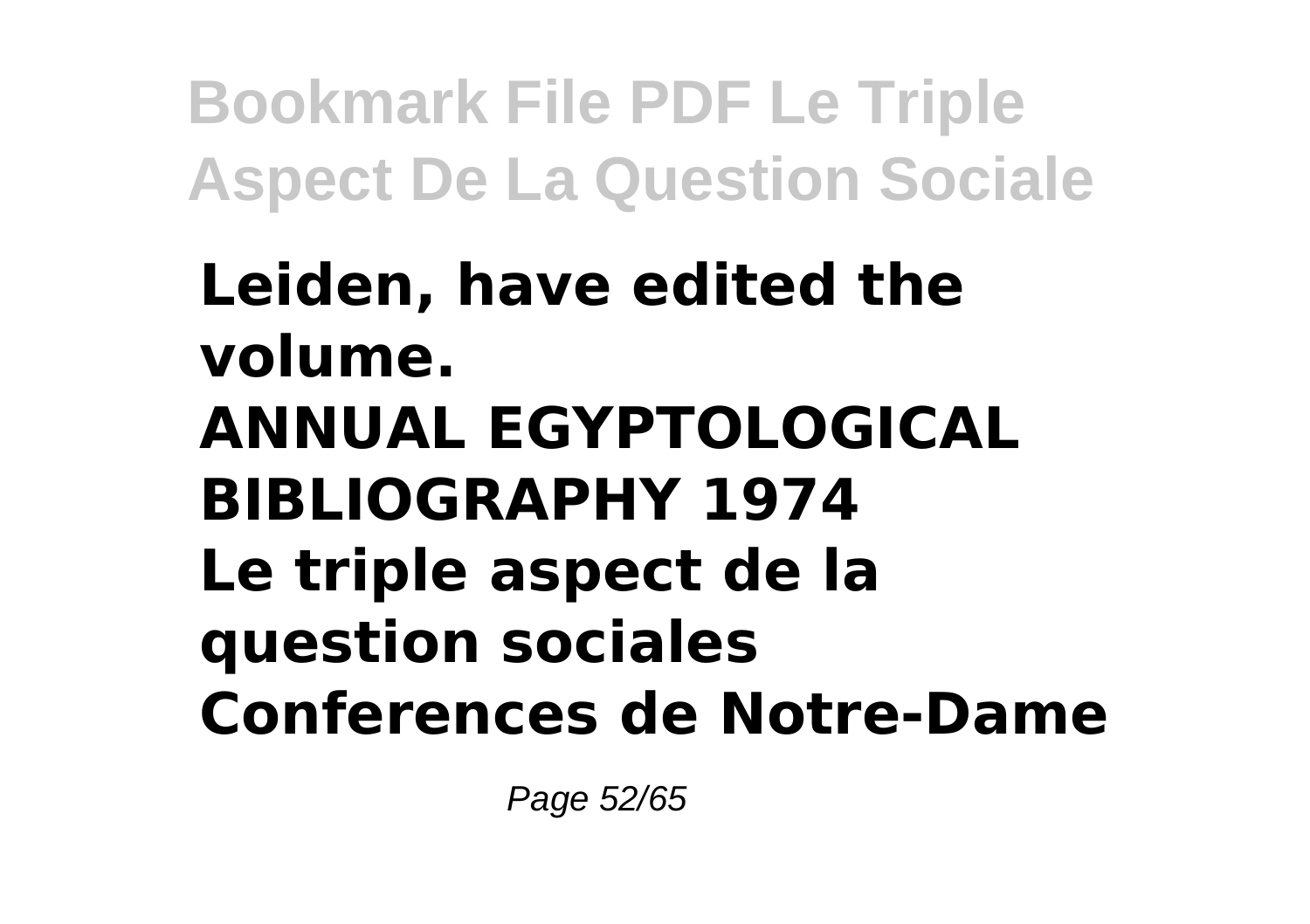### **de Paris**

### **The Fall of Kings and Princes**

Pour la première fois en 20 ans, le rapport La Situation des enfants dans

Page 53/65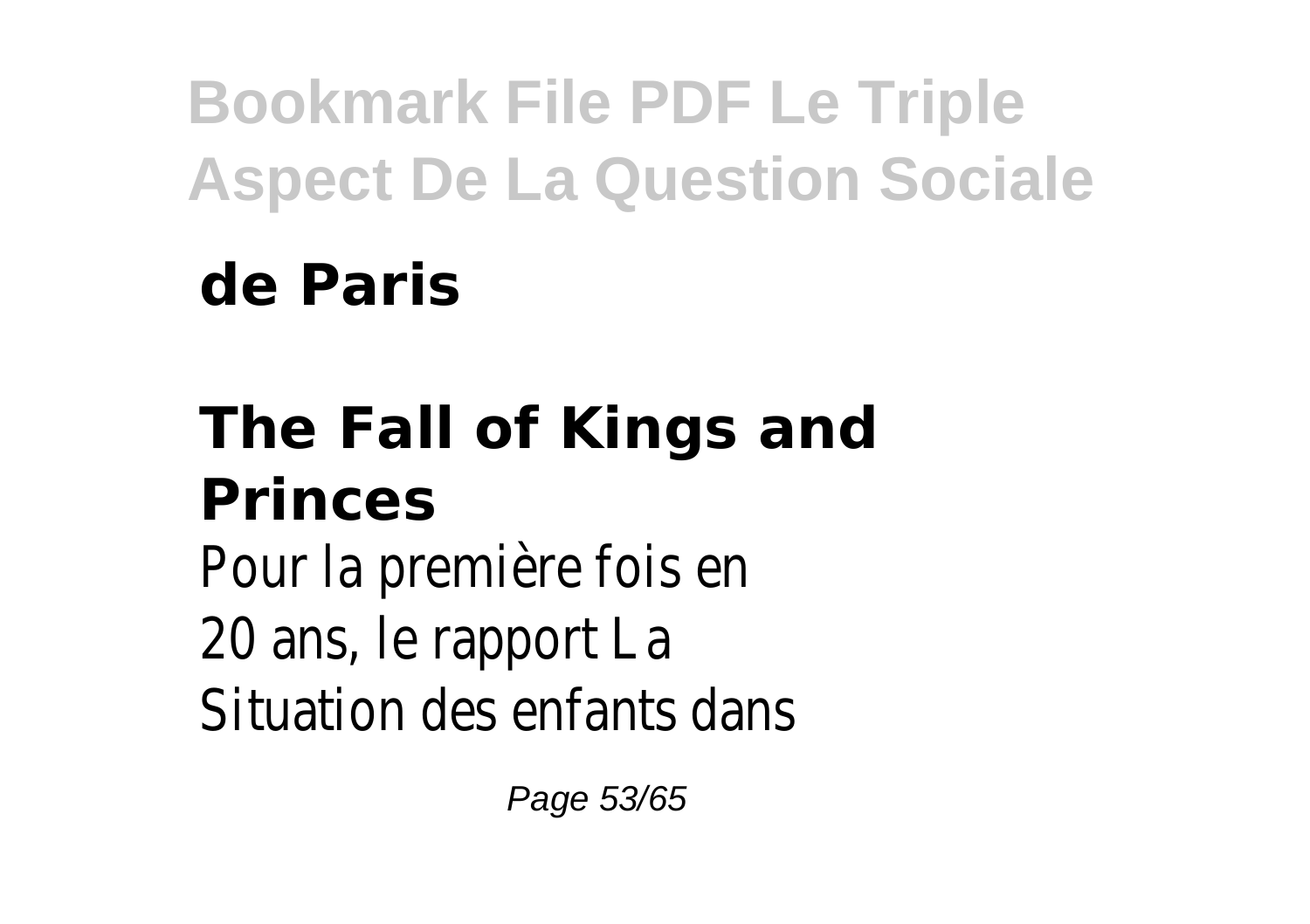le monde de l'UNICEF examine le problème des enfants, de la nourriture et de la nutrition, fournissant une perspective actuelle sur un problème en rapide

Page 54/65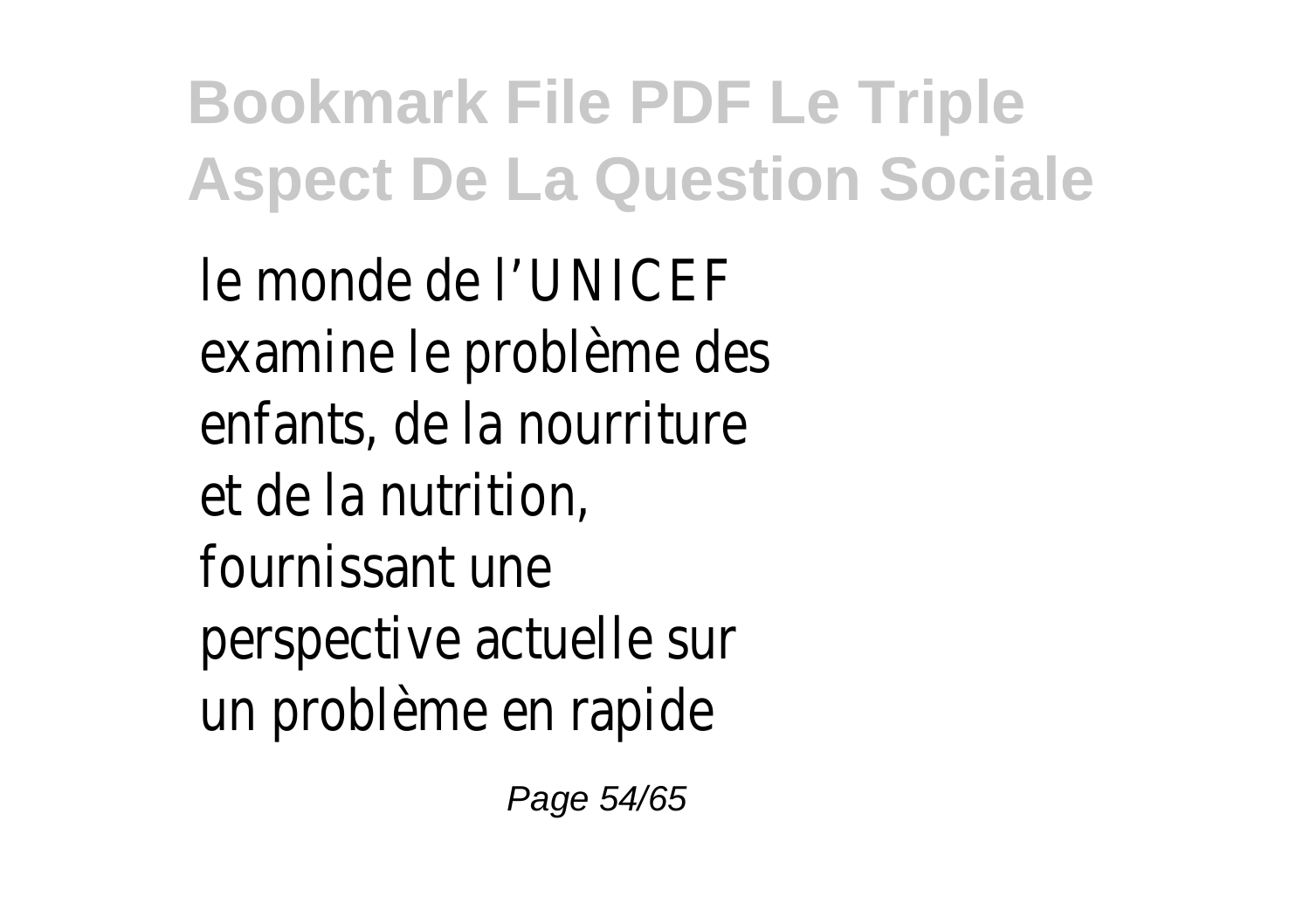mutation. Malgré les progrès accomplis au cours des deux dernières décennies, un tiers des enfants de moins de 5 ans souffrent de malnutrition, sous la forme d'un retard

Page 55/65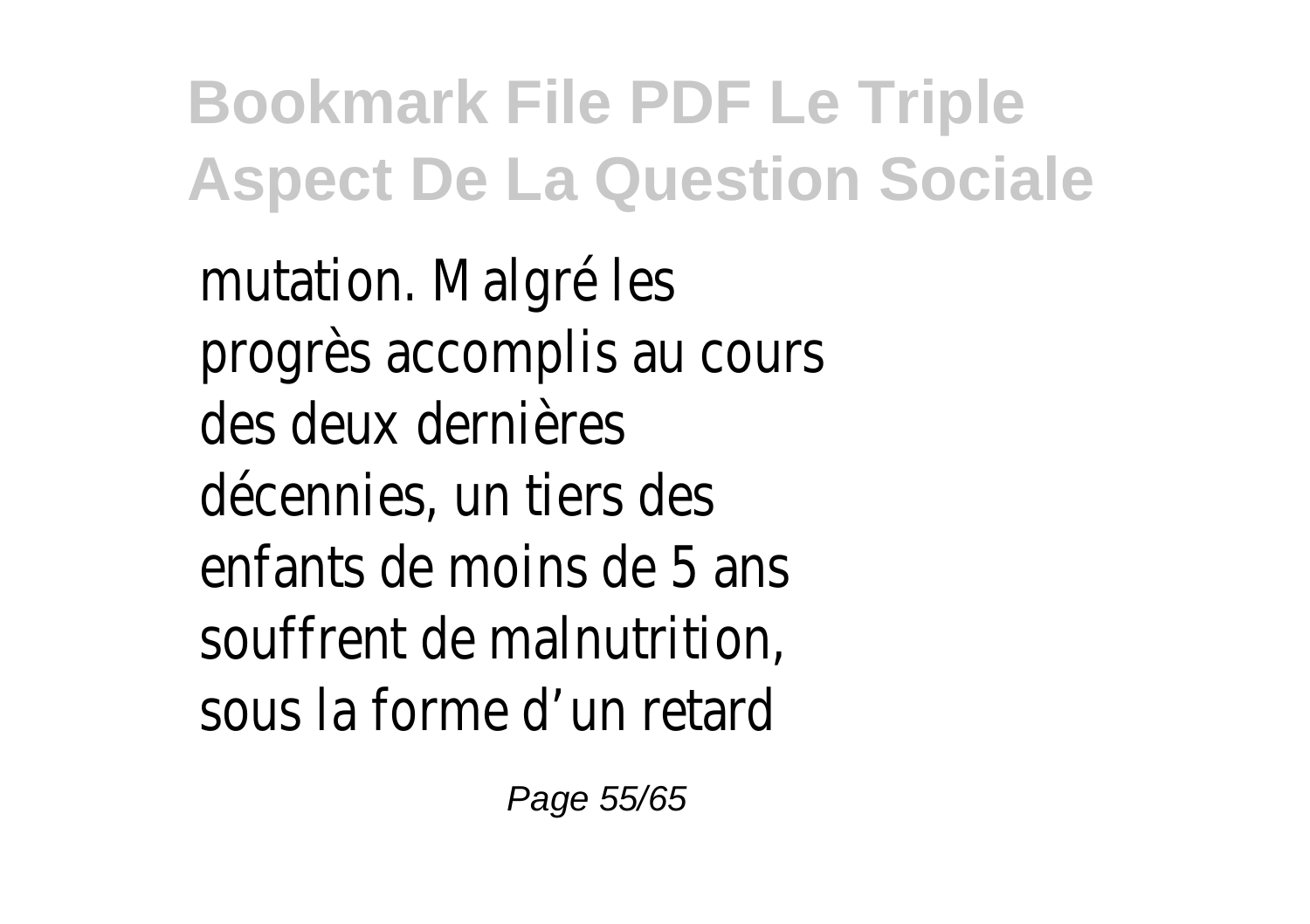de croissance, d'une émaciation ou d'un surpoids, tandis que deux tiers sont exposés à un risque de malnutrition ou de faim insoupçonnée en raison de la piètre

Page 56/65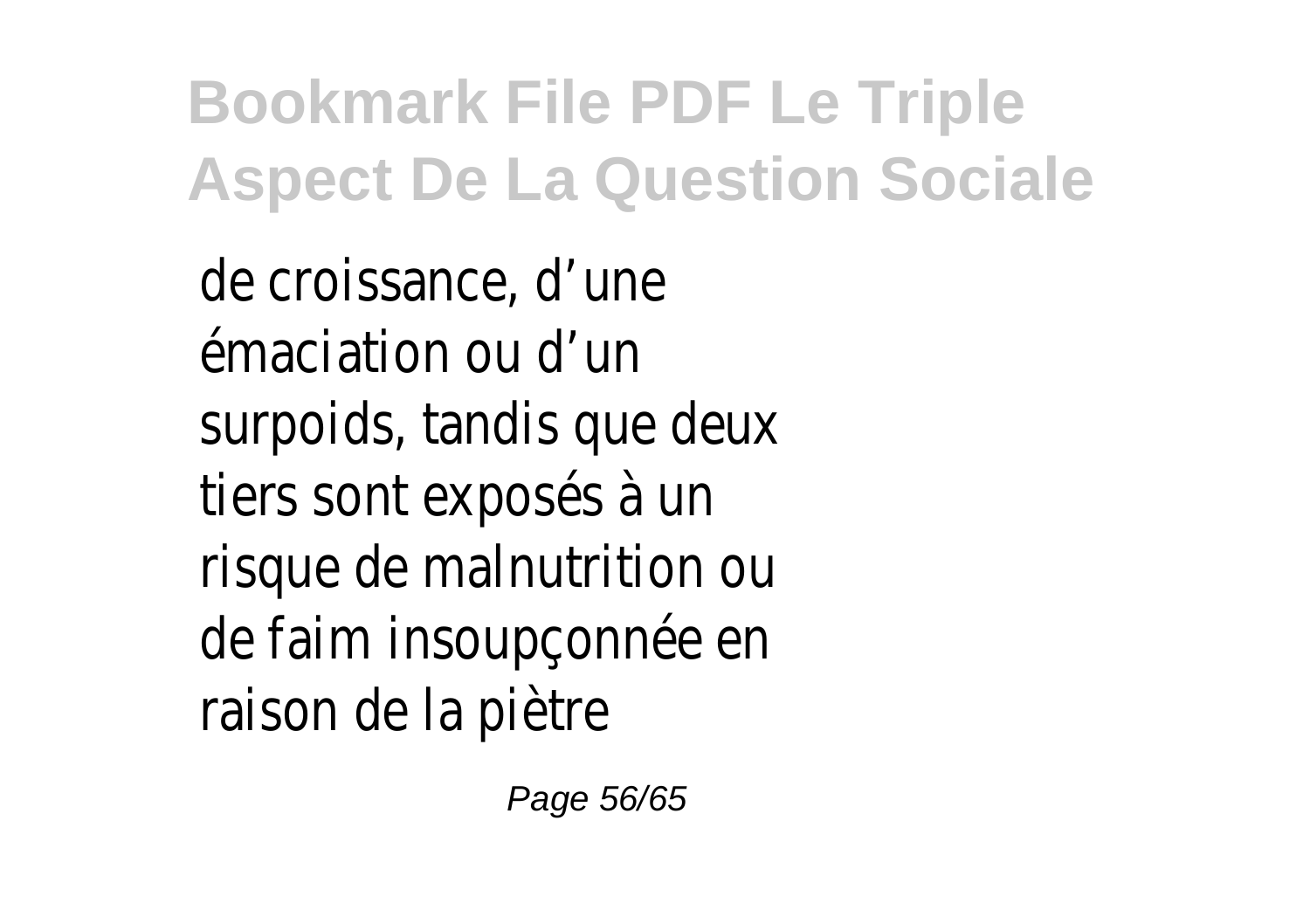qualité de leur alimentation. Ces schémas reflètent le triple fardeau de la malnutrition, à savoir la dénutrition, la faim insoupçonnée et le

Page 57/65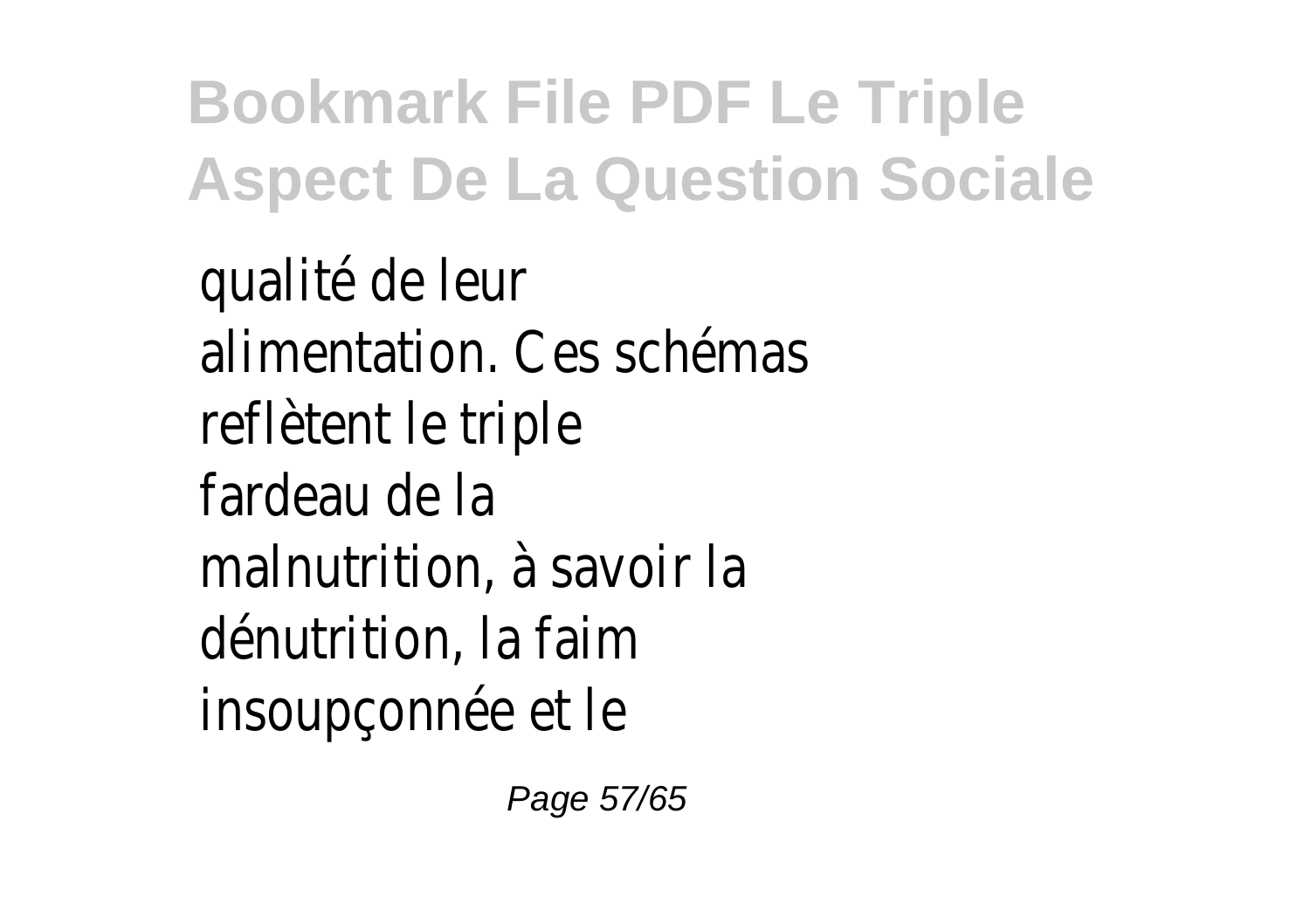surpoids, qui menace la survie, la croissance et le développement des enfants et des nations. Un système alimentaire dysfonctionnel, qui ne donne pas aux enfants

Page 58/65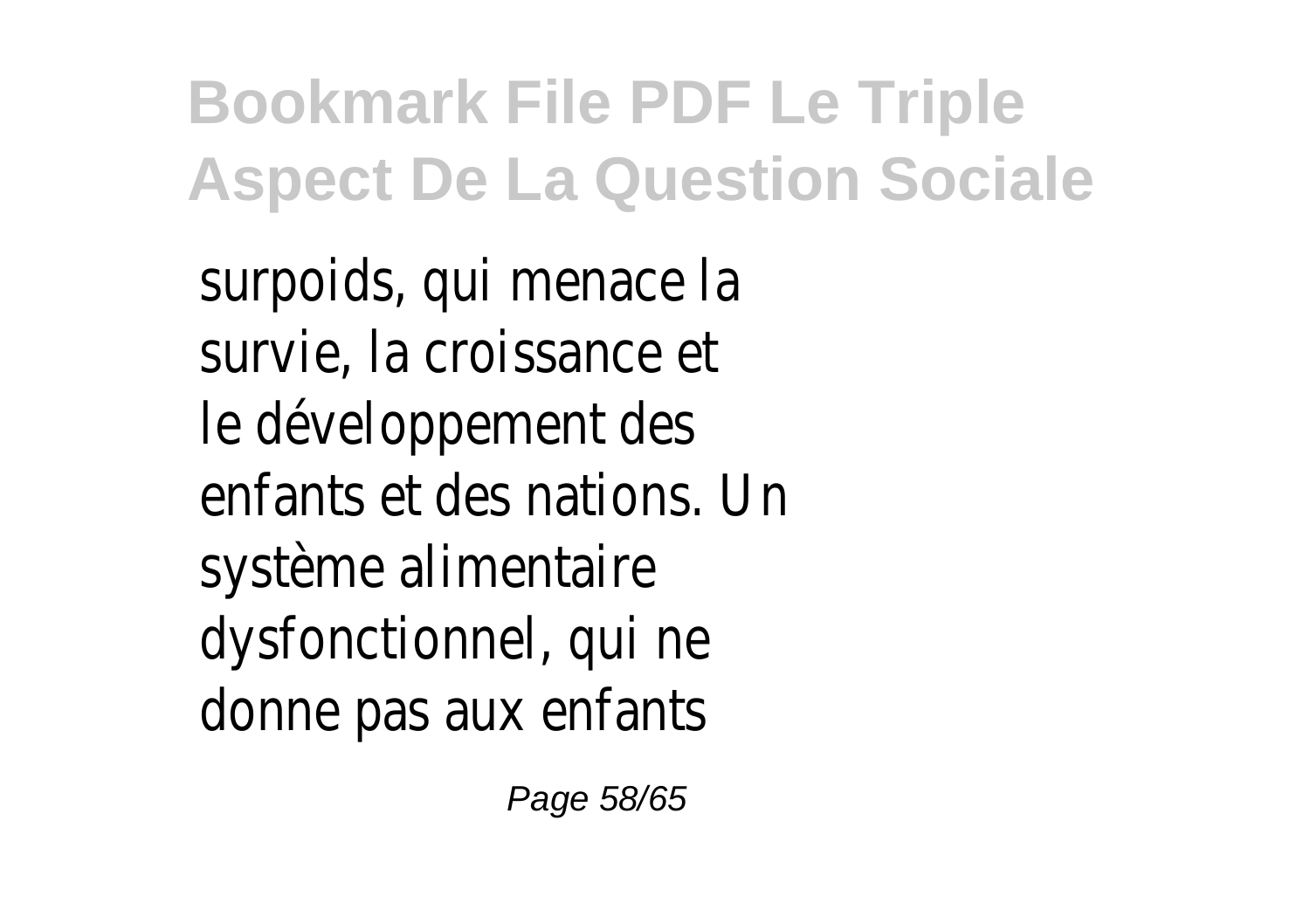l'alimentation dont ils ont besoin pour grandir en bonne santé, se trouve au coeur de ce problème. Ce rapport fournit des données et des analyses uniques sur la

Page 59/65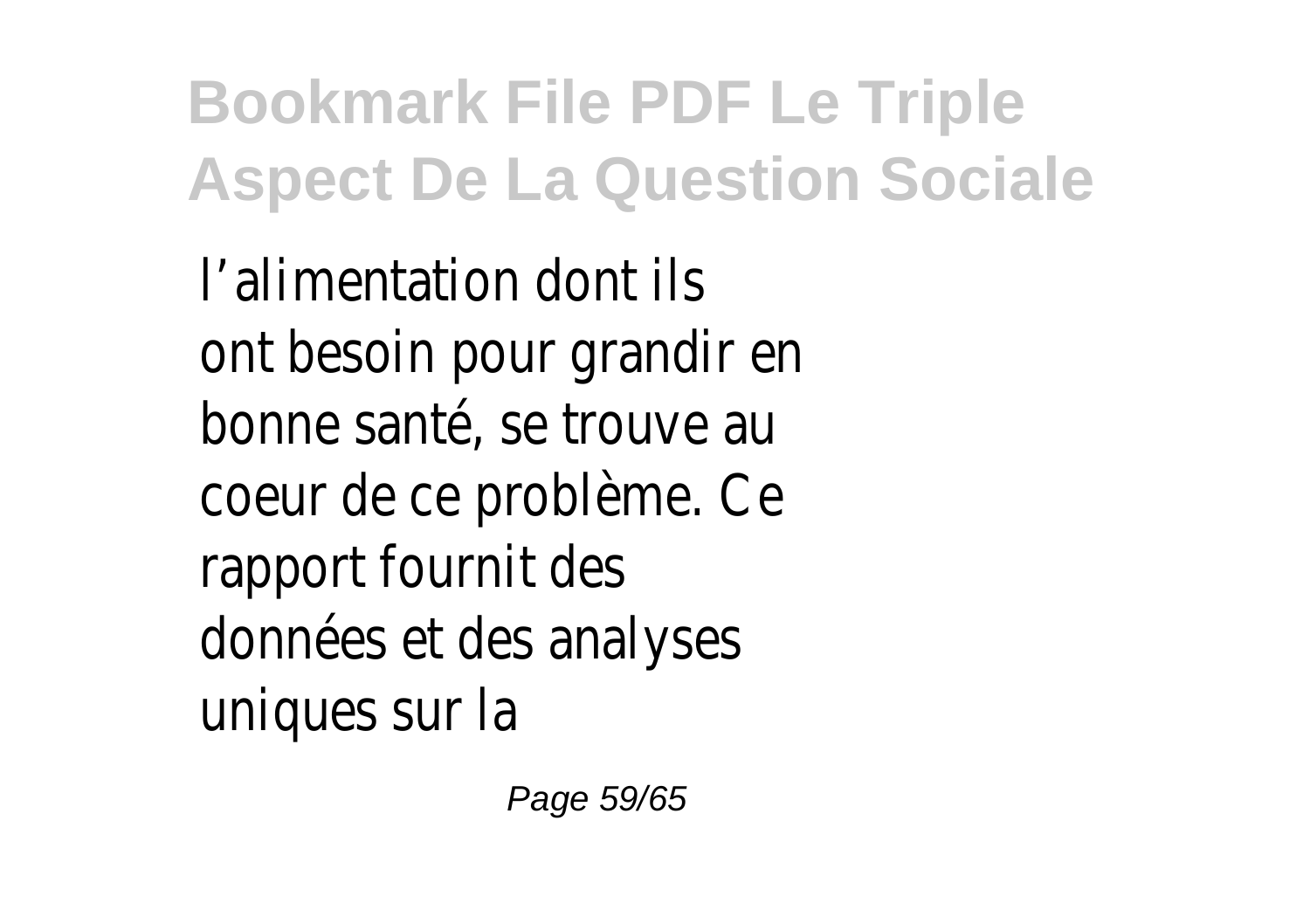malnutrition au Dr Collange provides solutions to the exegetical problems posed by Paul's Second Epistle to the Corinthians. Système des contradictions

Page 60/65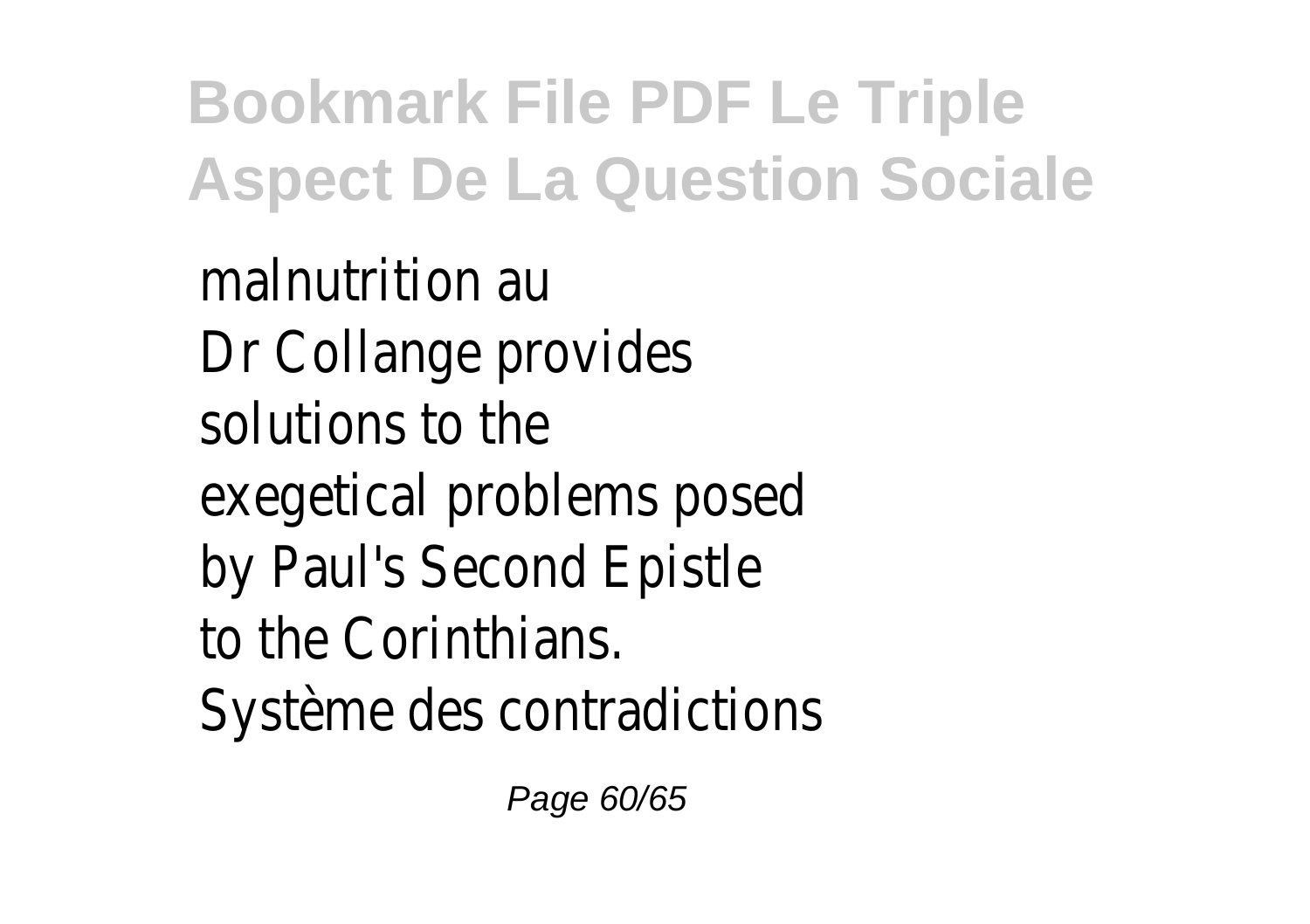économiques, ou Philosophie de la misère Notice raisonné et critique des ouvrages, historiques et militaires, du Commandant É. de La B. D.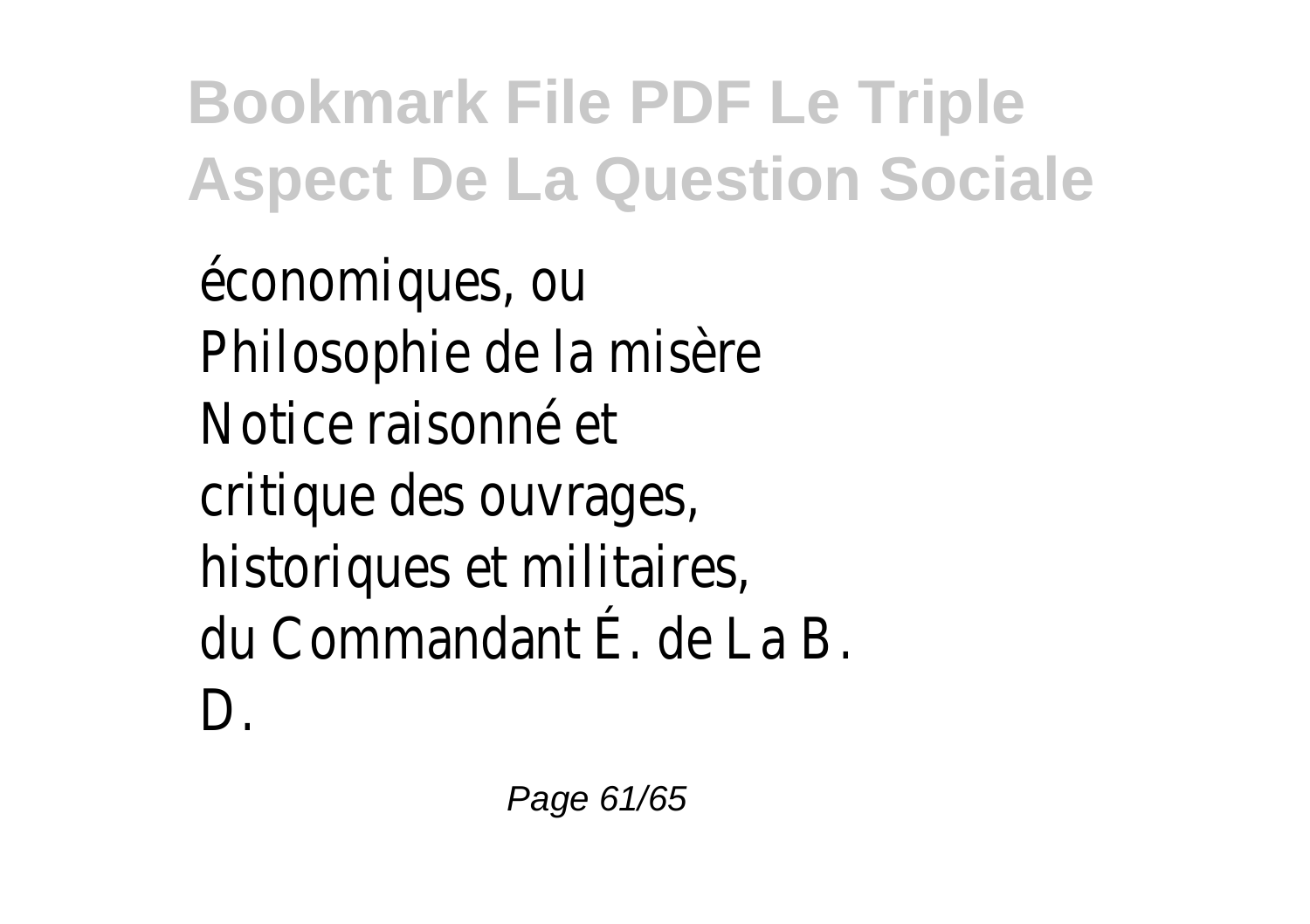Enfants, nourriture et nutrition - Bien grandir dans un monde en mutation Syntagmatia Annuaire Européen *Covers use of new technologies for libraries*

Page 62/65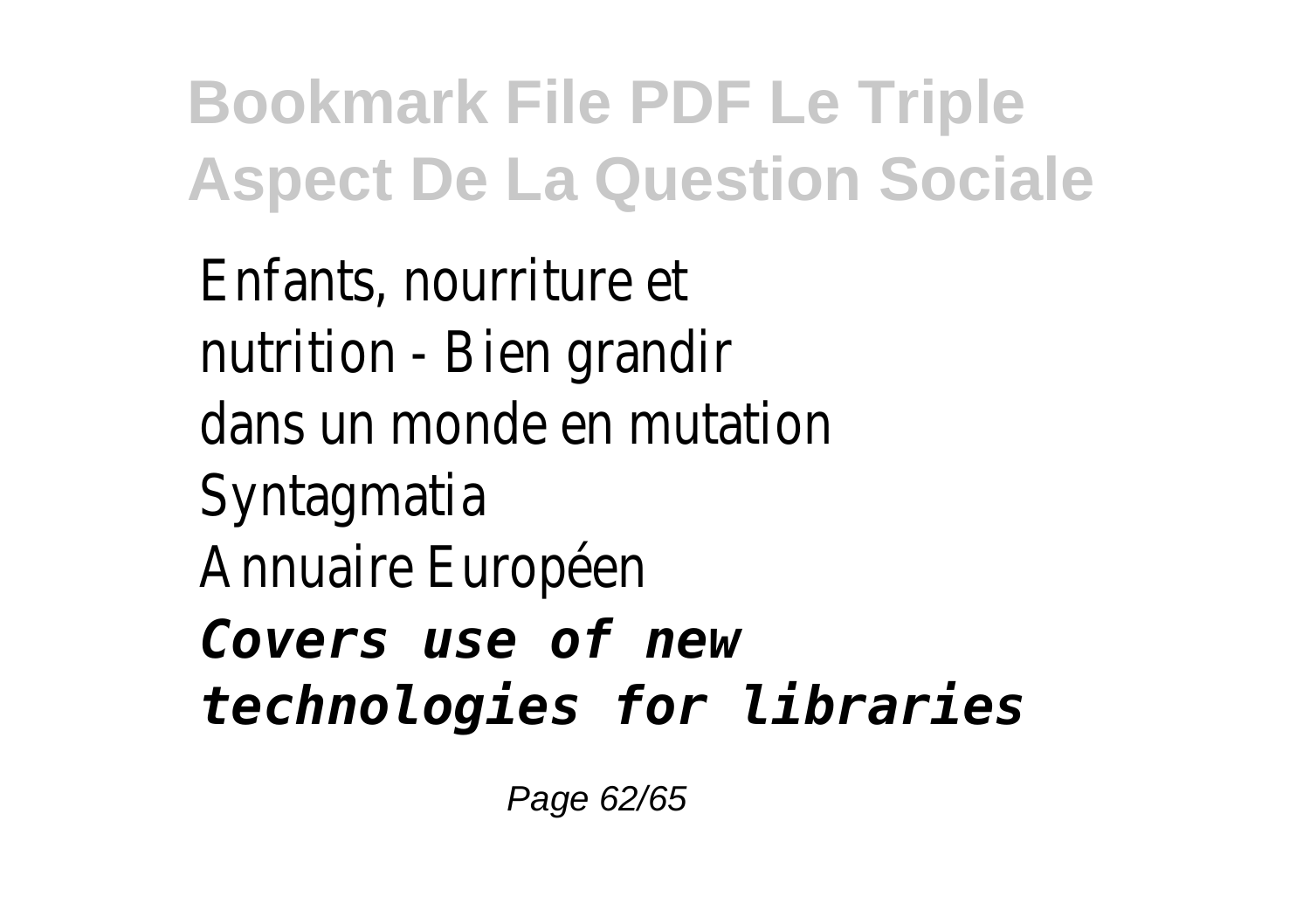*and the European Commission plan for libraries. Contains papers covering new technologies and data collecting for preservation, networking between publishers, distributors and libraries, data and access,* Page 63/65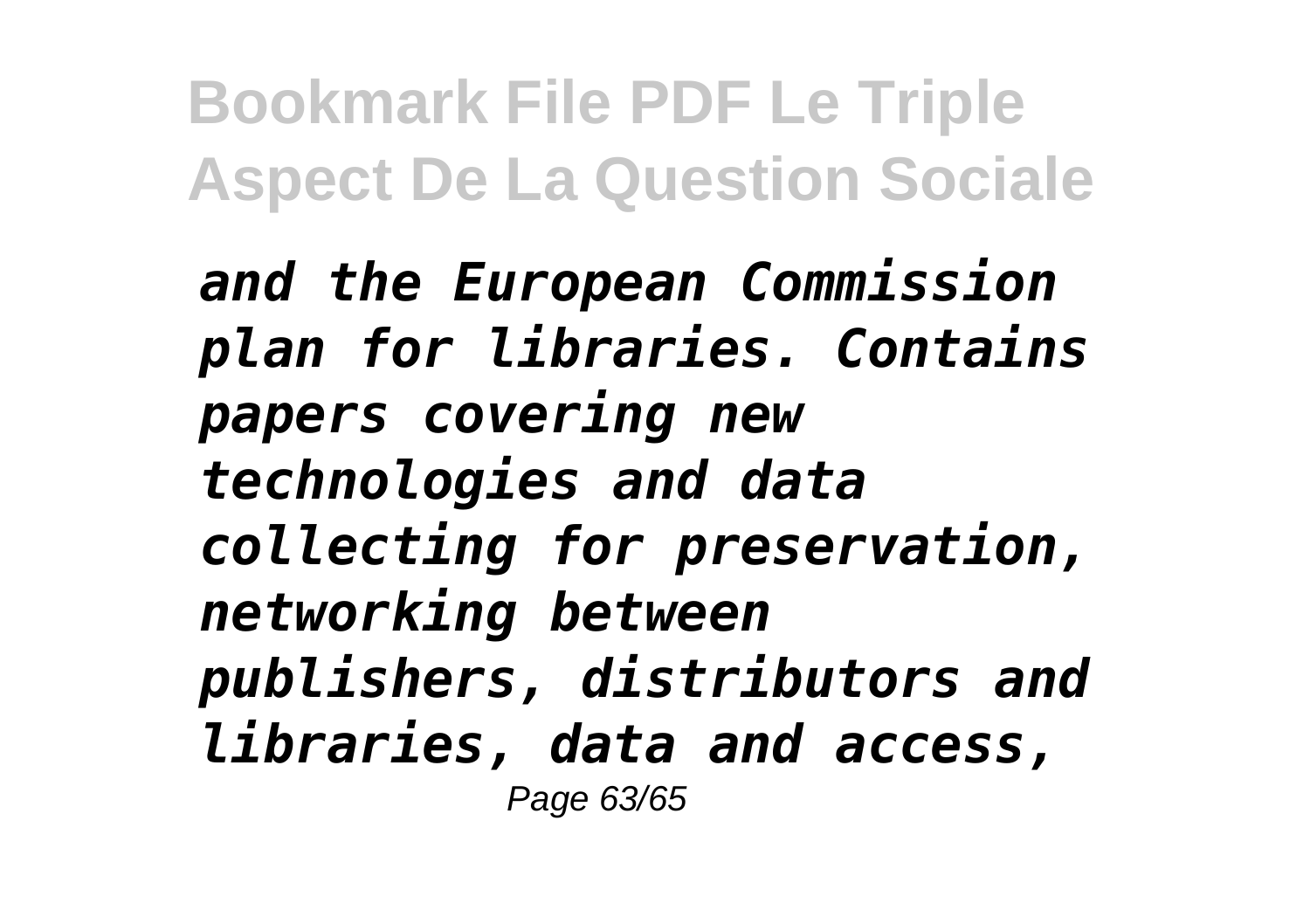*co-operative library systems and more. Rénovation religieuse. Deuxième édition Notice sur l'académie militaire de Bréda Pages d'histoire de la Révolution de février 1848* Page 64/65